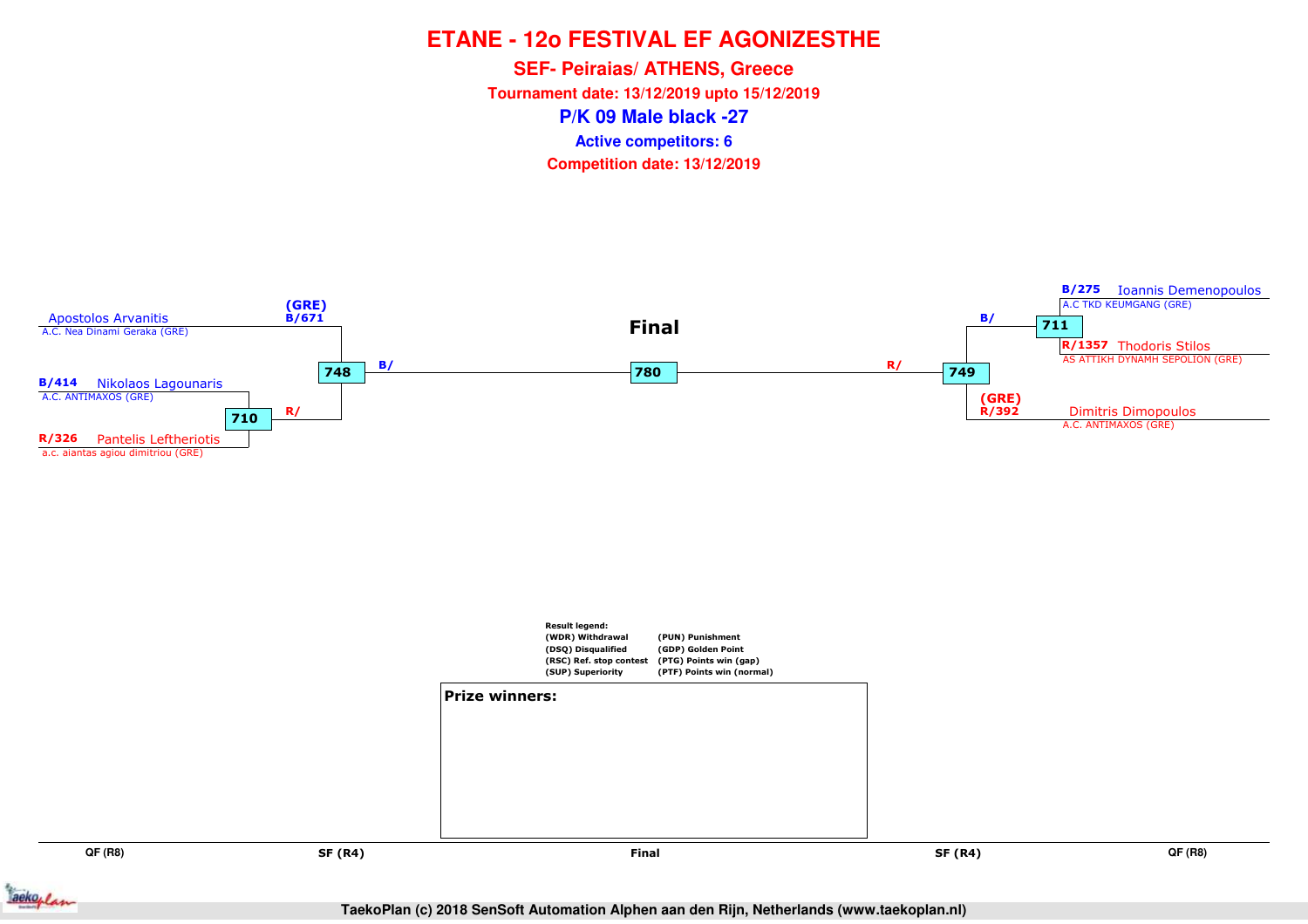**SEF- Peiraias/ ATHENS, Greece**

**Tournament date: 13/12/2019 upto 15/12/2019**

**P/K 09 Male black -30**

**Active competitors: 12**

**Competition date: 13/12/2019**



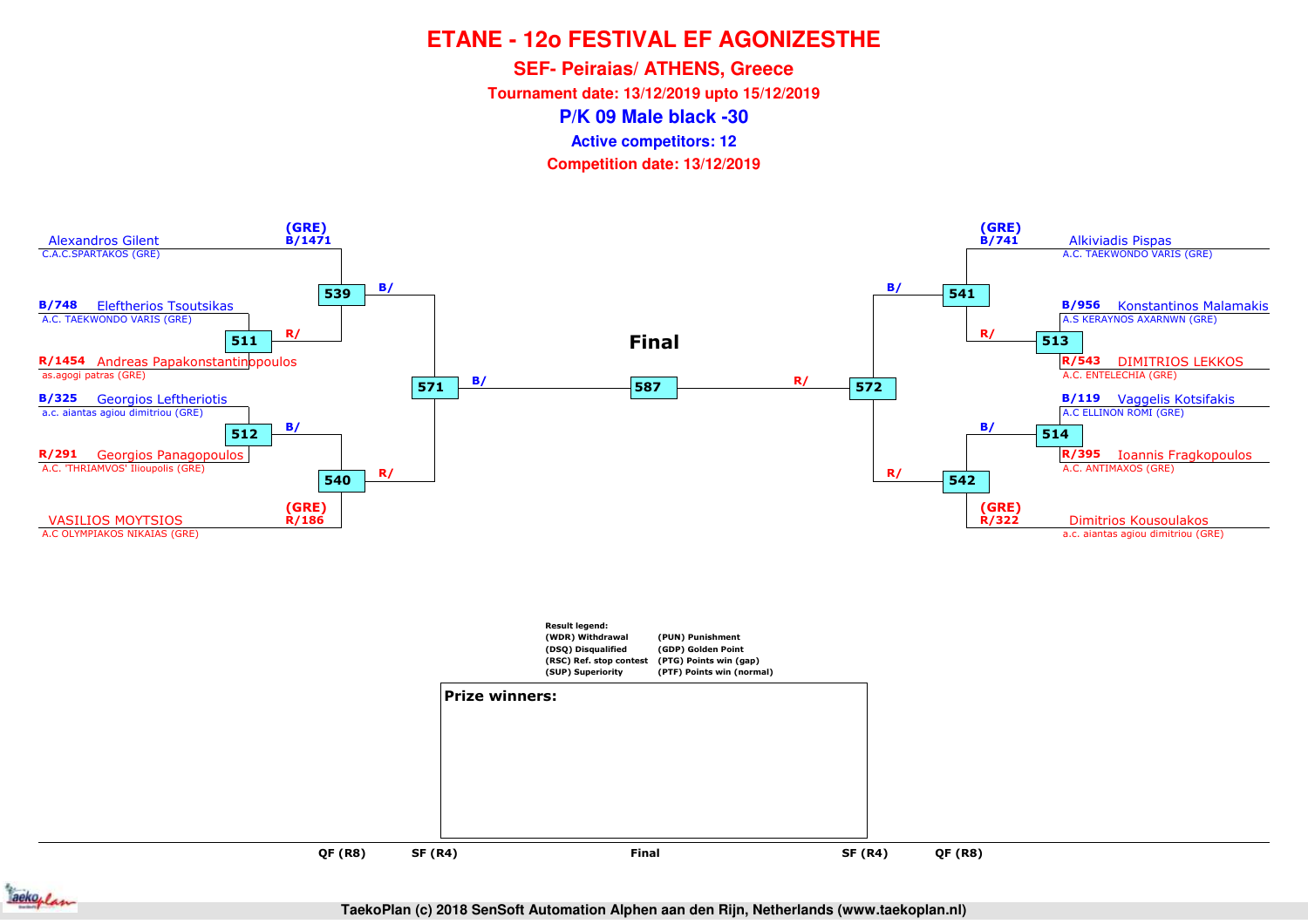**SEF- Peiraias/ ATHENS, Greece**

**Tournament date: 13/12/2019 upto 15/12/2019**

**P/K 09 Male black -33**

**Active competitors: 13**

**Competition date: 13/12/2019**



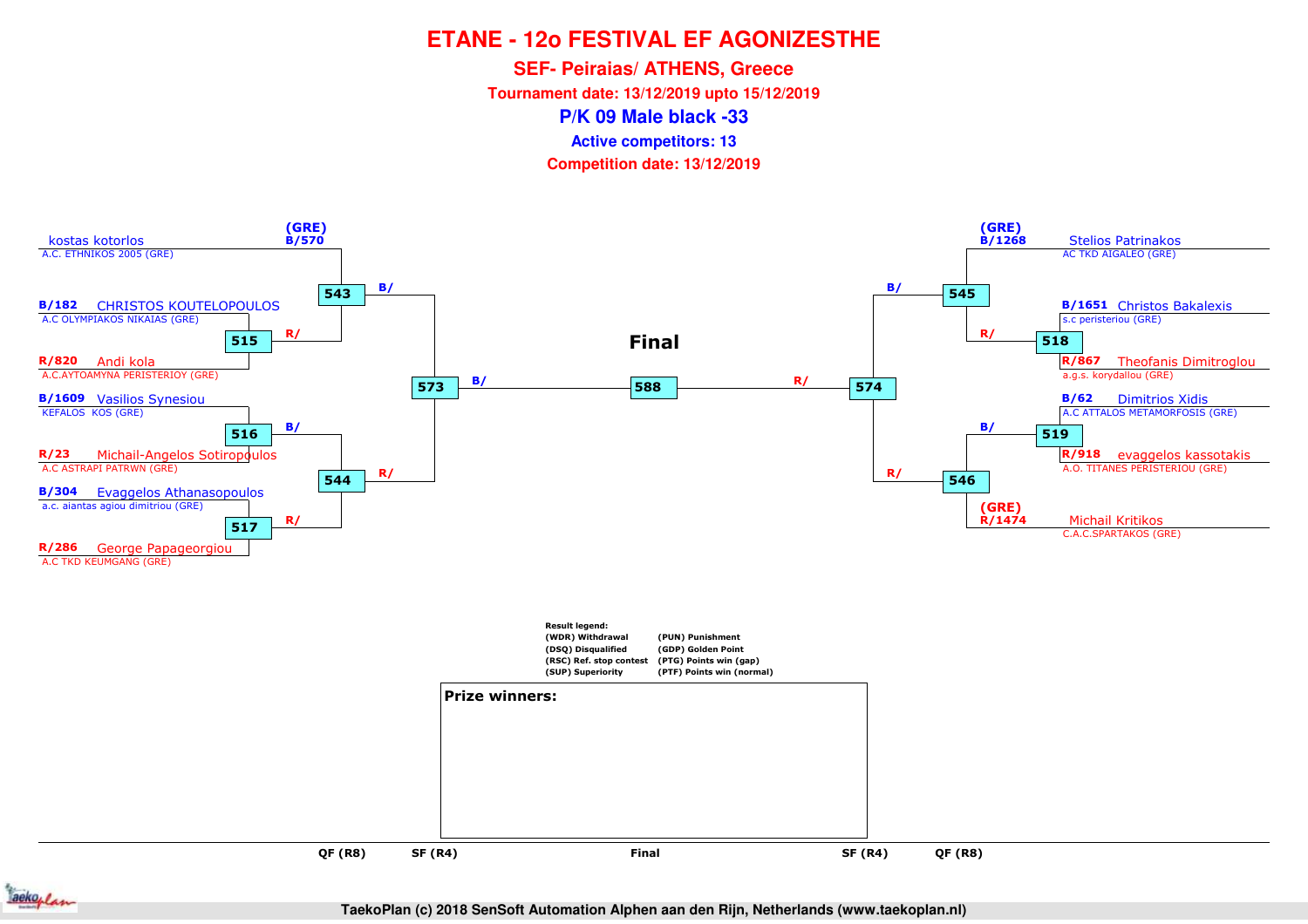**SEF- Peiraias/ ATHENS, Greece**

**Tournament date: 13/12/2019 upto 15/12/2019**

**P/K 09 Male black -37**

**Active competitors: 16**

**Competition date: 13/12/2019**



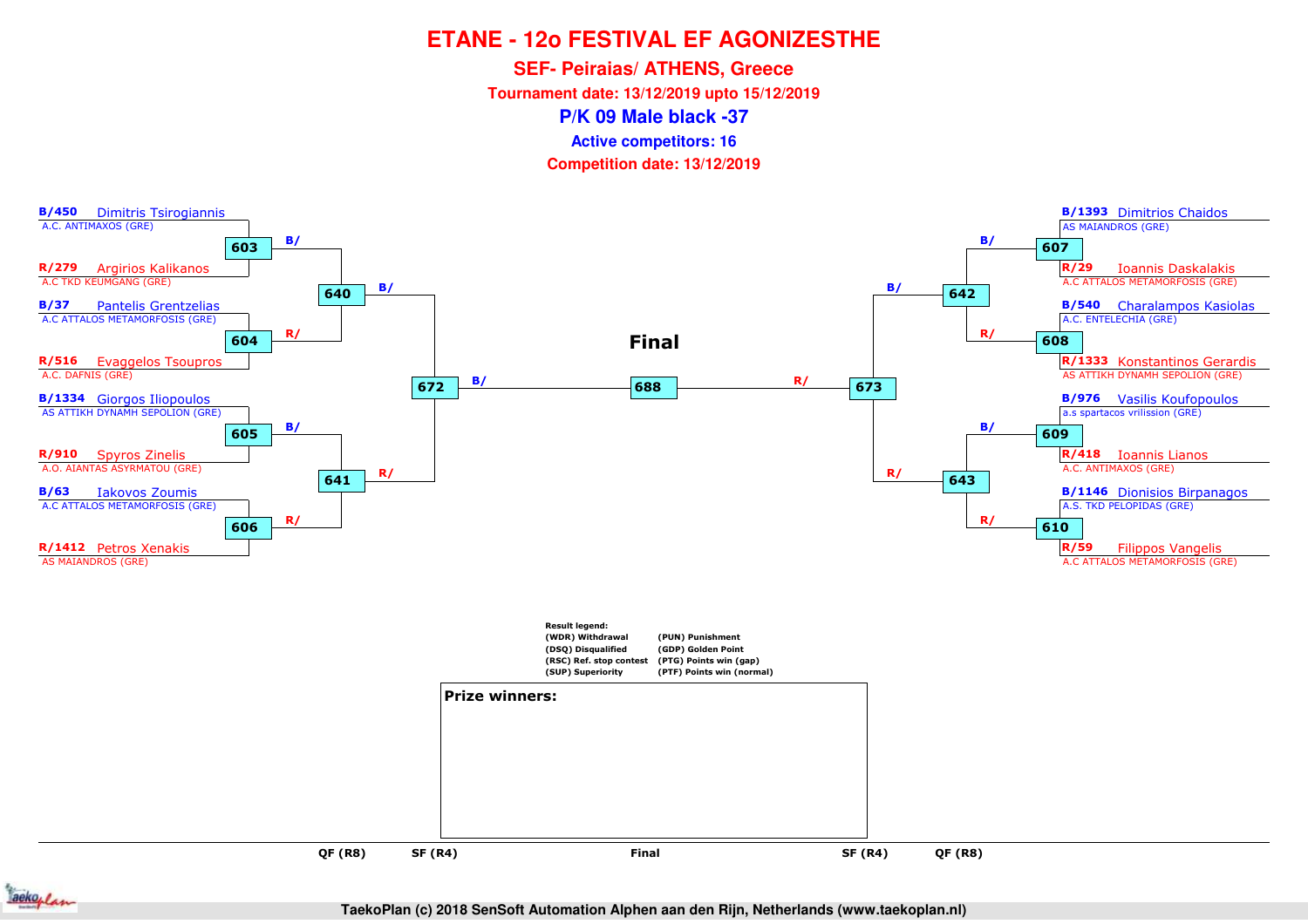**SEF- Peiraias/ ATHENS, Greece**

**Tournament date: 13/12/2019 upto 15/12/2019**

**P/K 09 Male black -41**

**Active competitors: 14**

**Competition date: 13/12/2019**



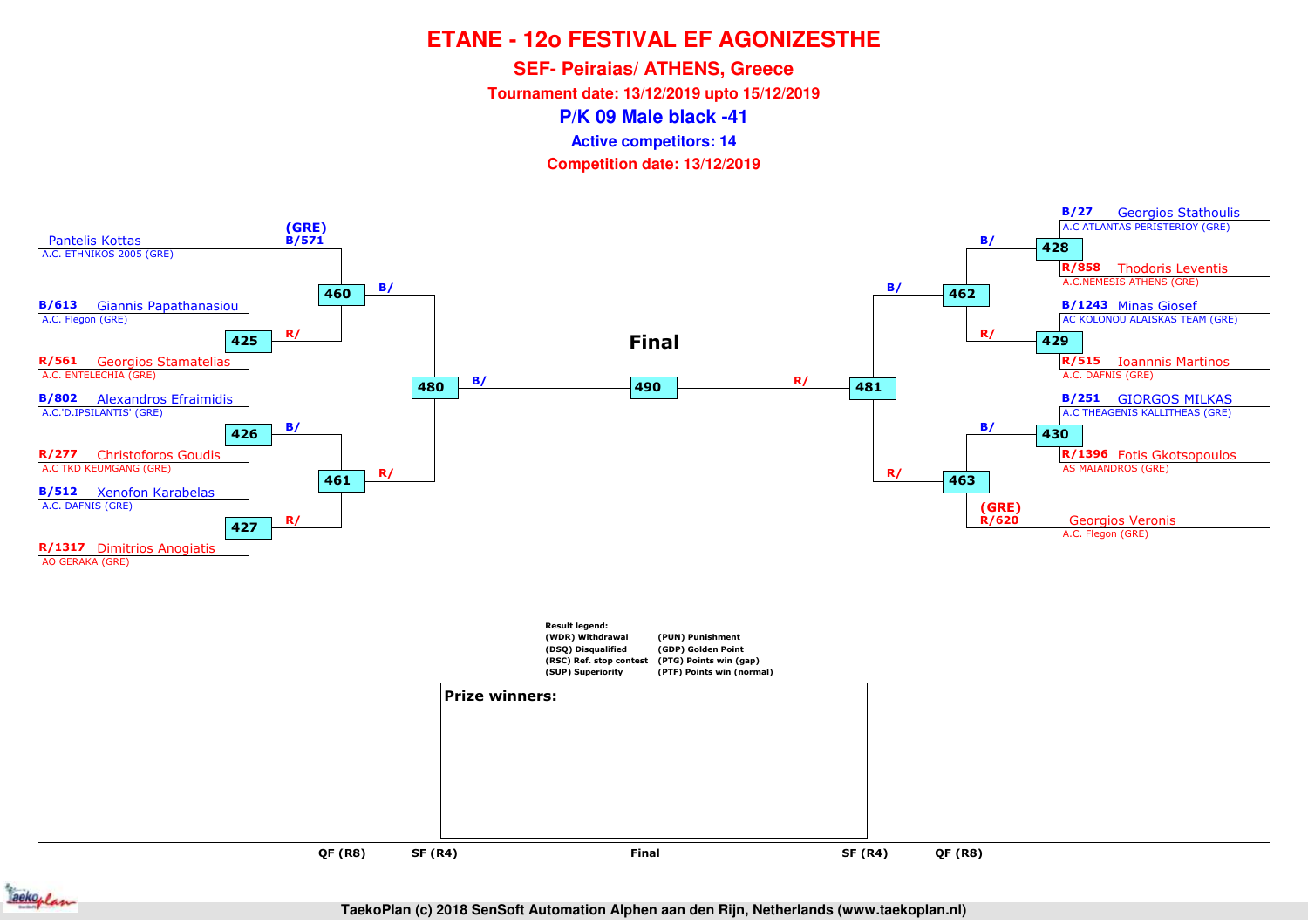**SEF- Peiraias/ ATHENS, Greece**

**Tournament date: 13/12/2019 upto 15/12/2019**

**P/K 09 Male black -45**

**Active competitors: 9**

**Competition date: 13/12/2019**



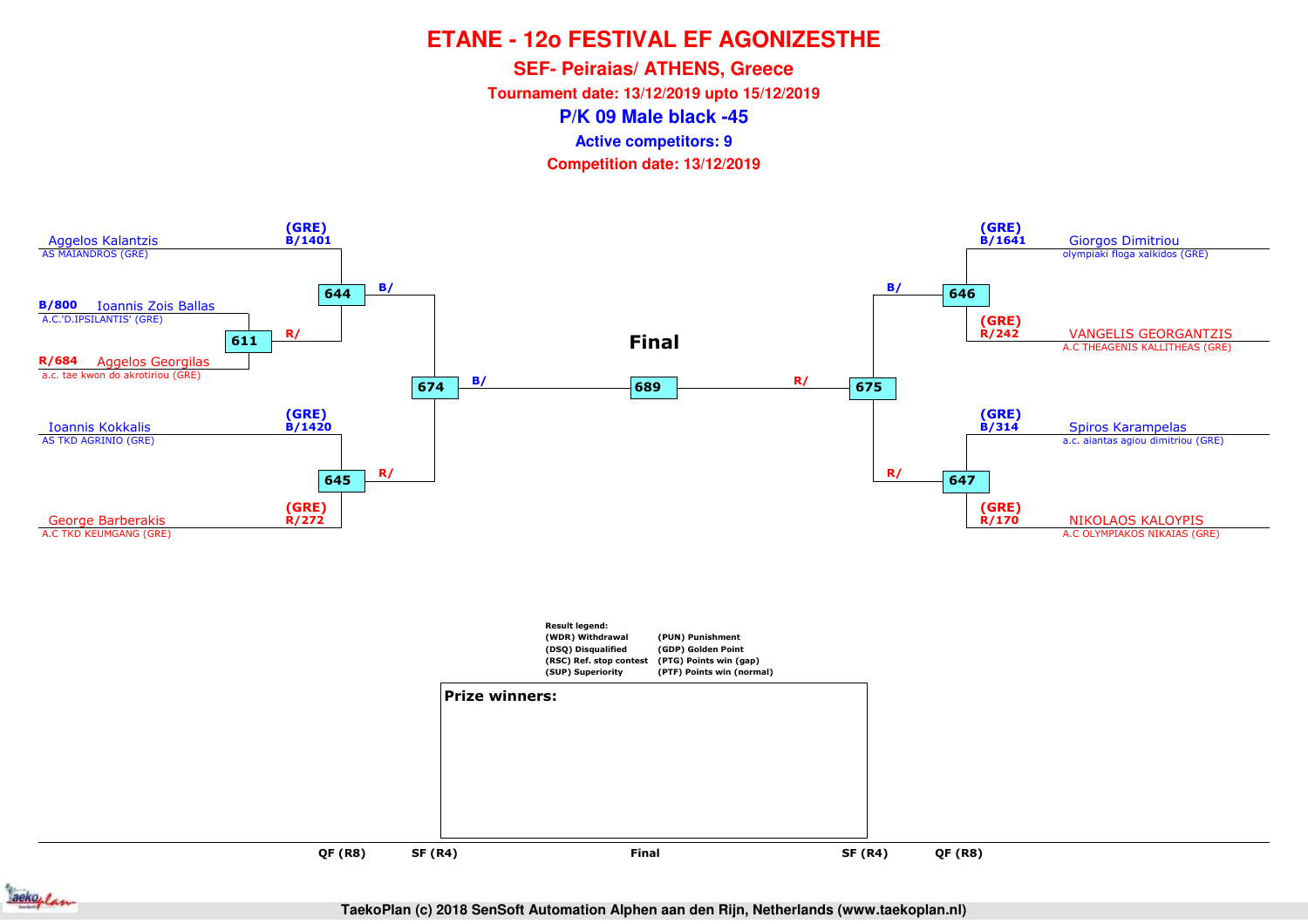**P/K 09 Male black -49SEF- Peiraias/ ATHENS, Greece Tournament date: 13/12/2019 upto 15/12/2019Competition date: 13/12/2019 Active competitors: 7**



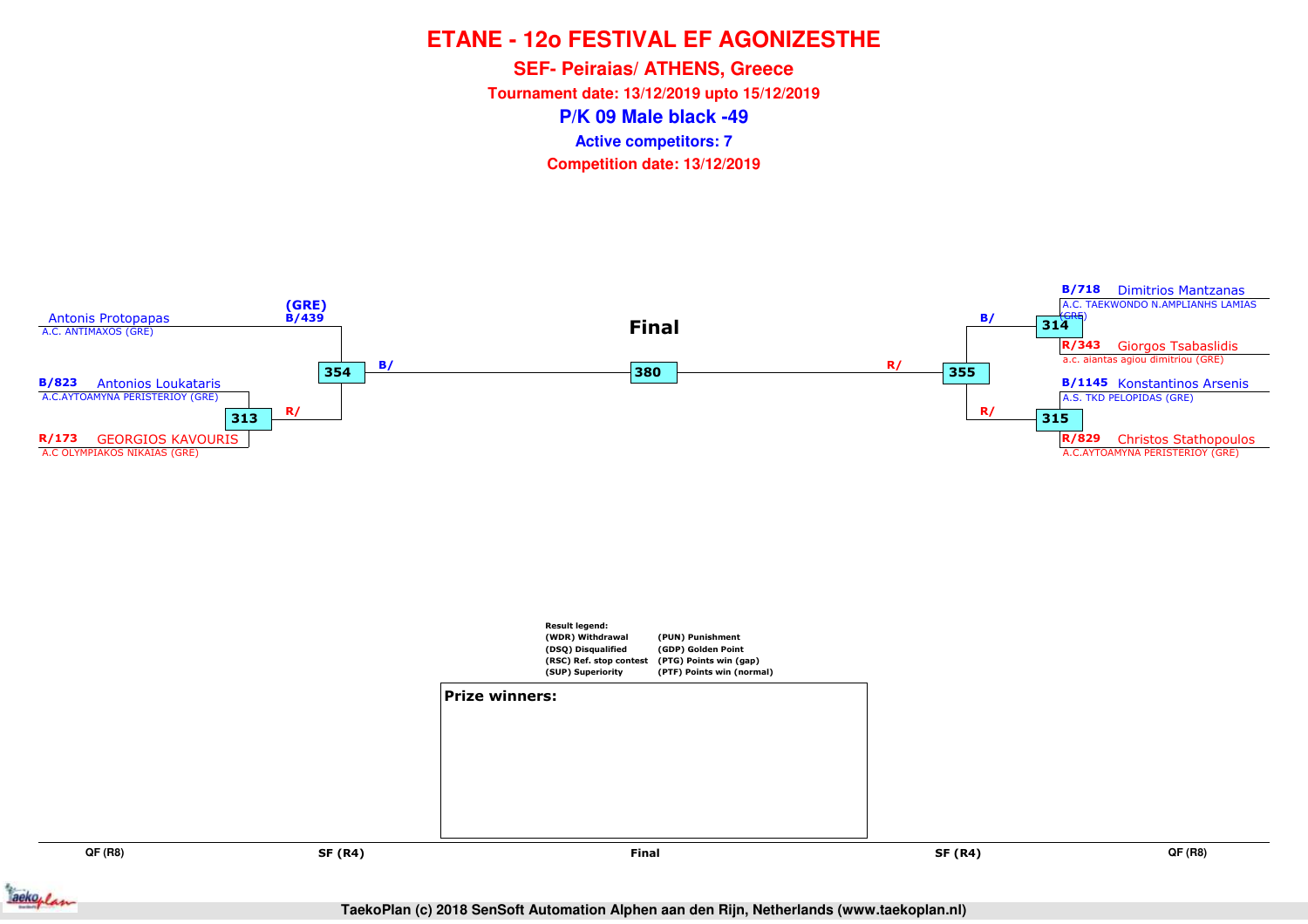**P/K 09 Male black -57SEF- Peiraias/ ATHENS, Greece Tournament date: 13/12/2019 upto 15/12/2019Competition date: 13/12/2019 Active competitors: 4**



**SF (R4)**

**SF (R4)**

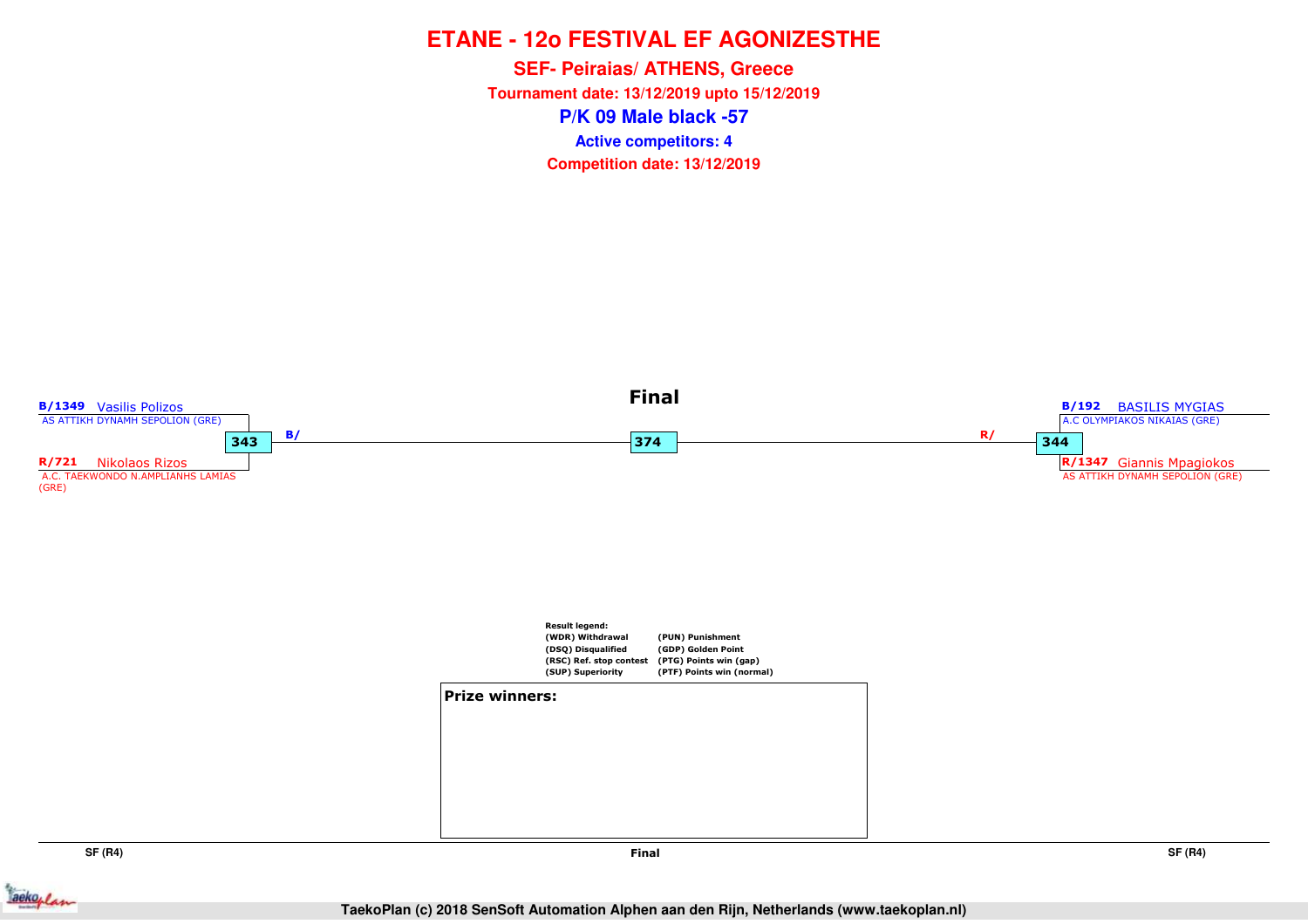**P/K 09 Male black +57SEF- Peiraias/ ATHENS, Greece Tournament date: 13/12/2019 upto 15/12/2019Competition date: 13/12/2019 Active competitors: 6**



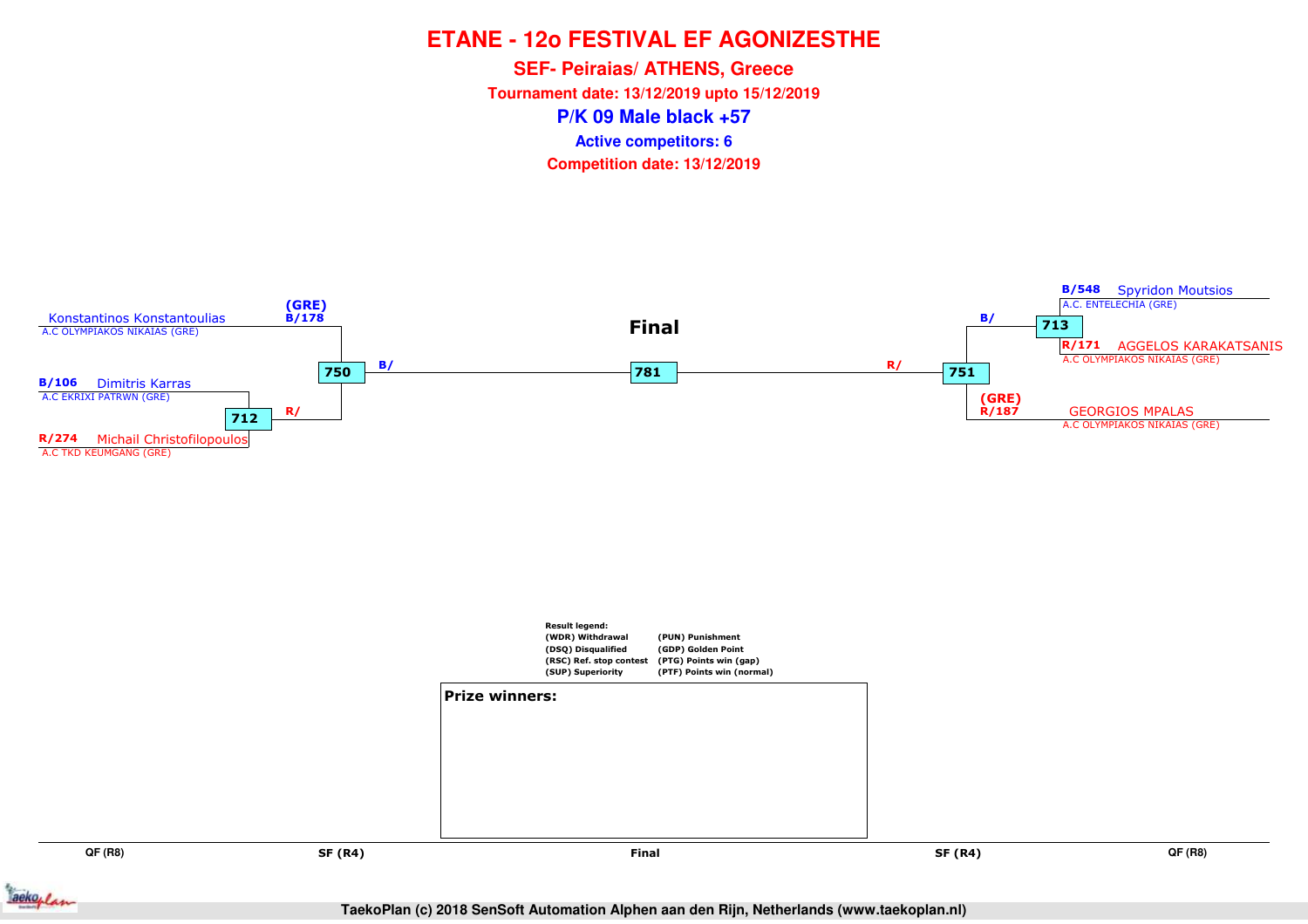**P/K 09 Female black -27SEF- Peiraias/ ATHENS, Greece Tournament date: 13/12/2019 upto 15/12/2019Competition date: 13/12/2019 Active competitors: 3**



aekoplan



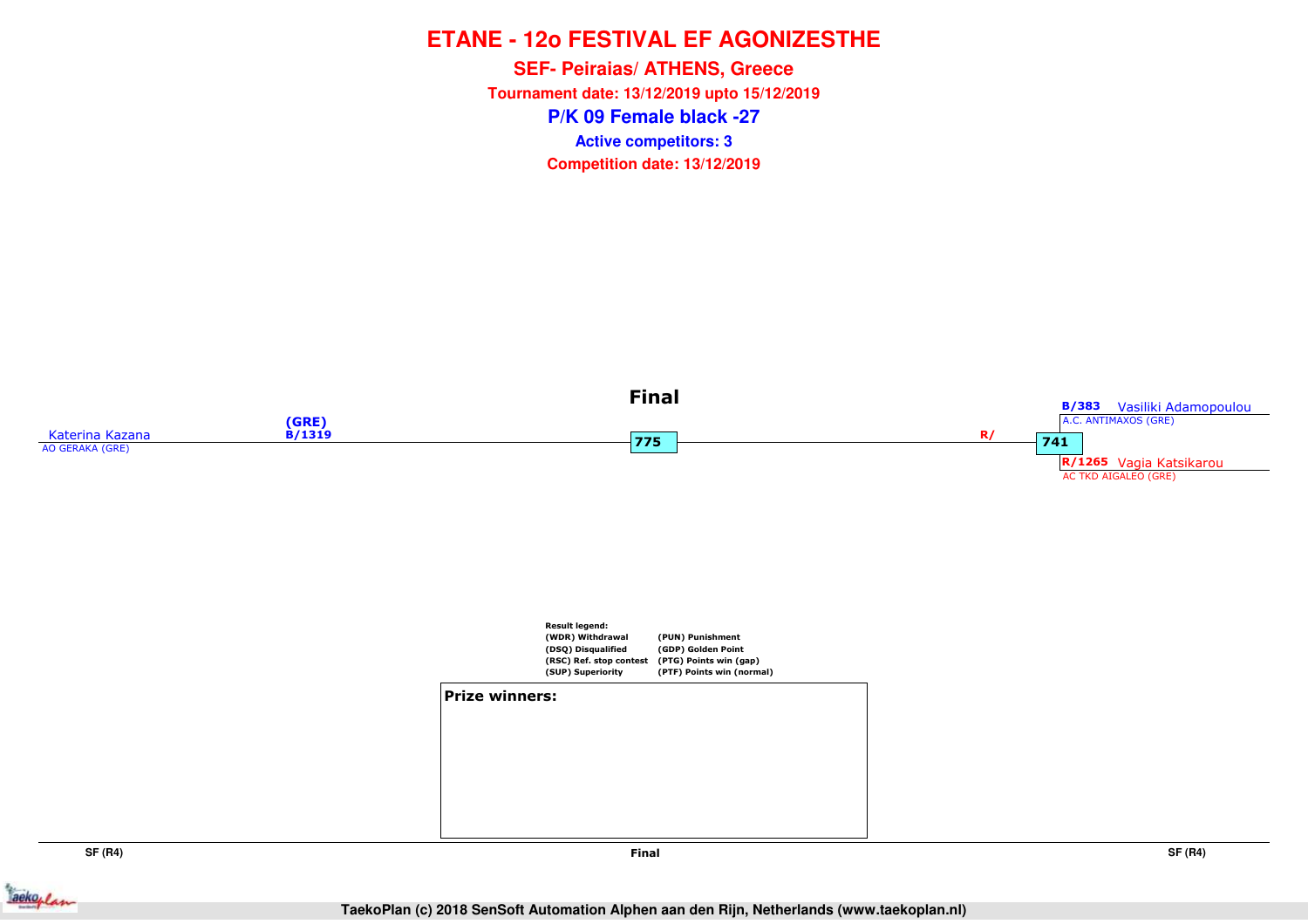**P/K 09 Female black -30SEF- Peiraias/ ATHENS, Greece Tournament date: 13/12/2019 upto 15/12/2019Competition date: 13/12/2019 Active competitors: 2**

**B/1410** Lidia Tsirou

**R/354** Maria Zineli a.c. aiantas agiou dimitriou (GRE) **R/354** Maria Zineli a.c. aiantas agiou dimitriou (GRE)



**770**

**Prize winners:**

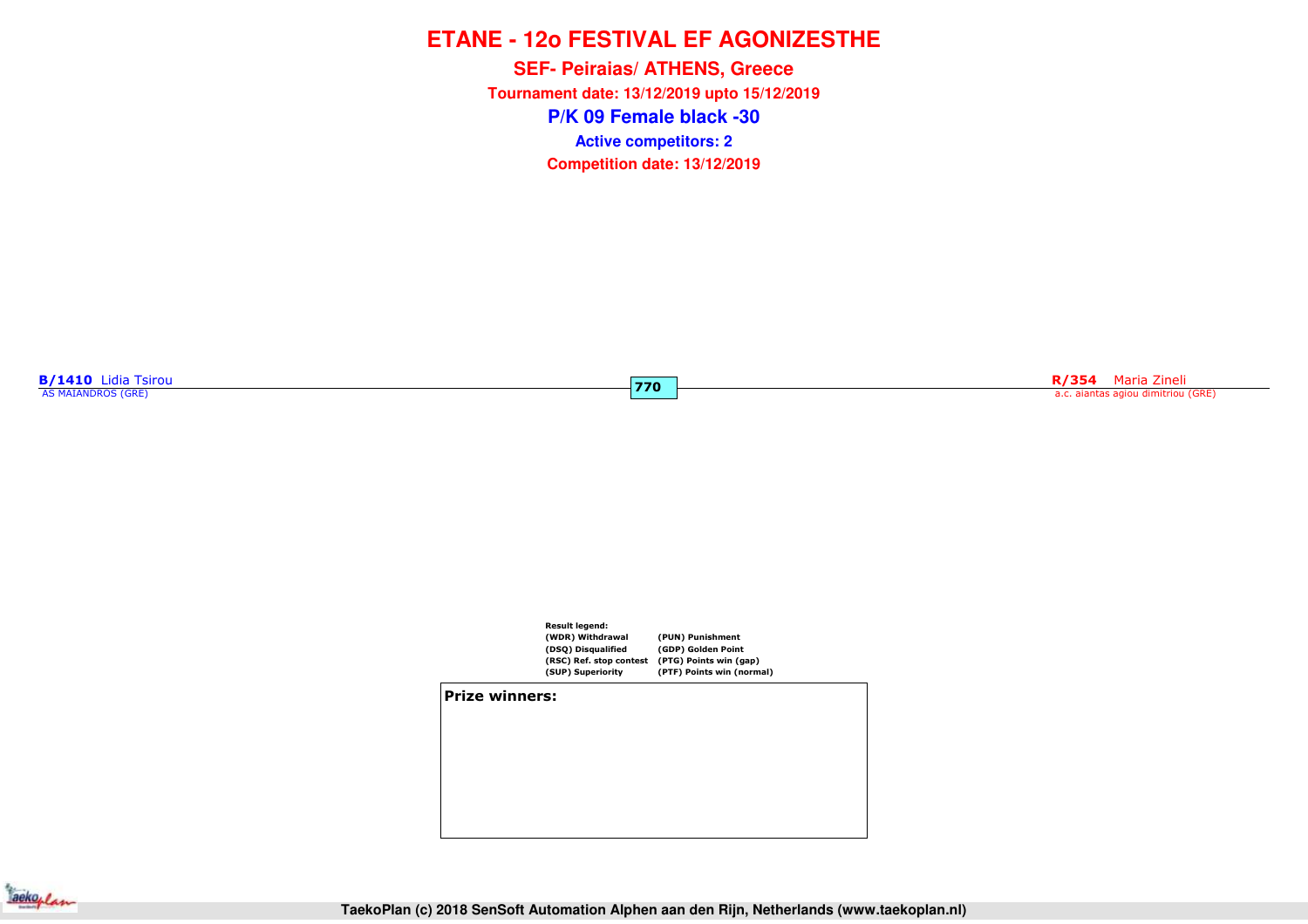**SEF- Peiraias/ ATHENS, Greece**

**Tournament date: 13/12/2019 upto 15/12/2019**

**P/K 09 Female black -33**

**Active competitors: 11**

**Competition date: 13/12/2019**



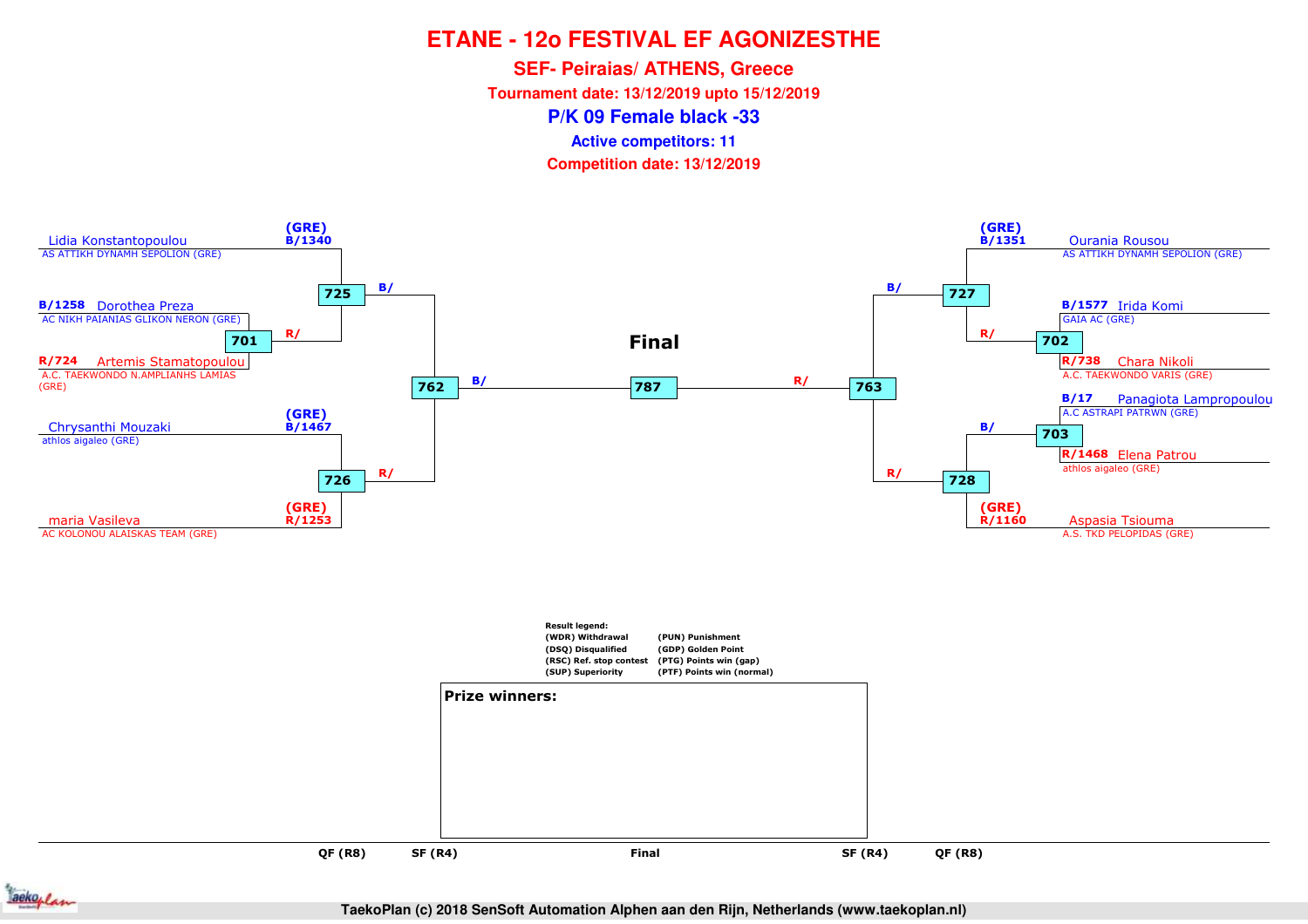**SEF- Peiraias/ ATHENS, Greece**

**Tournament date: 13/12/2019 upto 15/12/2019**

**P/K 09 Female black -37**

**Active competitors: 12**

**Competition date: 13/12/2019**





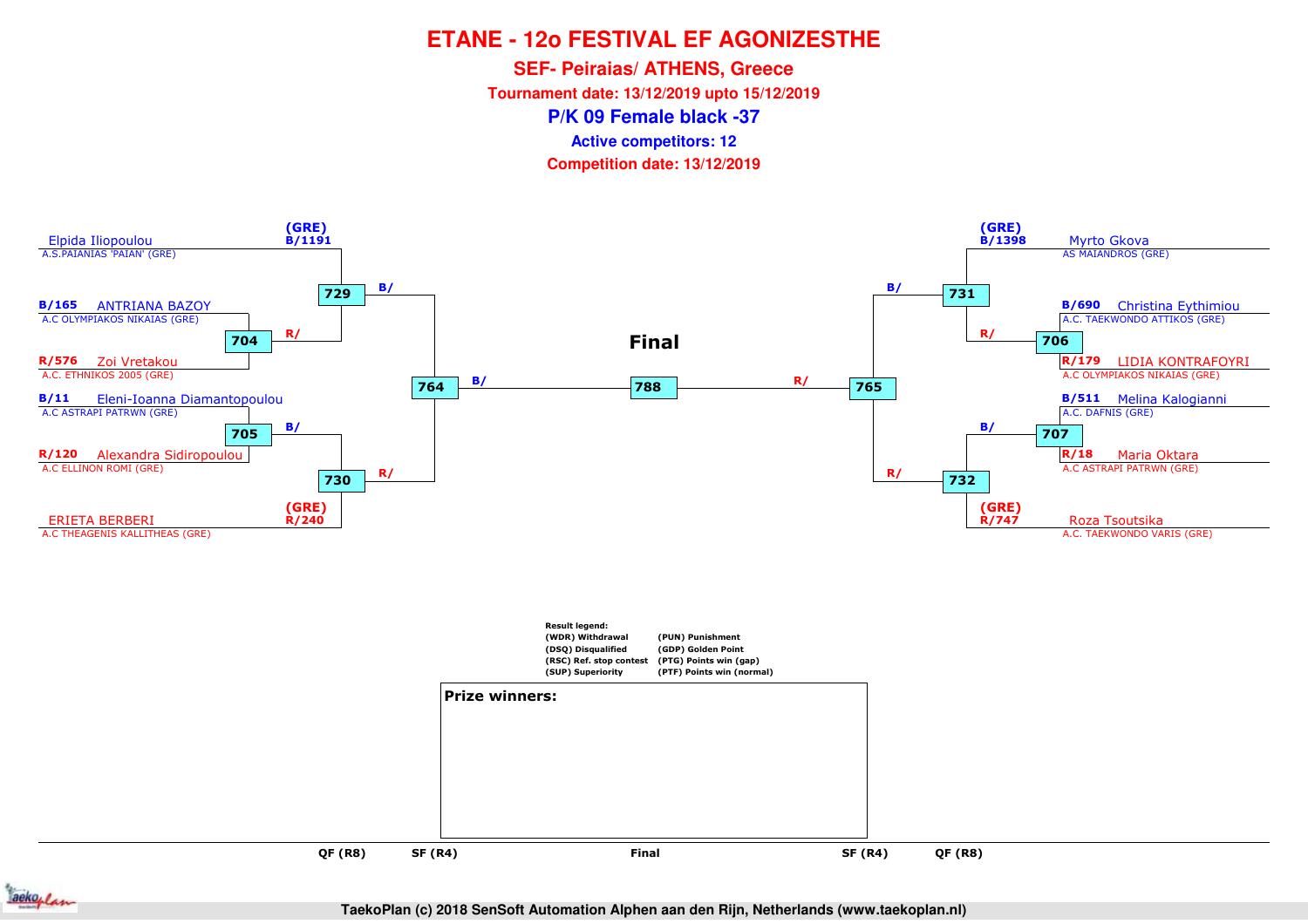**P/K 09 Female black -41SEF- Peiraias/ ATHENS, Greece Tournament date: 13/12/2019 upto 15/12/2019Competition date: 13/12/2019 Active competitors: 6**



ackoflan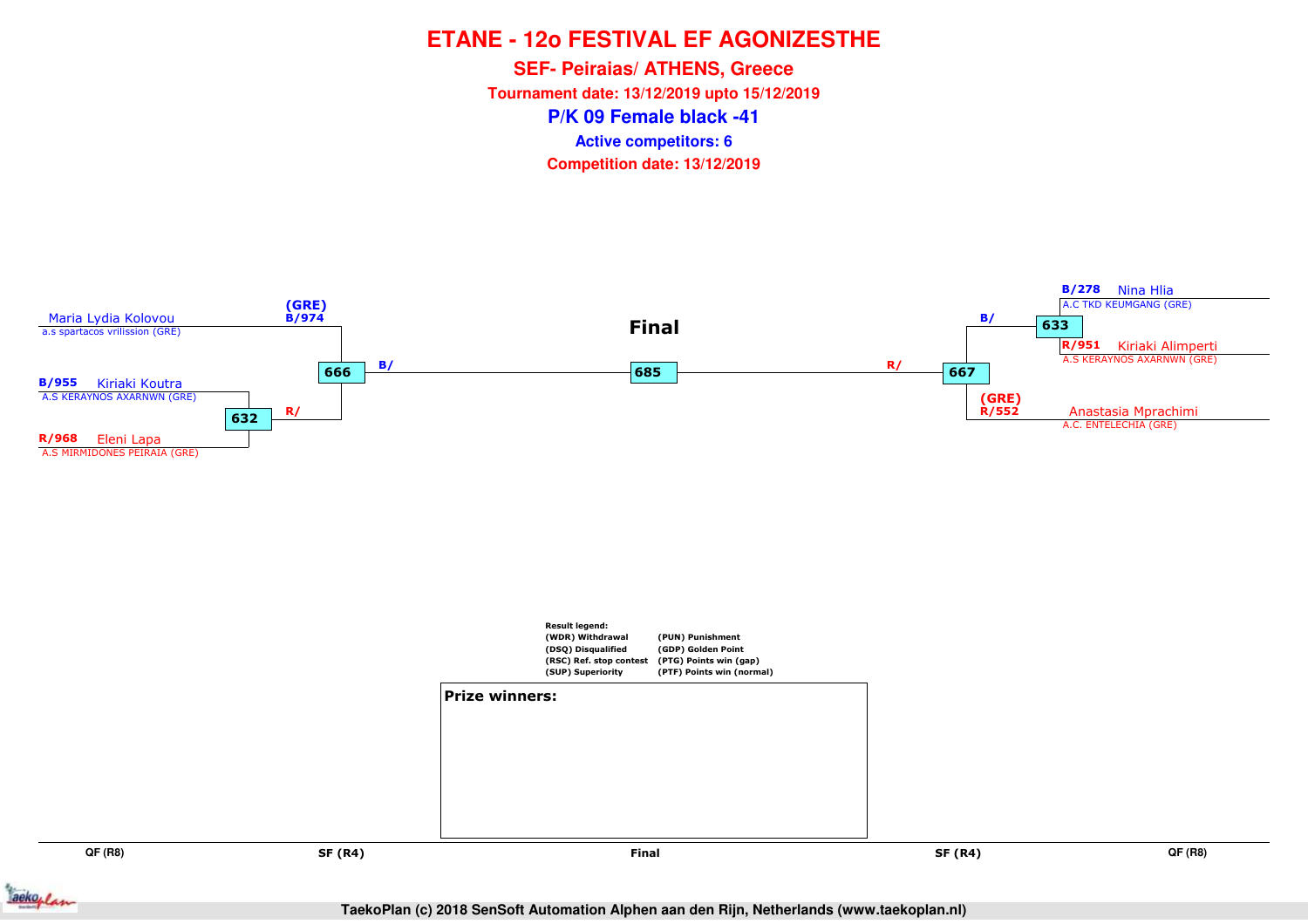**P/K 09 Female black -45SEF- Peiraias/ ATHENS, Greece Tournament date: 13/12/2019 upto 15/12/2019Competition date: 13/12/2019 Active competitors: 4**



**SF (R4)**



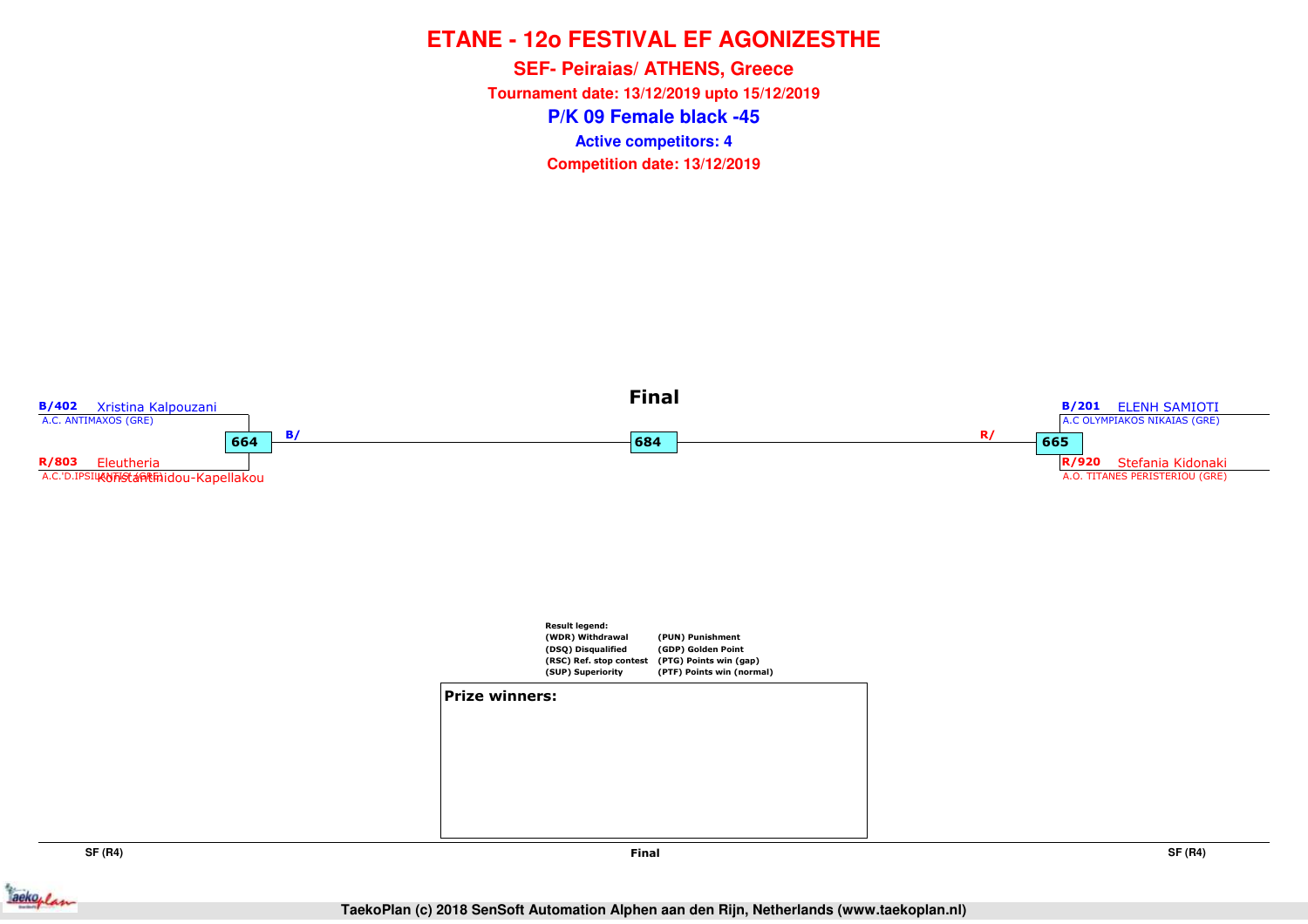**P/K 09 Female black -49SEF- Peiraias/ ATHENS, Greece Tournament date: 13/12/2019 upto 15/12/2019Competition date: 13/12/2019 Active competitors: 2**

**771**

**B/446** Maria theologou<br>A.C. ANTIMAXOS (GRE)

RESERVED AND RESERVED ASSESSED AND RELATION OF THE CONSTRUCTION OF THE CONSTRUCTION OF THE COLYMPIAKOS NIKAIAS (GRE)<br>The color of the color of the color of the color of the color of the color of the color of the color of t



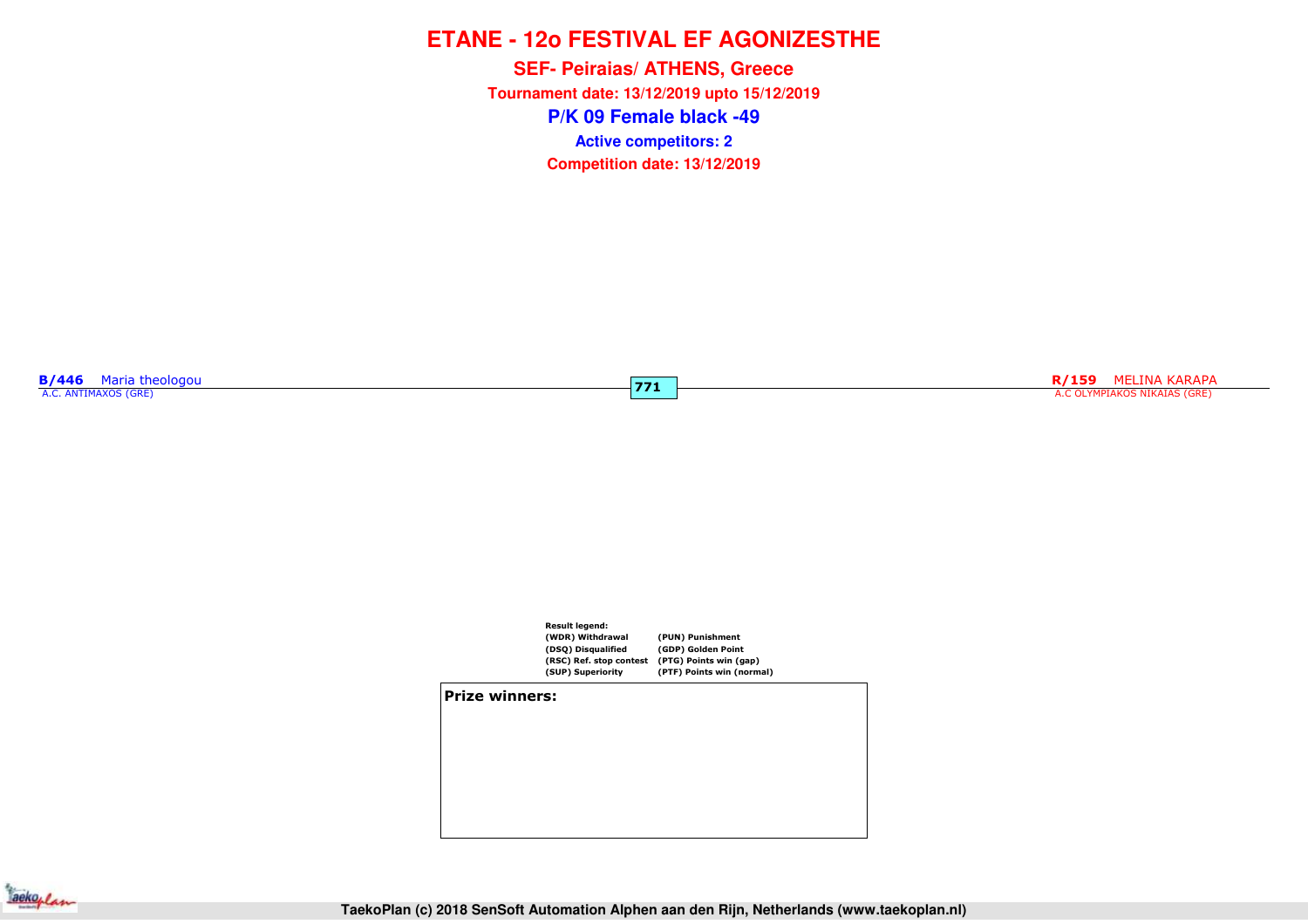**P/K 09 Female black +57SEF- Peiraias/ ATHENS, Greece Tournament date: 13/12/2019 upto 15/12/2019Competition date: 13/12/2019 Active competitors: 3**



**SF (R4)**

**Final**

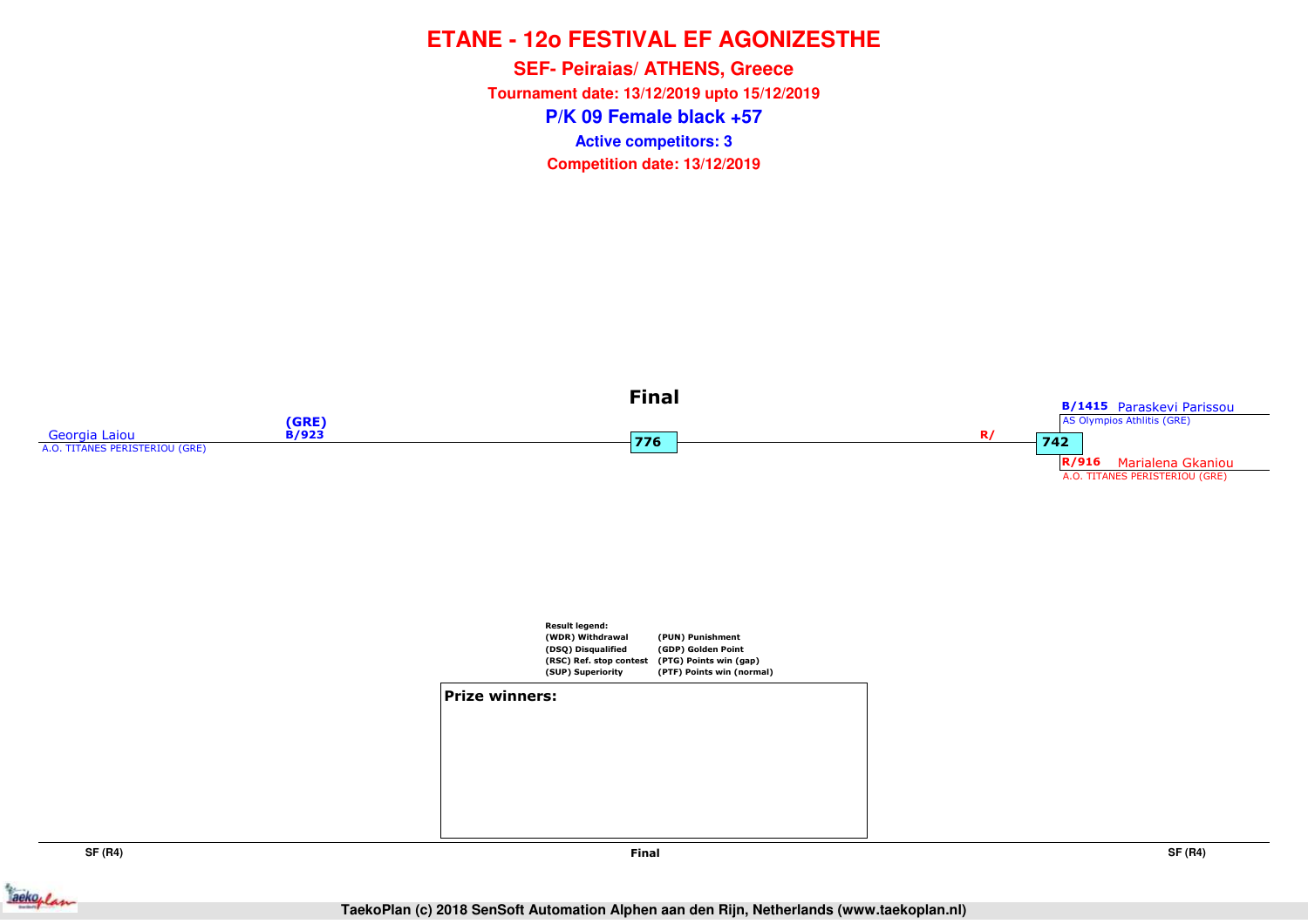**P/K 09 Male colour -27SEF- Peiraias/ ATHENS, Greece Tournament date: 13/12/2019 upto 15/12/2019Competition date: 13/12/2019 Active competitors: 6**



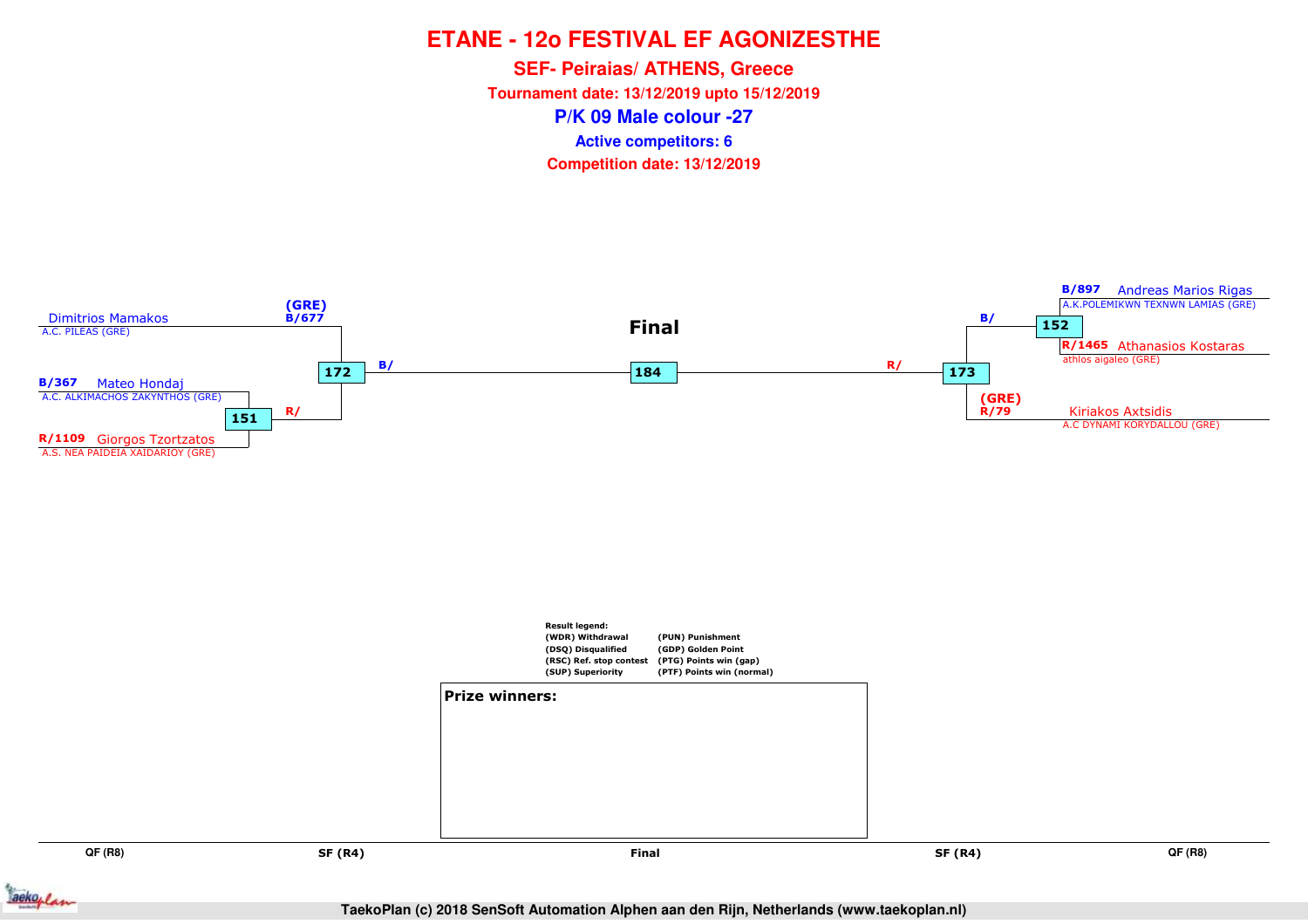

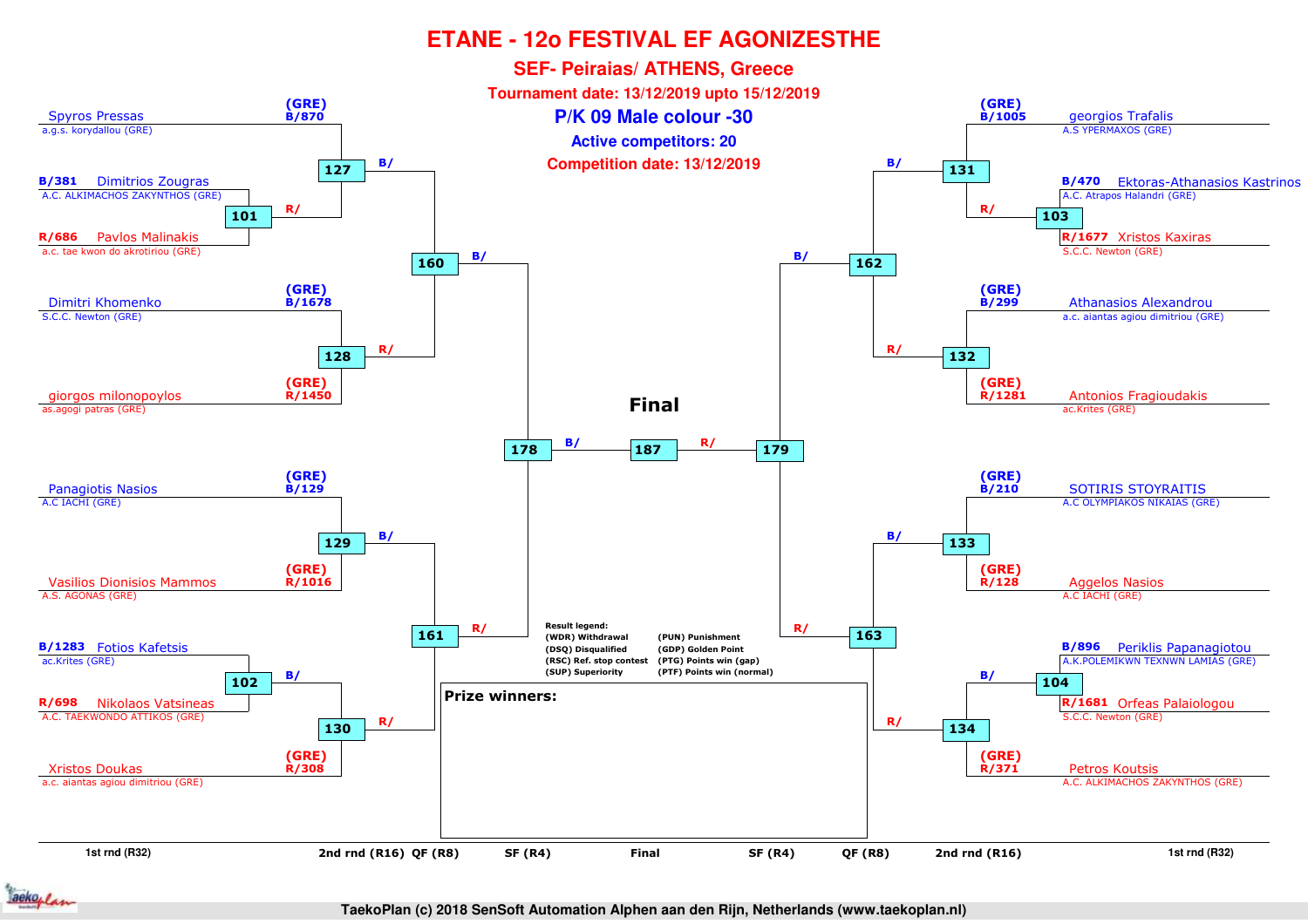

ackoflan

**TaekoPlan (c) 2018 SenSoft Automation Alphen aan den Rijn, Netherlands (www.taekoplan.nl)**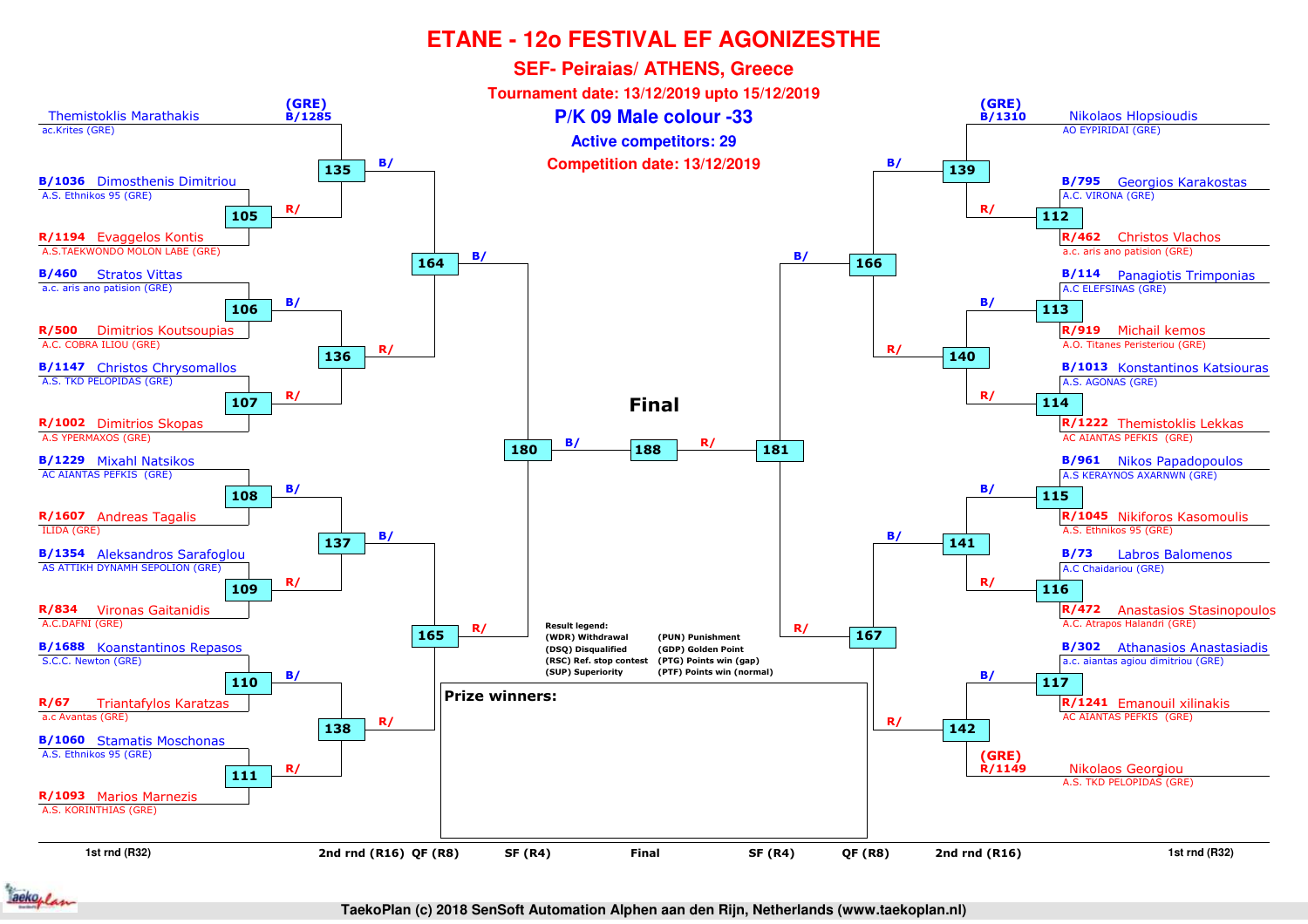

**1st rnd (R64)**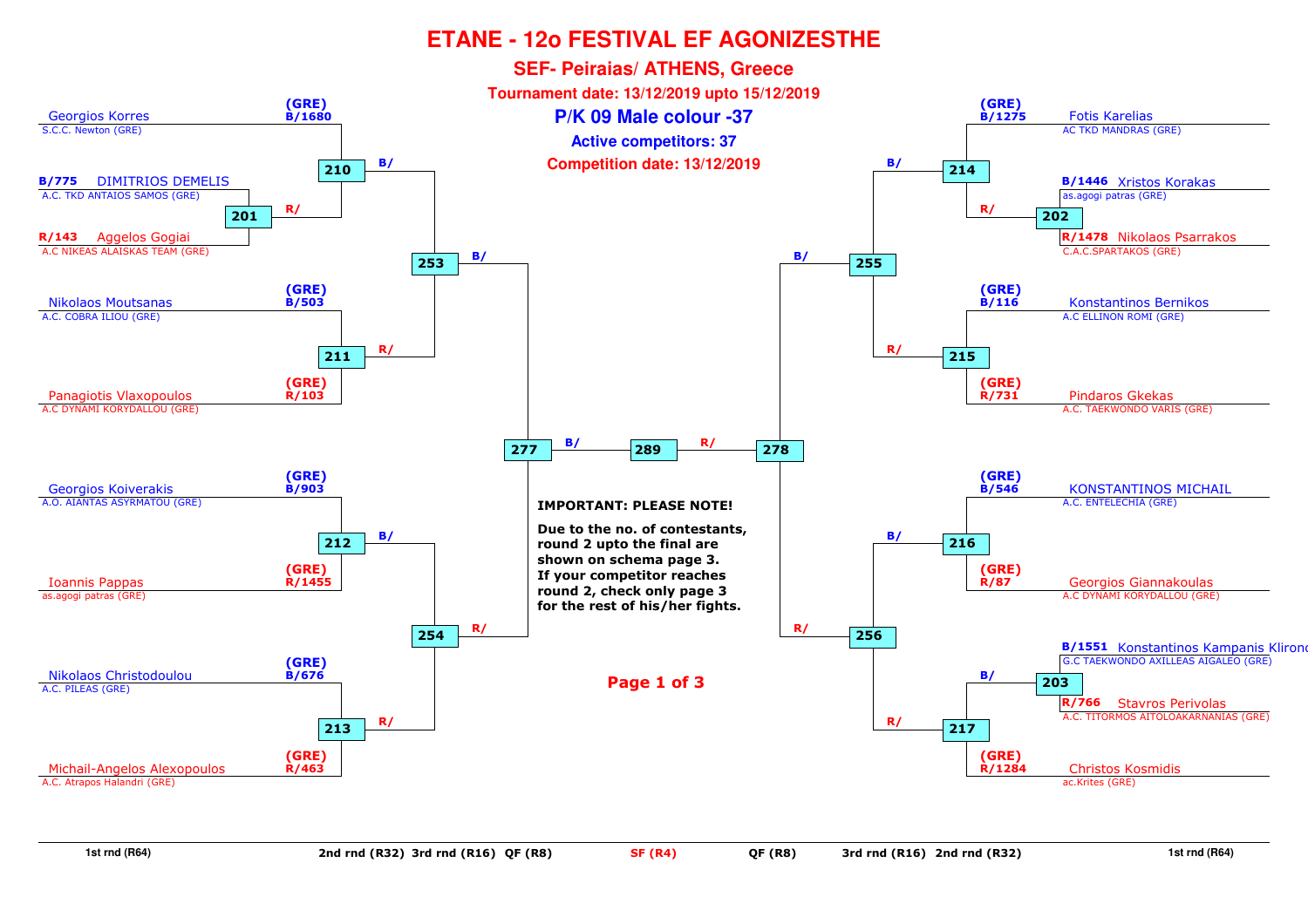

**1st rnd (R64)**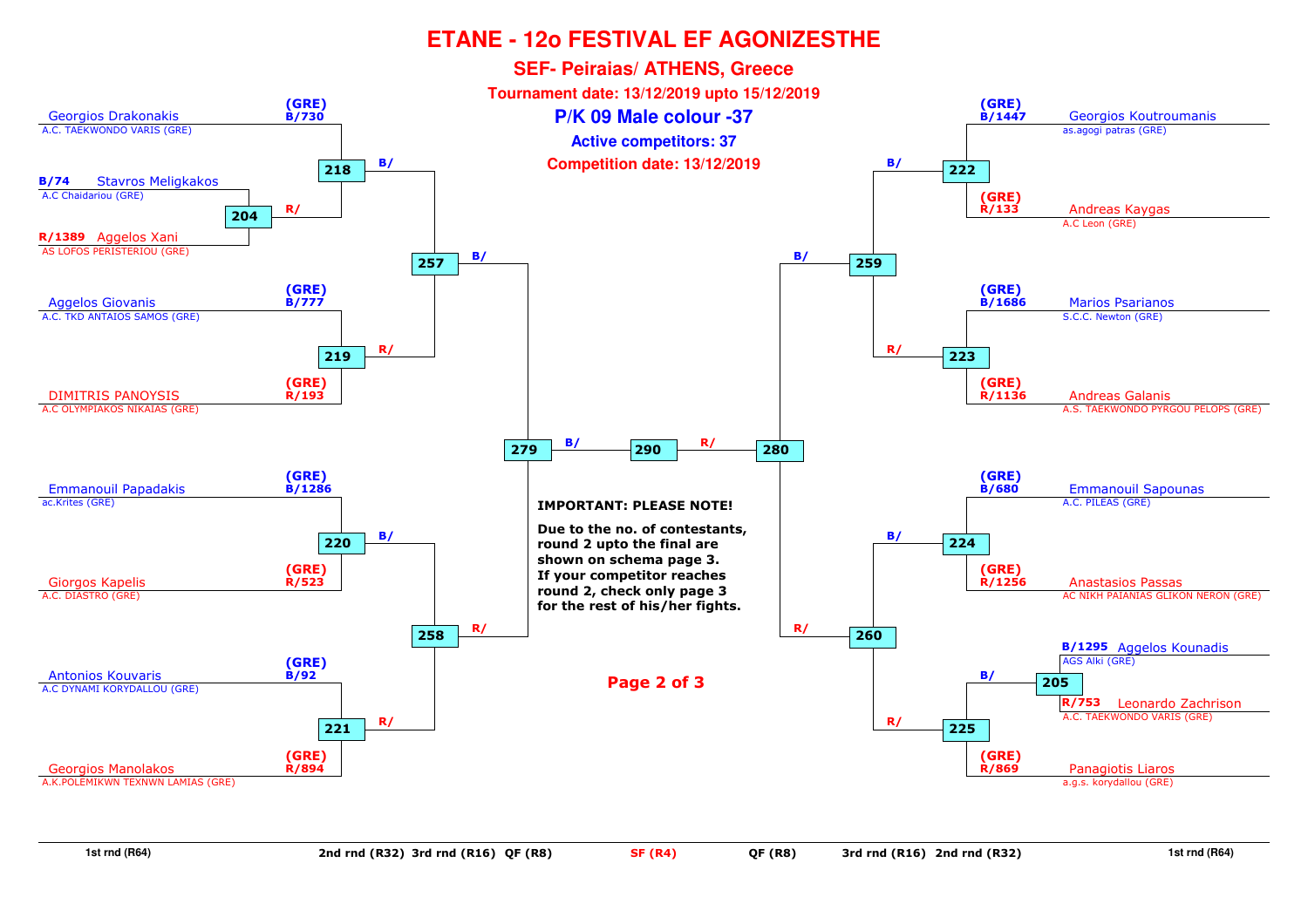

ackoplan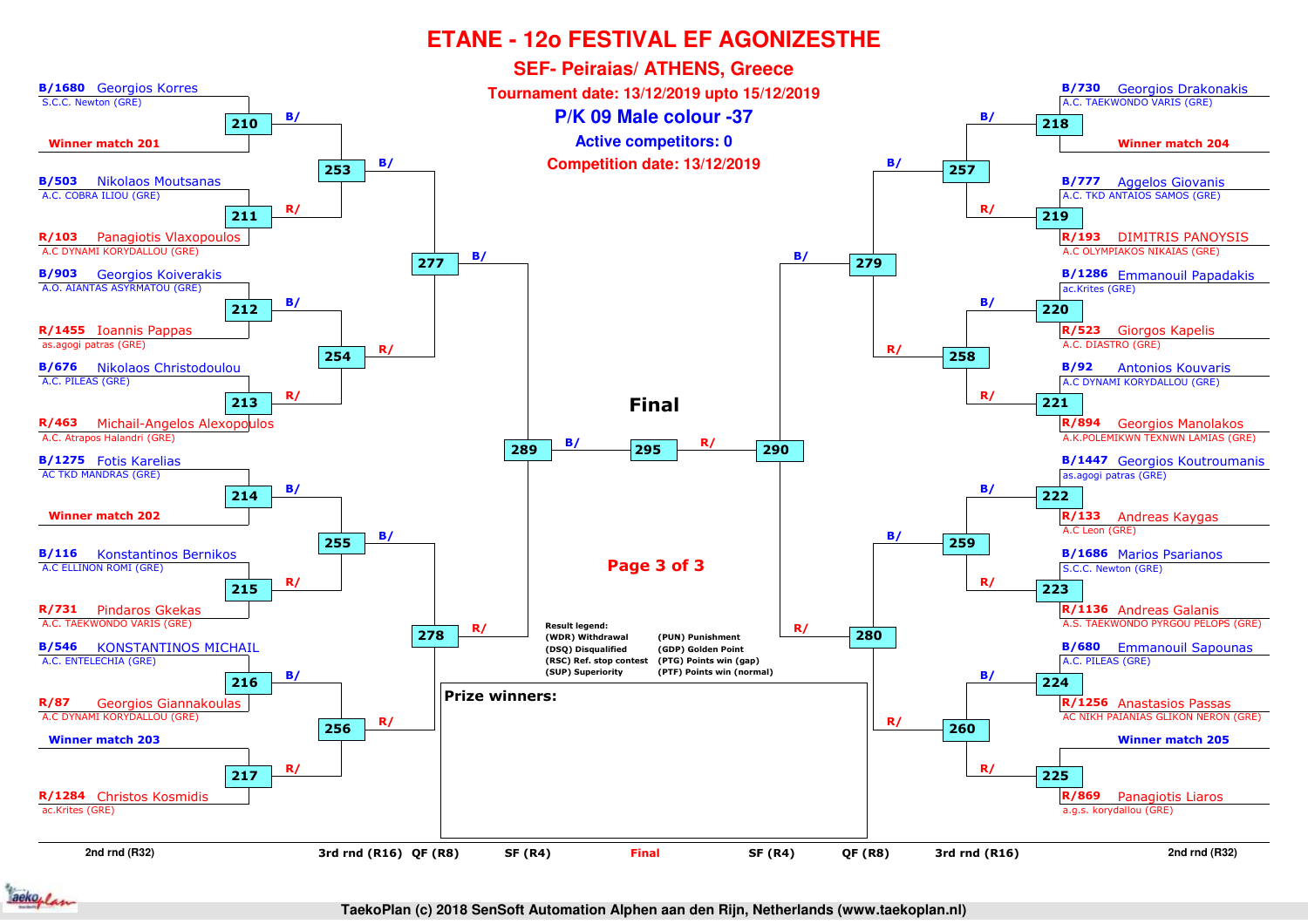

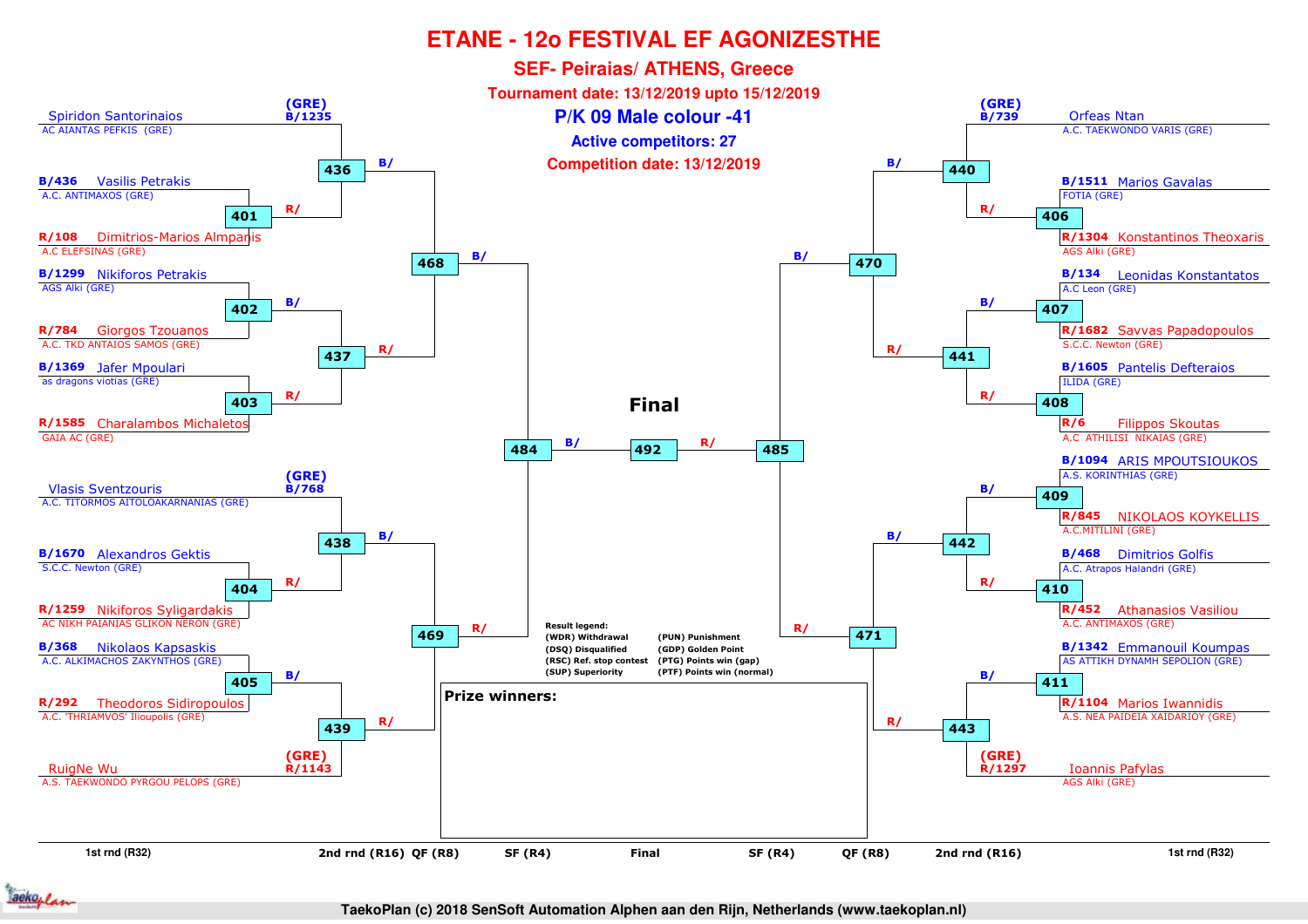

aeko, /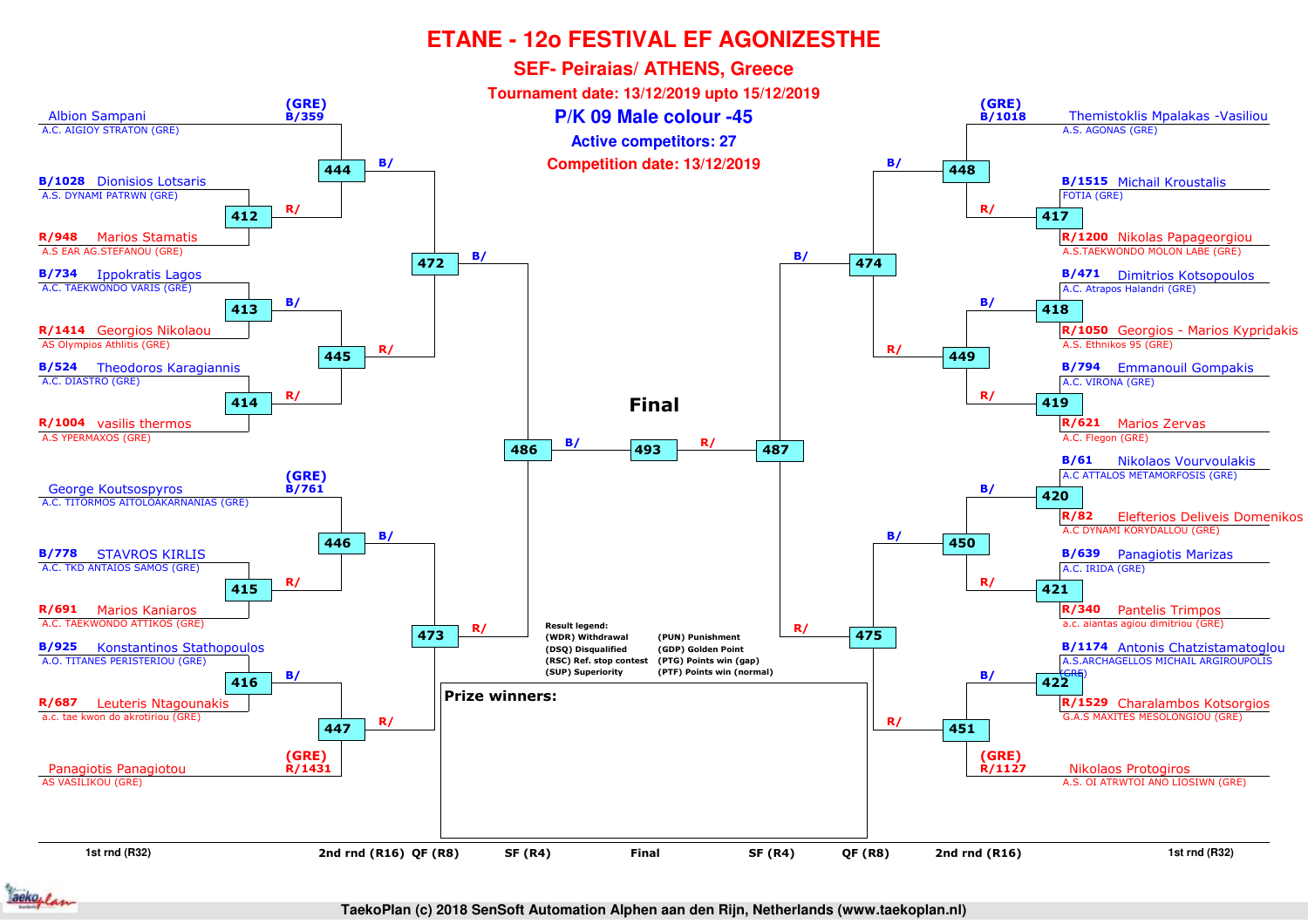**SEF- Peiraias/ ATHENS, Greece**

**Tournament date: 13/12/2019 upto 15/12/2019**

**P/K 09 Male colour -49**

**Active competitors: 14**

**Competition date: 13/12/2019**



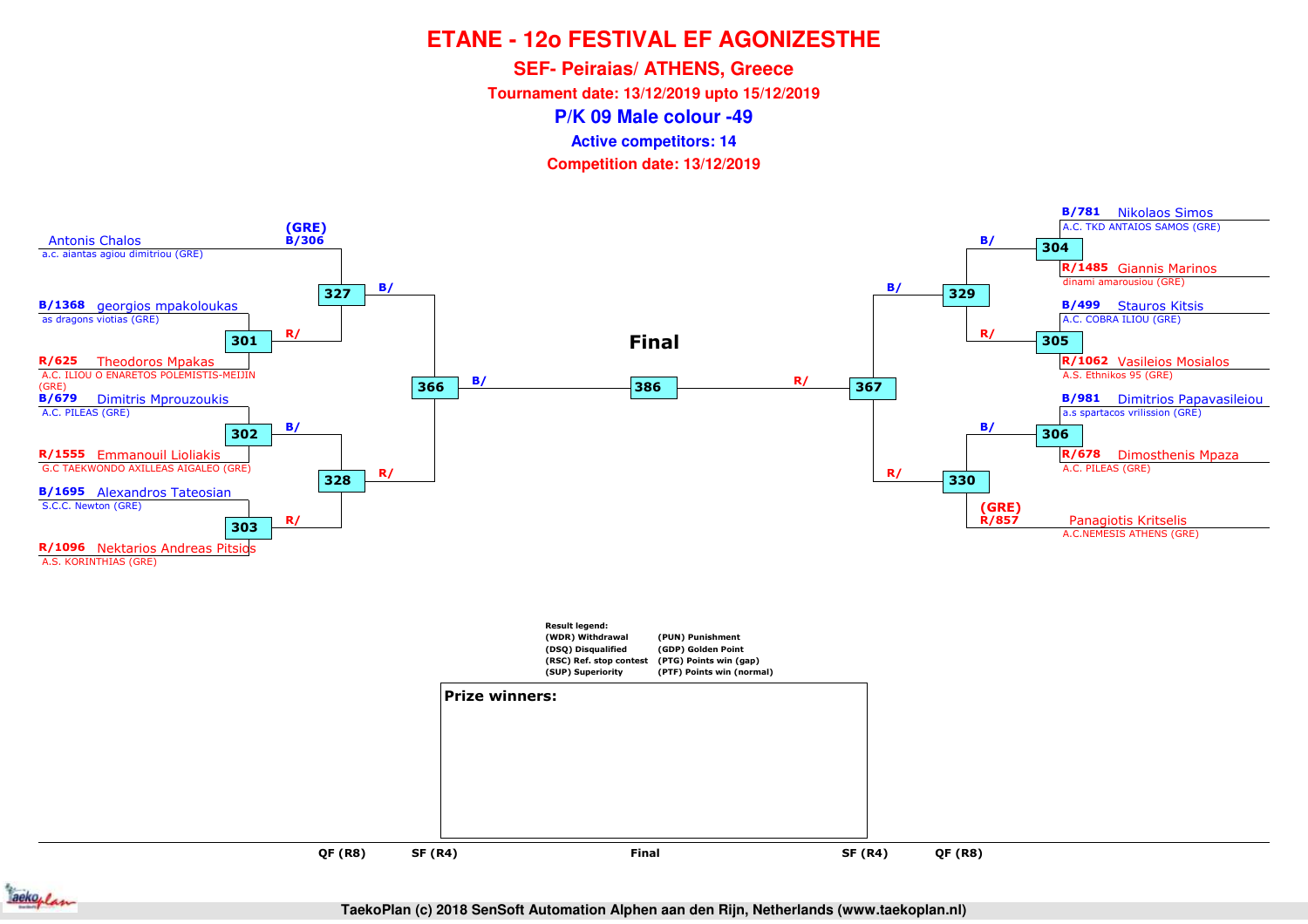**SEF- Peiraias/ ATHENS, Greece**

**Tournament date: 13/12/2019 upto 15/12/2019**

**P/K 09 Male colour -53**

**Active competitors: 12**

**Competition date: 13/12/2019**



ackoplan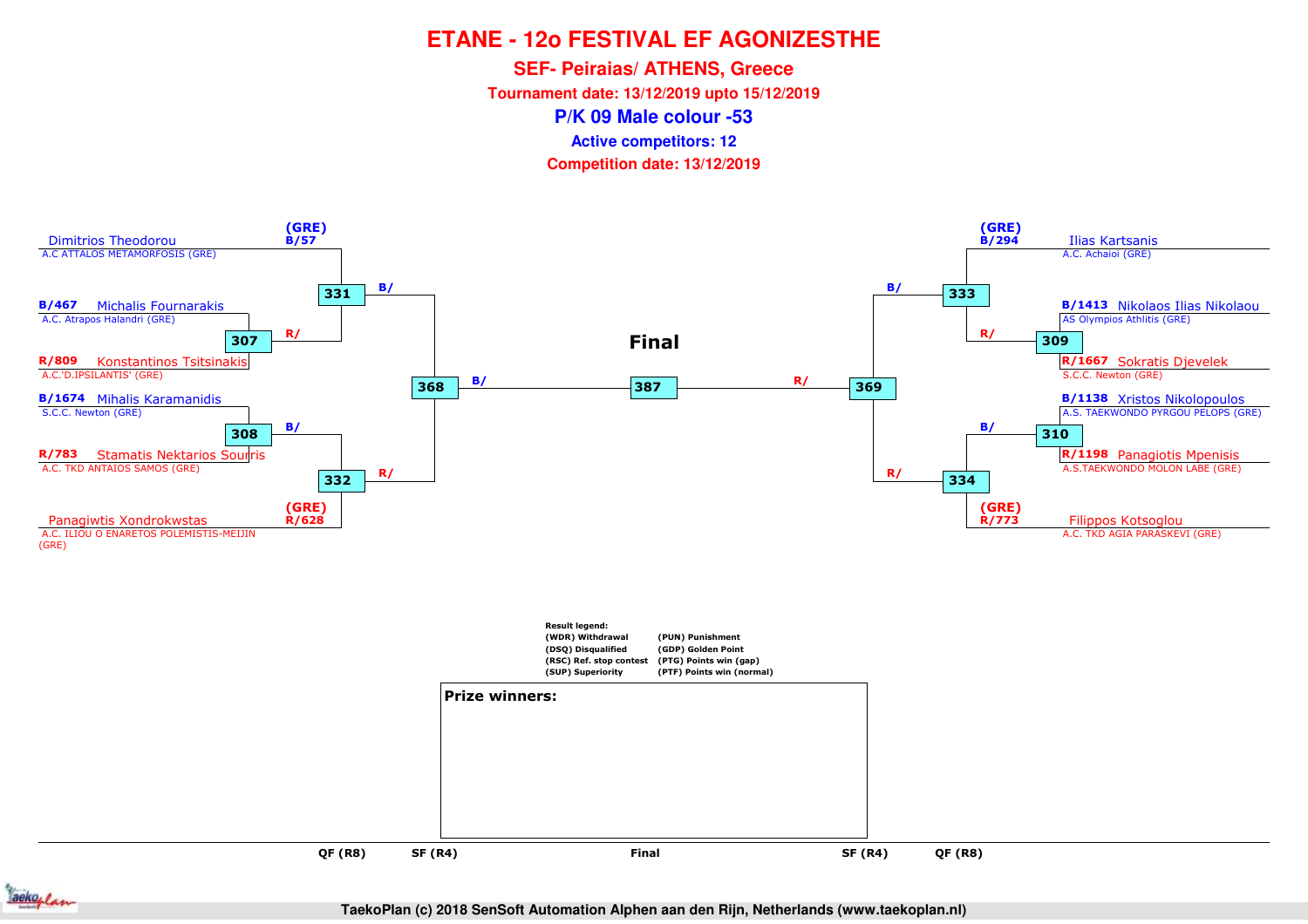**P/K 09 Male colour -57SEF- Peiraias/ ATHENS, Greece Tournament date: 13/12/2019 upto 15/12/2019Competition date: 13/12/2019 Active competitors: 4**



**SF (R4)**

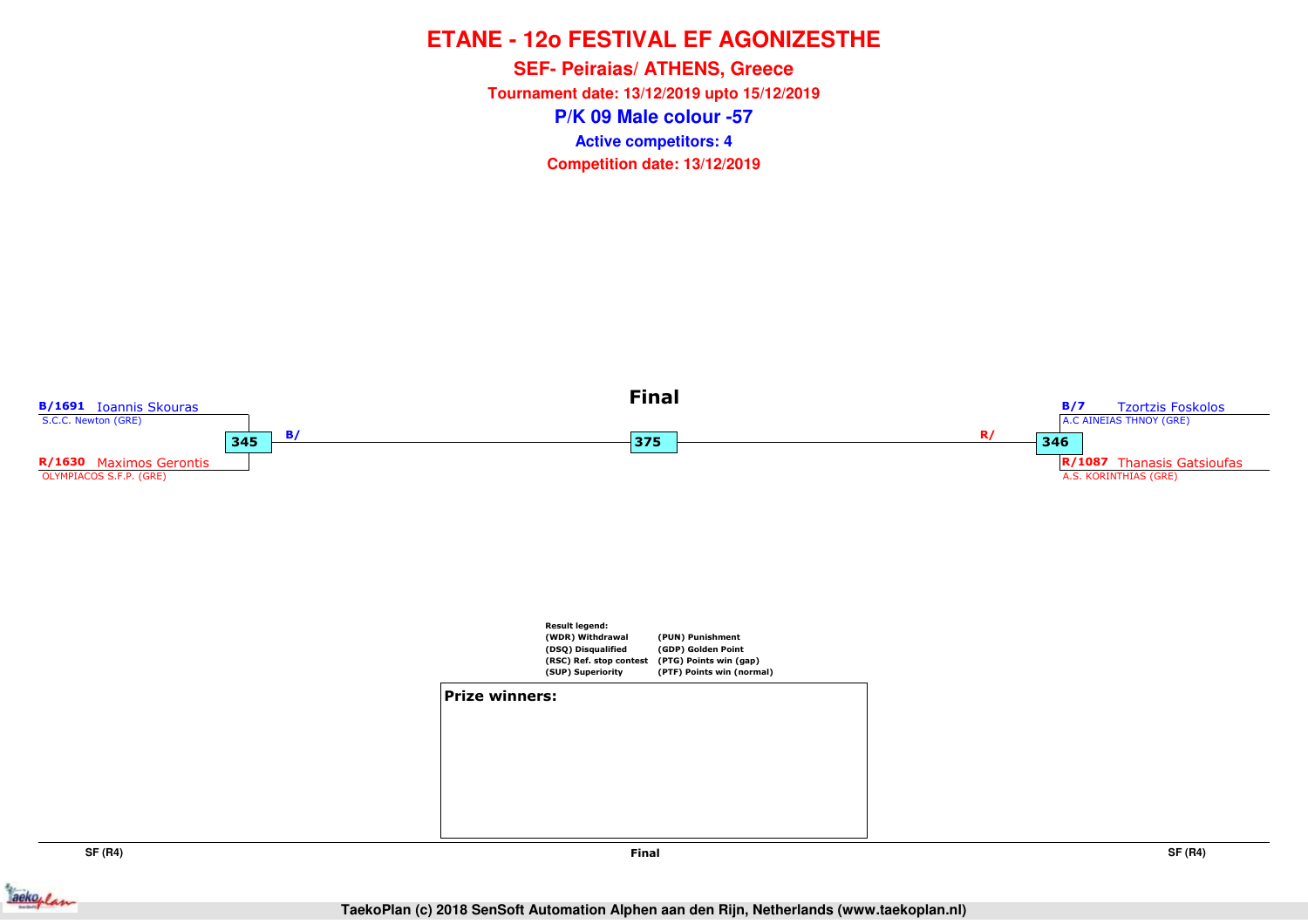**P/K 09 Male colour +57SEF- Peiraias/ ATHENS, Greece Tournament date: 13/12/2019 upto 15/12/2019Competition date: 13/12/2019 Active competitors: 4**



**SF (R4)**

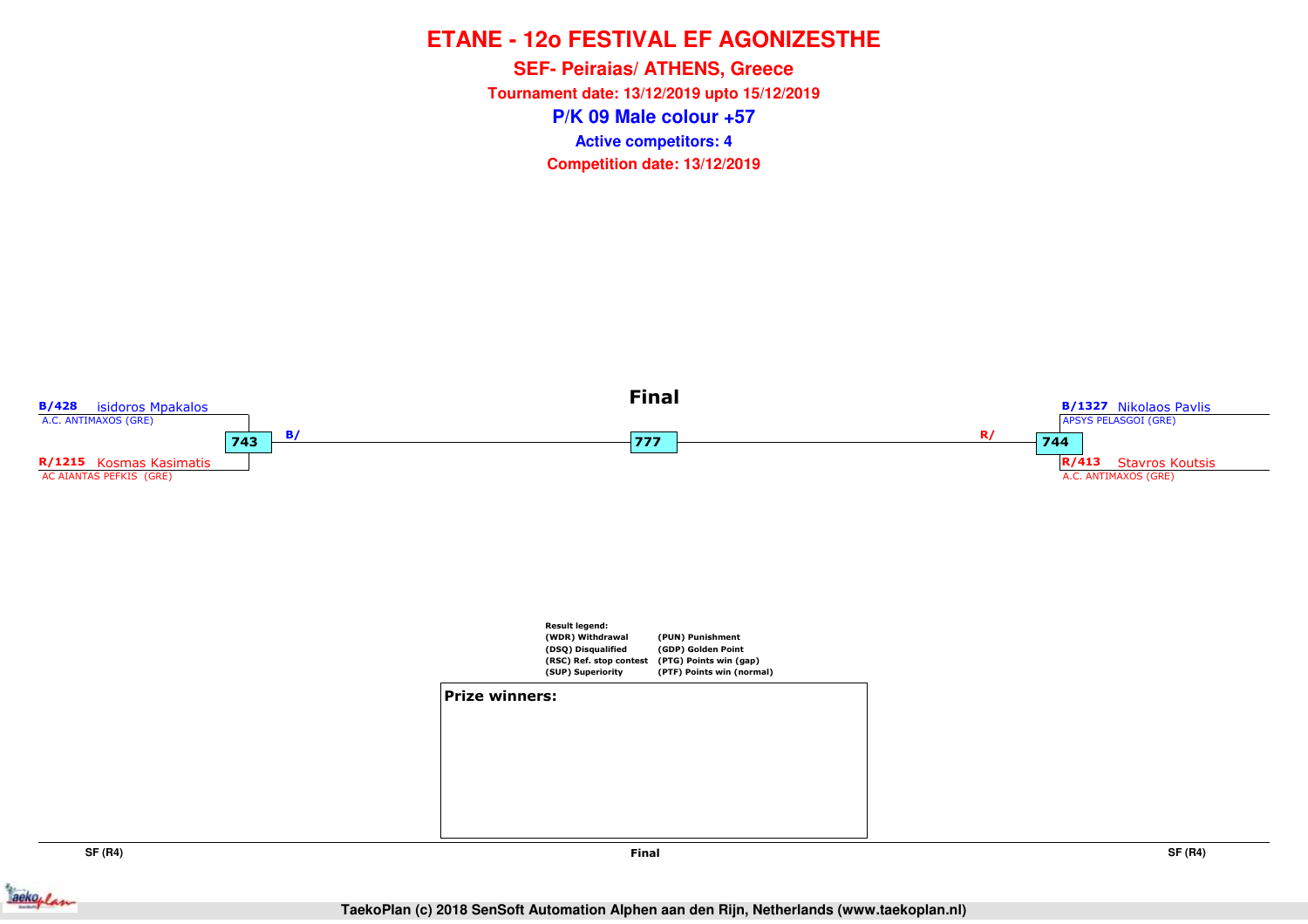**P/K 09 Female colour -27SEF- Peiraias/ ATHENS, Greece Tournament date: 13/12/2019 upto 15/12/2019Competition date: 13/12/2019 Active competitors: 5**

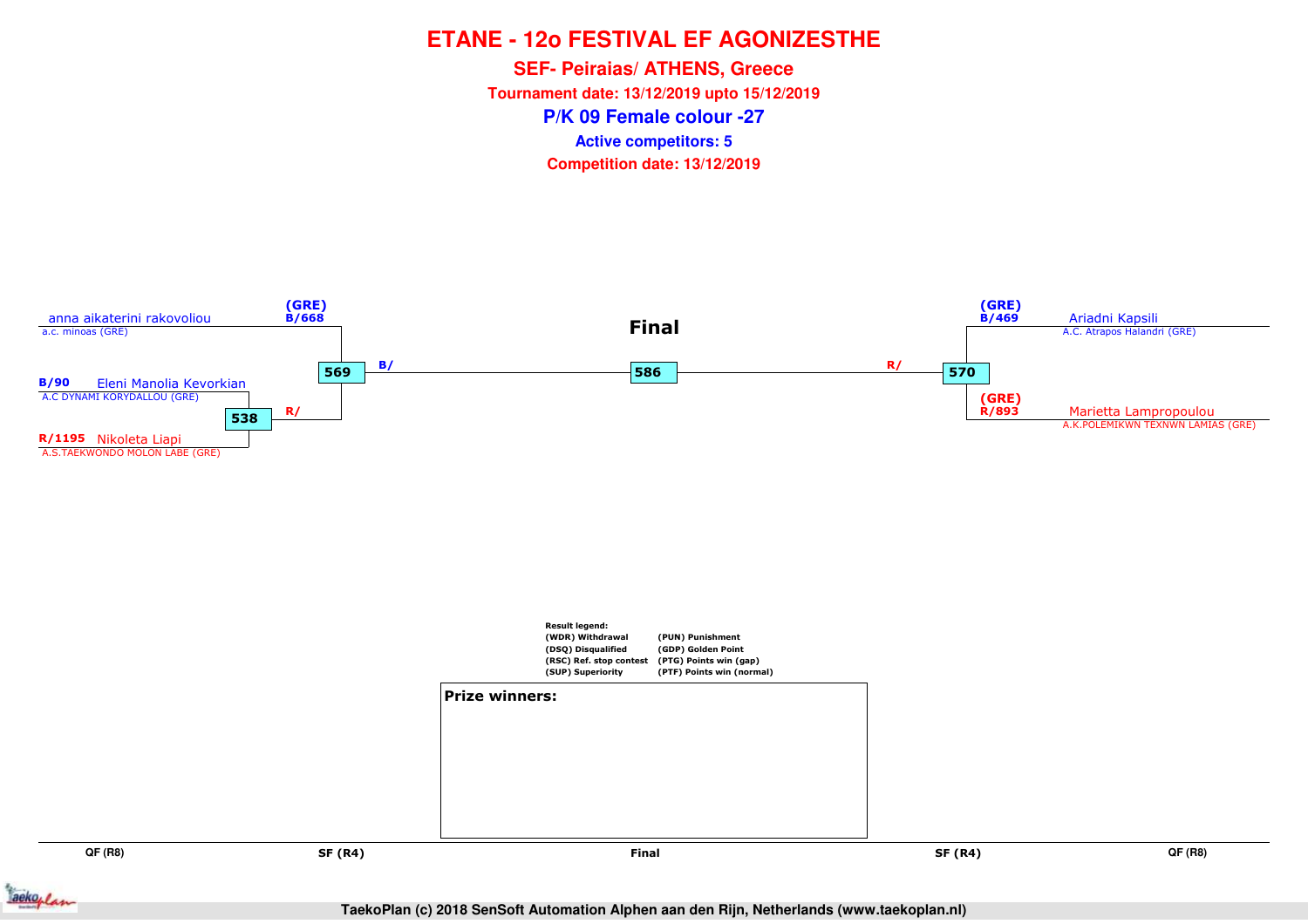**SEF- Peiraias/ ATHENS, Greece**

**Tournament date: 13/12/2019 upto 15/12/2019**

**P/K 09 Female colour -30**

**Active competitors: 10**

**Competition date: 13/12/2019**



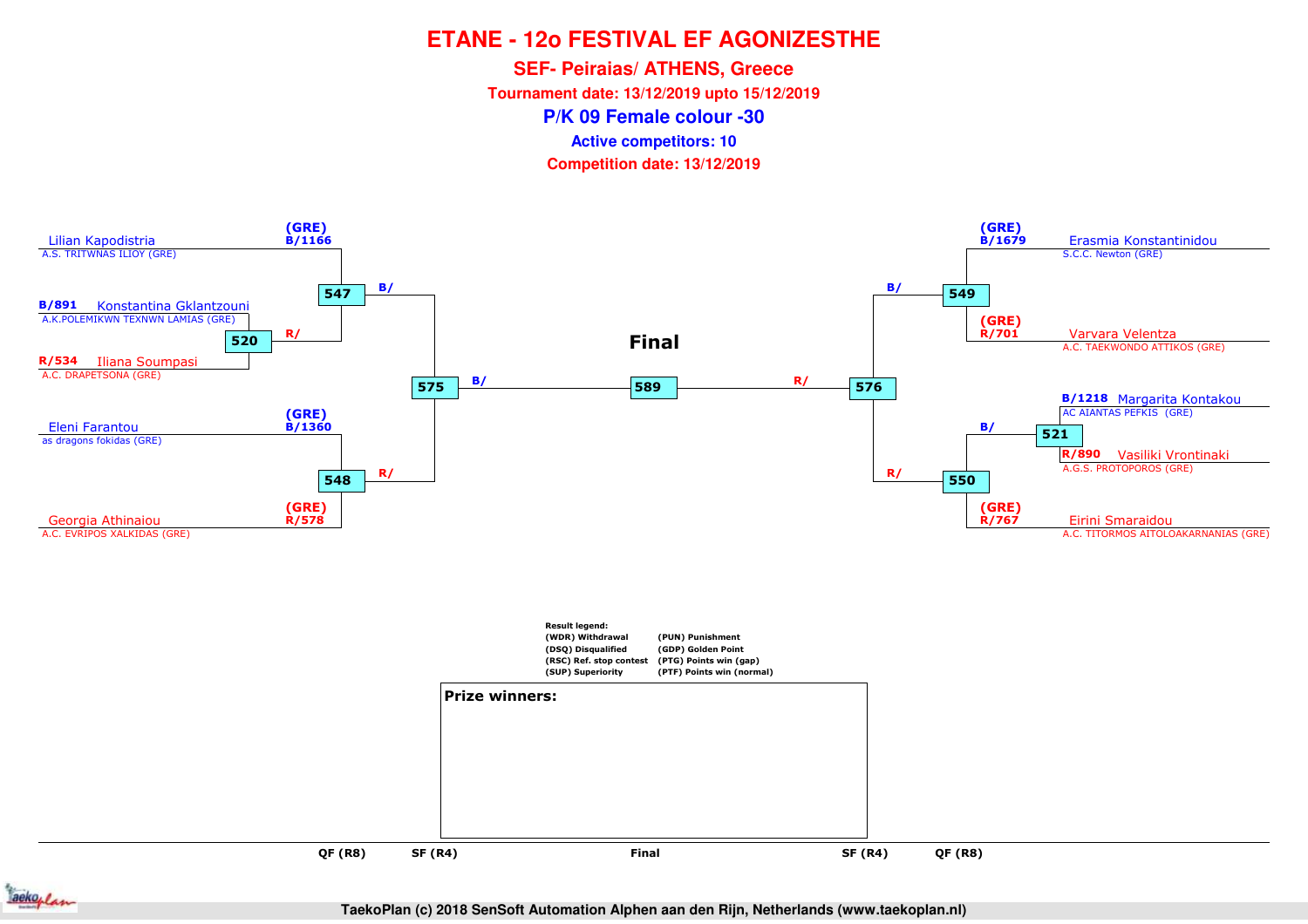**SEF- Peiraias/ ATHENS, Greece**

**Tournament date: 13/12/2019 upto 15/12/2019**

**P/K 09 Female colour -33**

**Active competitors: 13**

**Competition date: 13/12/2019**



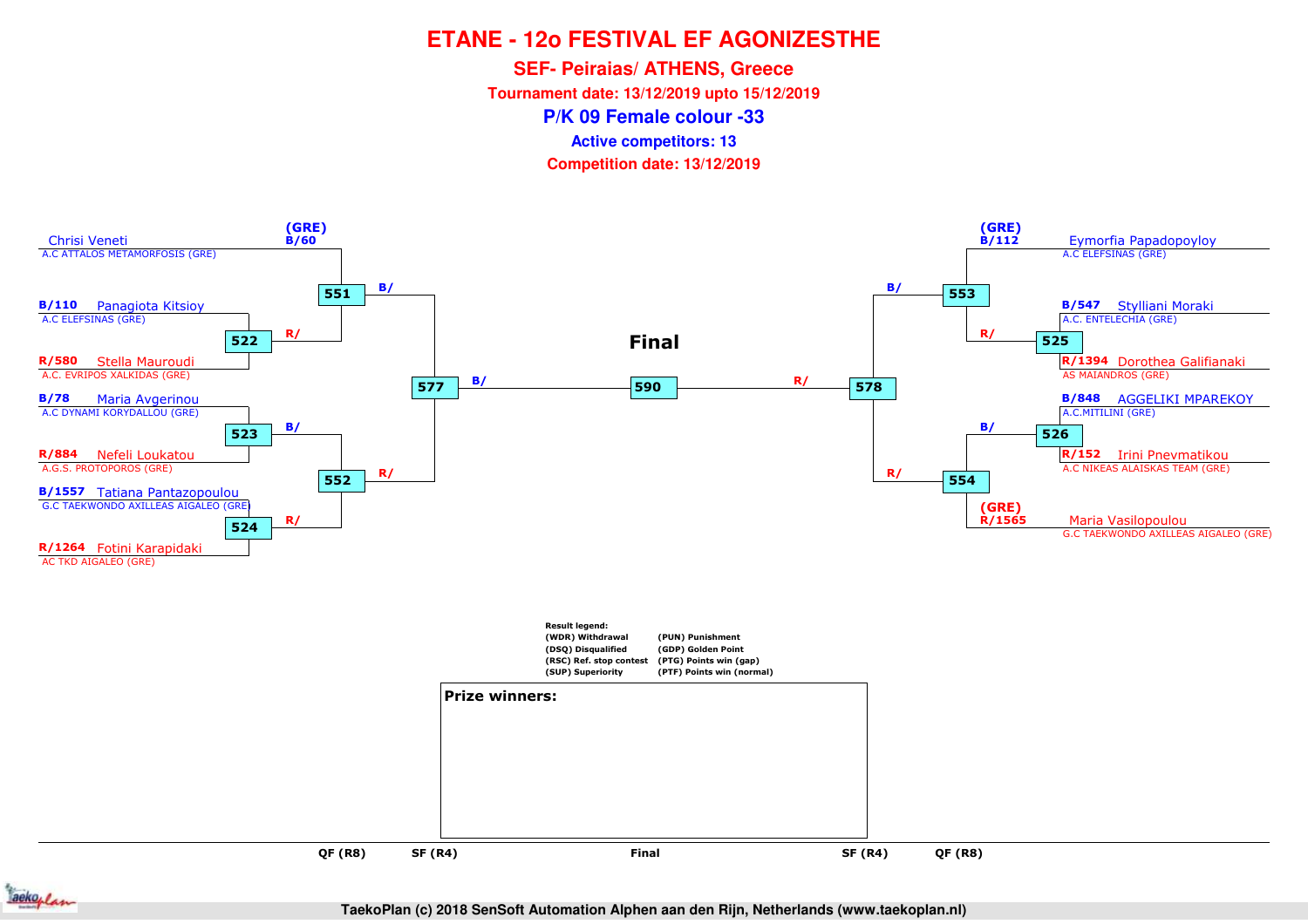

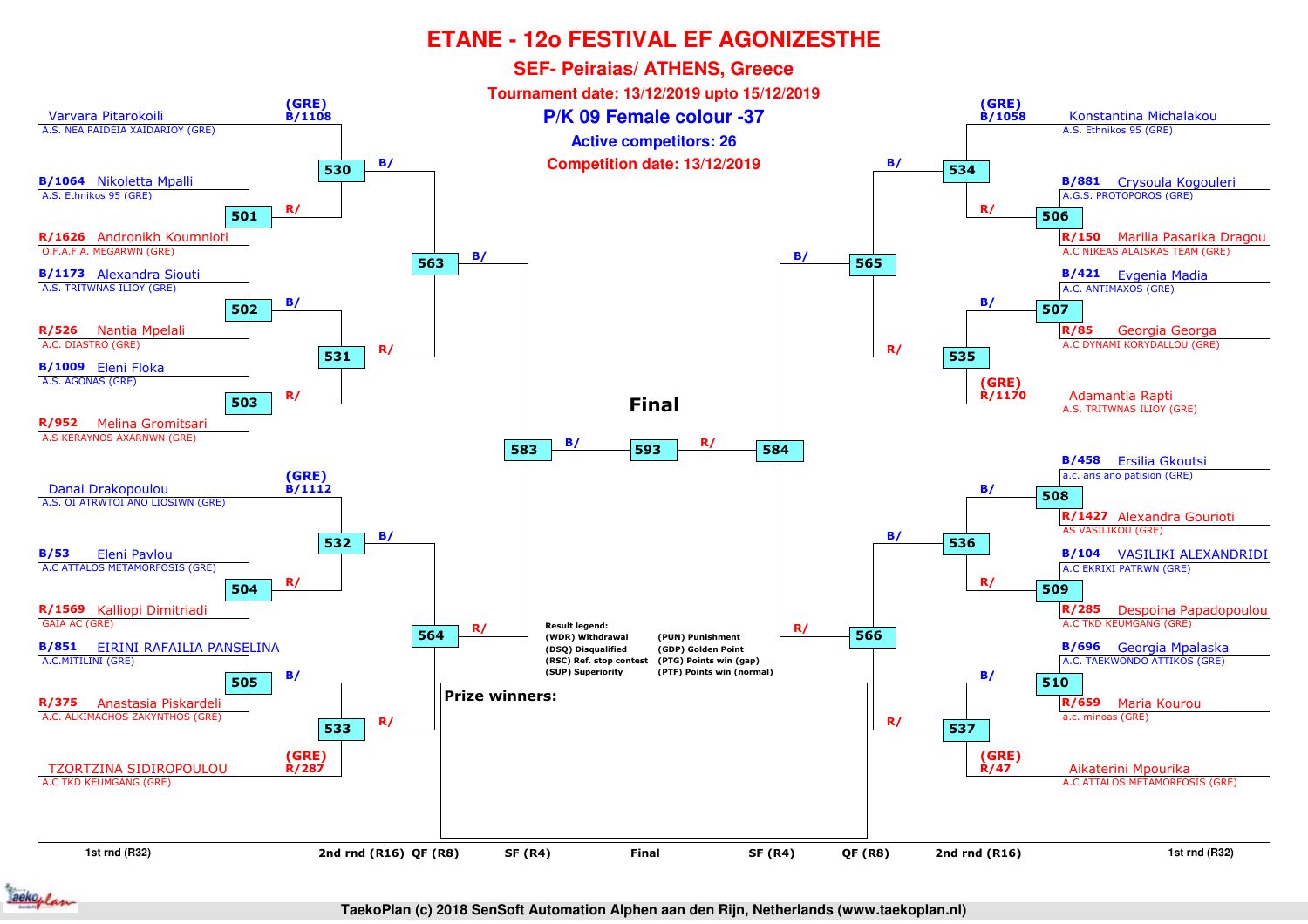**SEF- Peiraias/ ATHENS, Greece**

**Tournament date: 13/12/2019 upto 15/12/2019**

**P/K 09 Female colour -41**

**Active competitors: 13**

**Competition date: 13/12/2019**



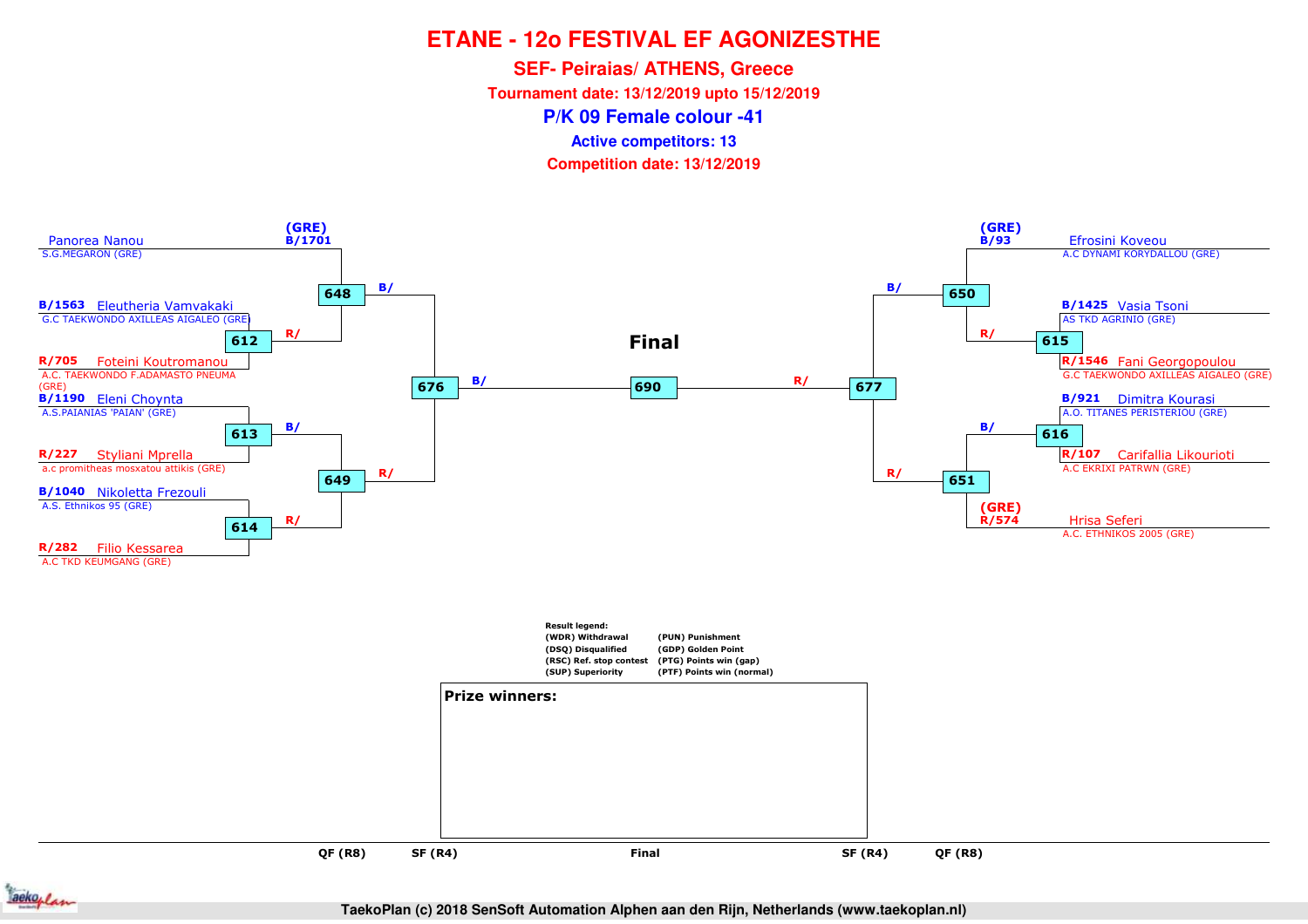**SEF- Peiraias/ ATHENS, Greece**

**Tournament date: 13/12/2019 upto 15/12/2019**

**P/K 09 Female colour -45**

**Active competitors: 10**

**Competition date: 13/12/2019**



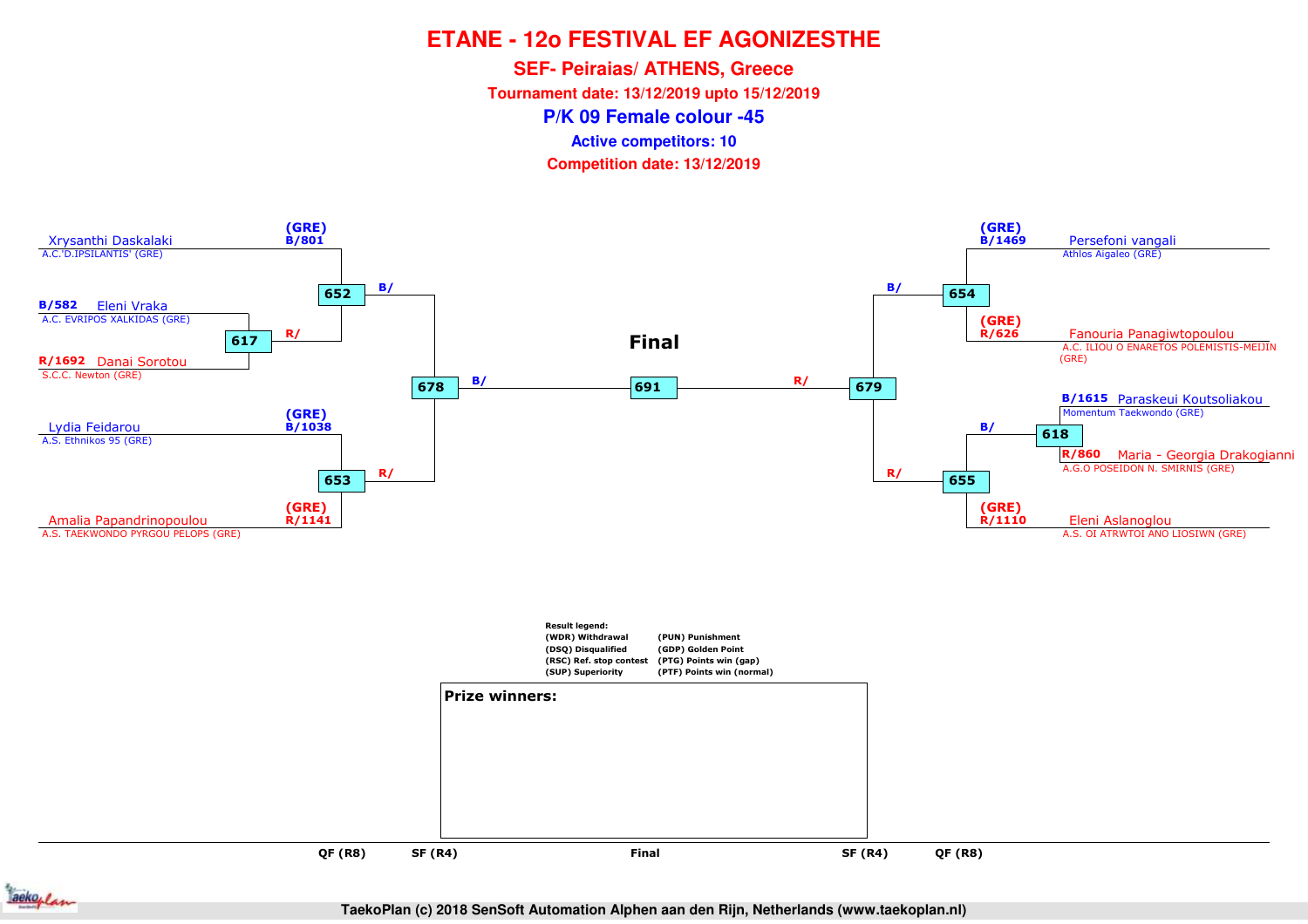**P/K 09 Female colour -49SEF- Peiraias/ ATHENS, Greece Tournament date: 13/12/2019 upto 15/12/2019Competition date: 13/12/2019 Active competitors: 6**

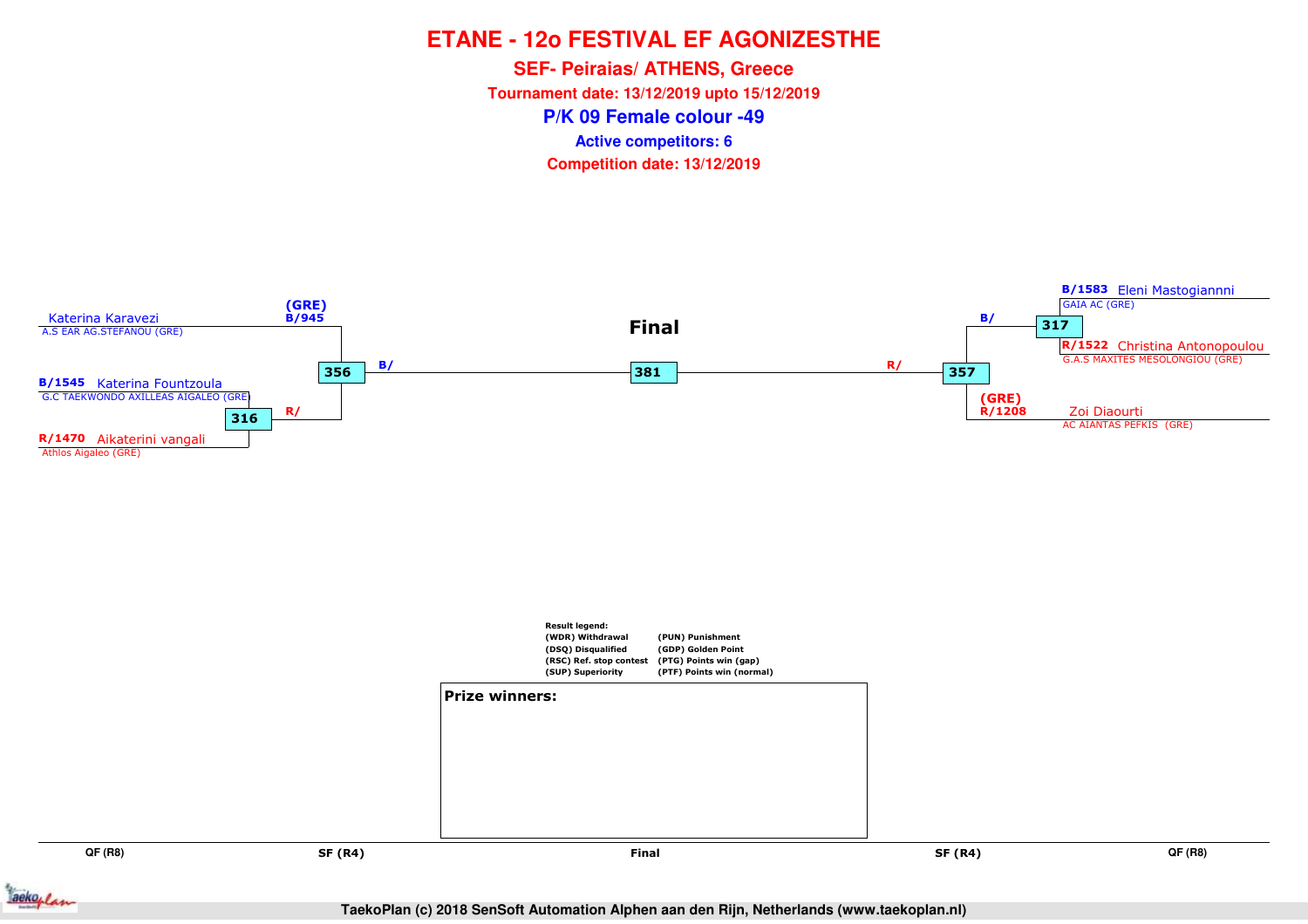**P/K 09 Female colour -53SEF- Peiraias/ ATHENS, Greece Tournament date: 13/12/2019 upto 15/12/2019Competition date: 13/12/2019 Active competitors: 4**



**SF (R4)**

**SF (R4)**

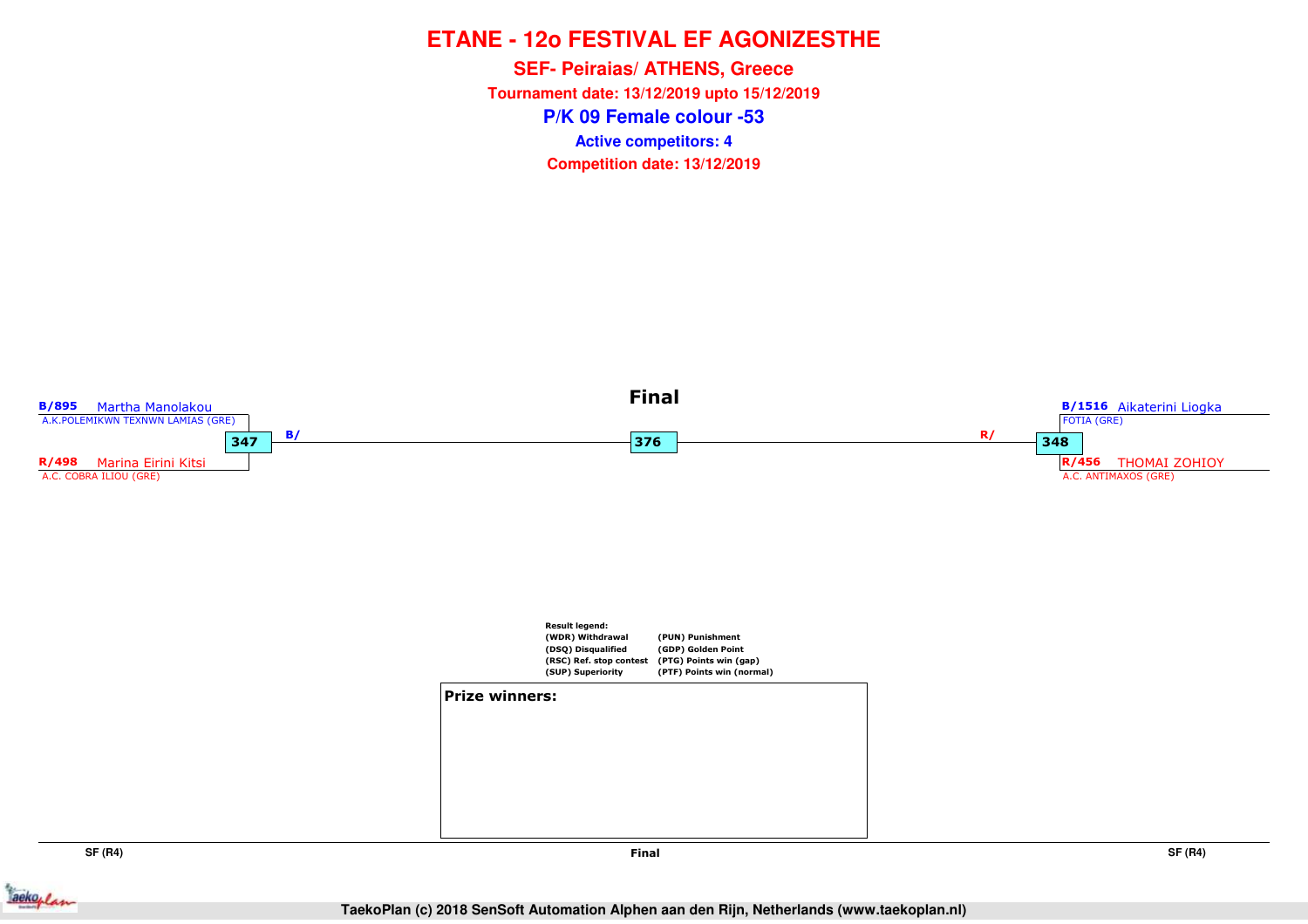**P/K 09 Female colour -57SEF- Peiraias/ ATHENS, Greece Tournament date: 13/12/2019 upto 15/12/2019Competition date: 13/12/2019 Active competitors: 3**



**SF (R4)**



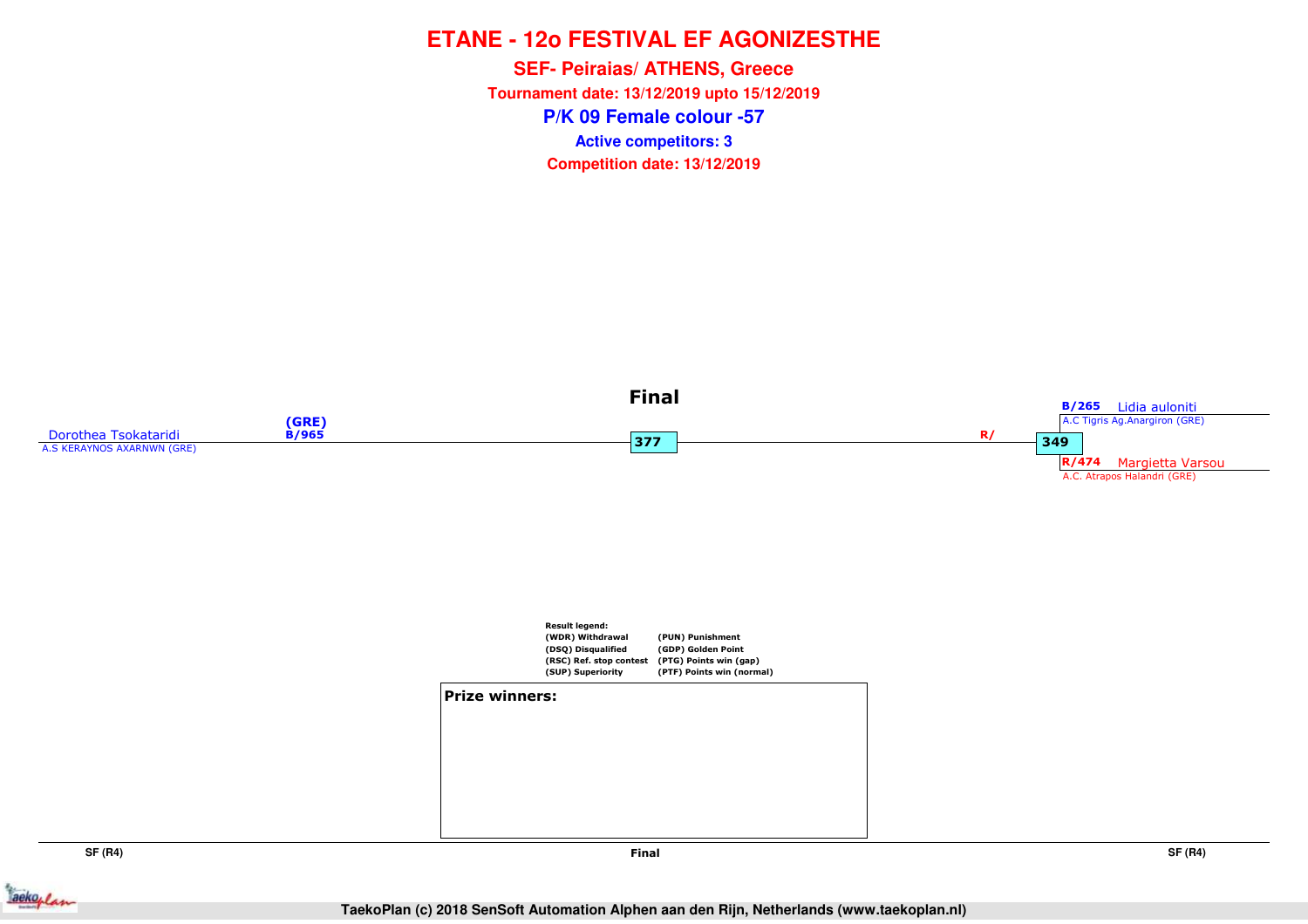**P/K 09 Female colour +57SEF- Peiraias/ ATHENS, Greece Tournament date: 13/12/2019 upto 15/12/2019Competition date: 13/12/2019 Active competitors: 2**

**772**

**B/558** OLGA Patakou

**R/220** Panagiota Karagkouni a.c promitheas mosxatou attikis (GRE)



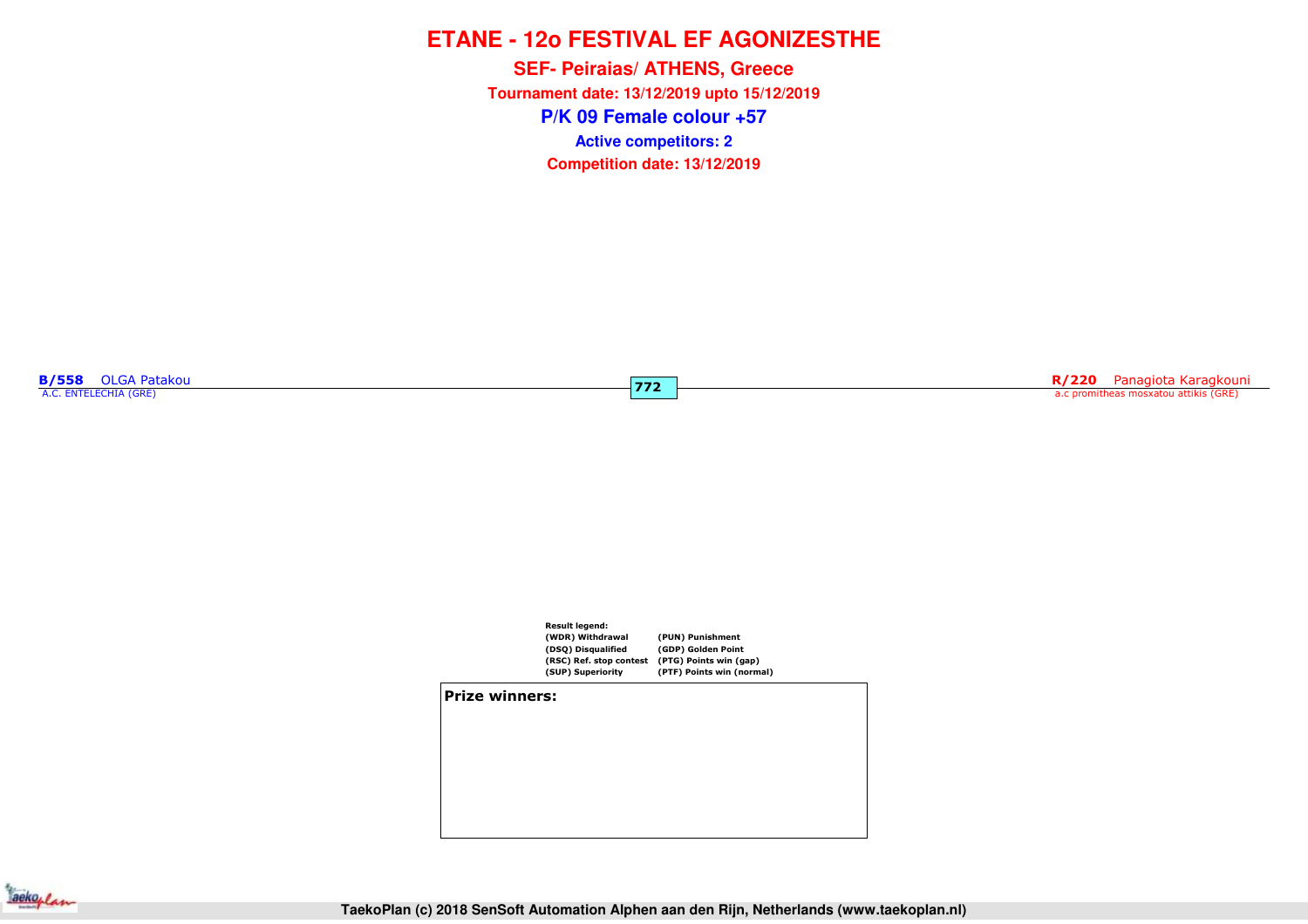**P/K 08 Male black -30SEF- Peiraias/ ATHENS, Greece Tournament date: 13/12/2019 upto 15/12/2019Competition date: 13/12/2019 Active competitors: 7**



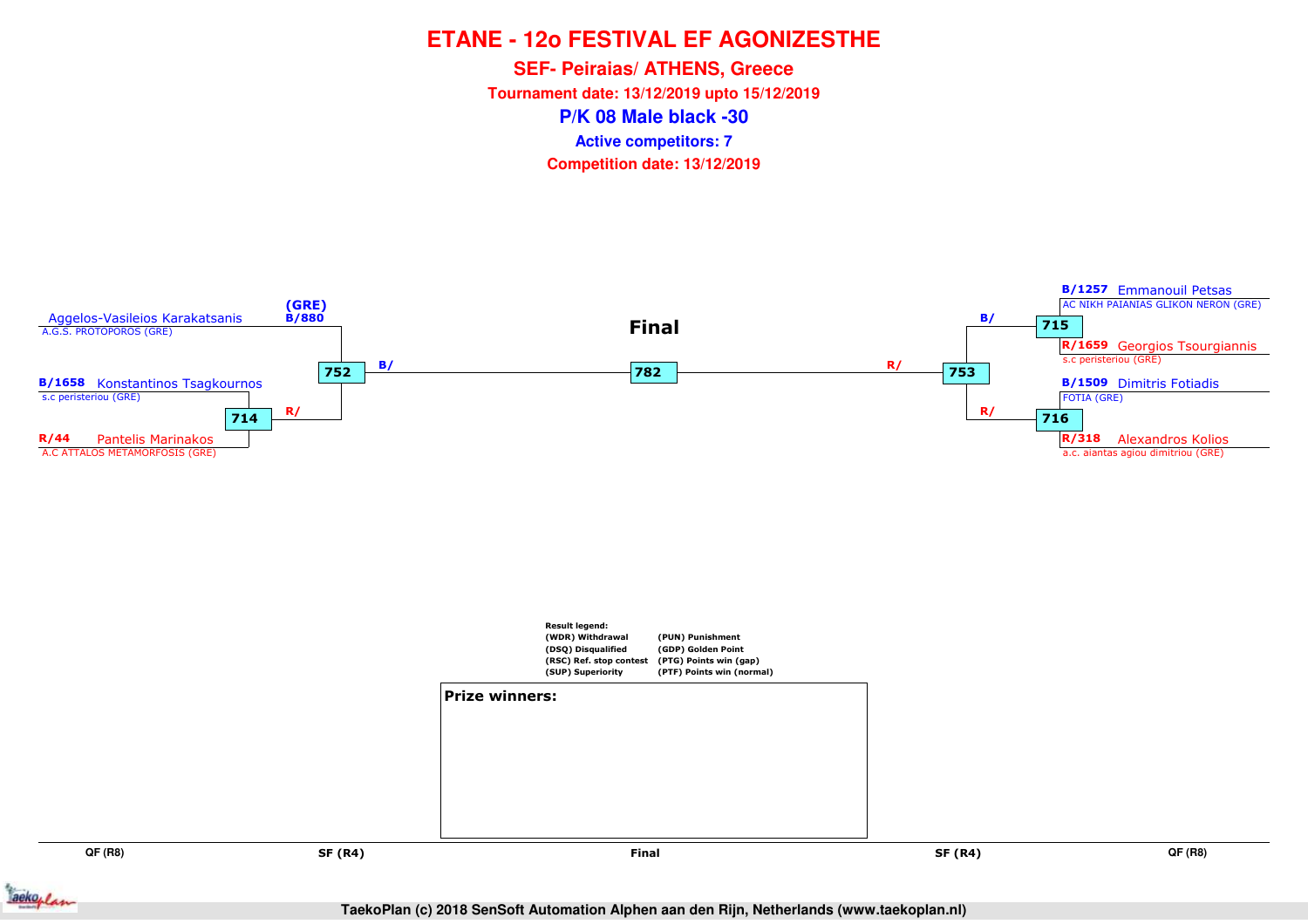

ackoplan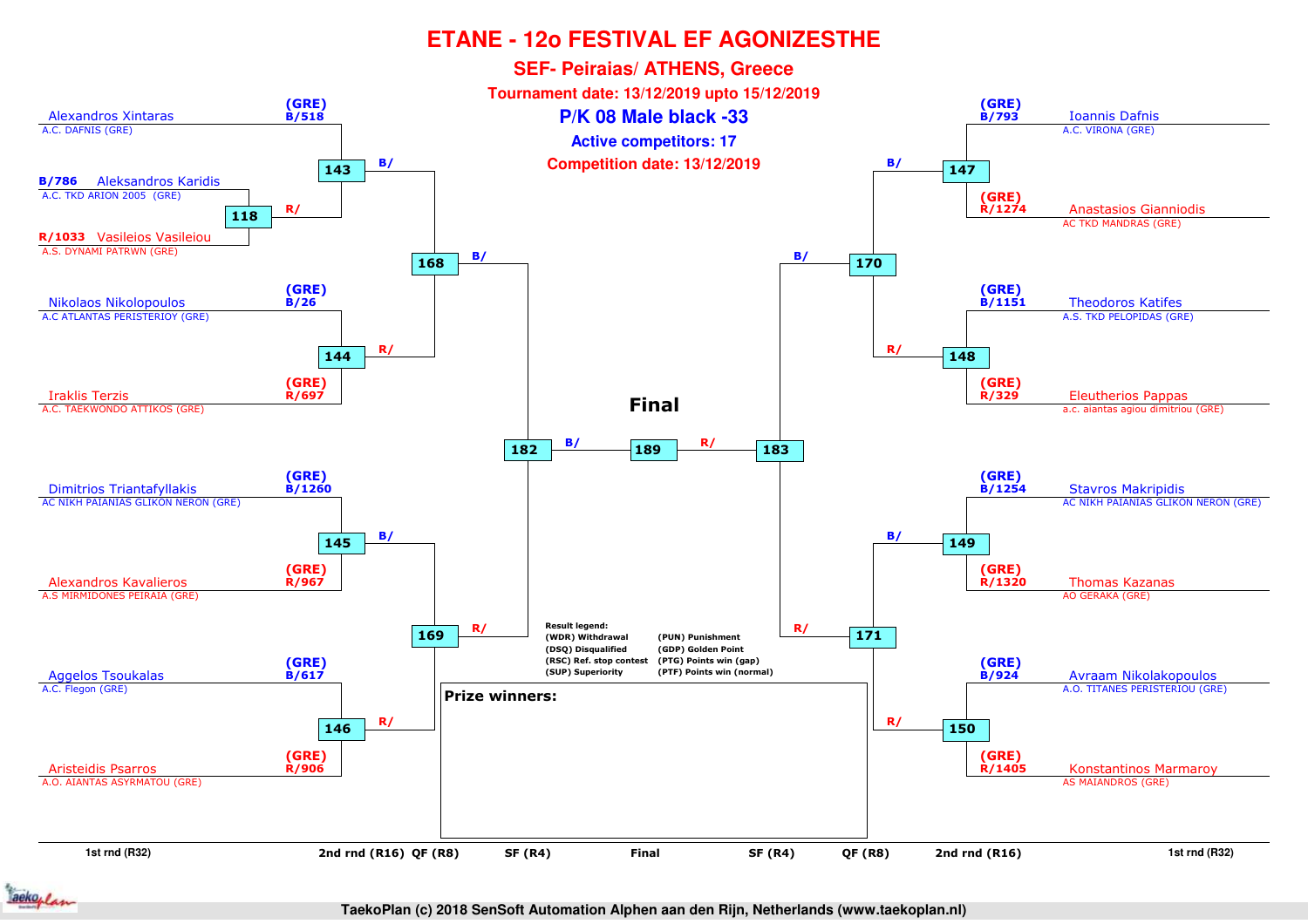**SEF- Peiraias/ ATHENS, Greece**

**Tournament date: 13/12/2019 upto 15/12/2019**

**P/K 08 Male black -37**

**Active competitors: 13**

**Competition date: 13/12/2019**



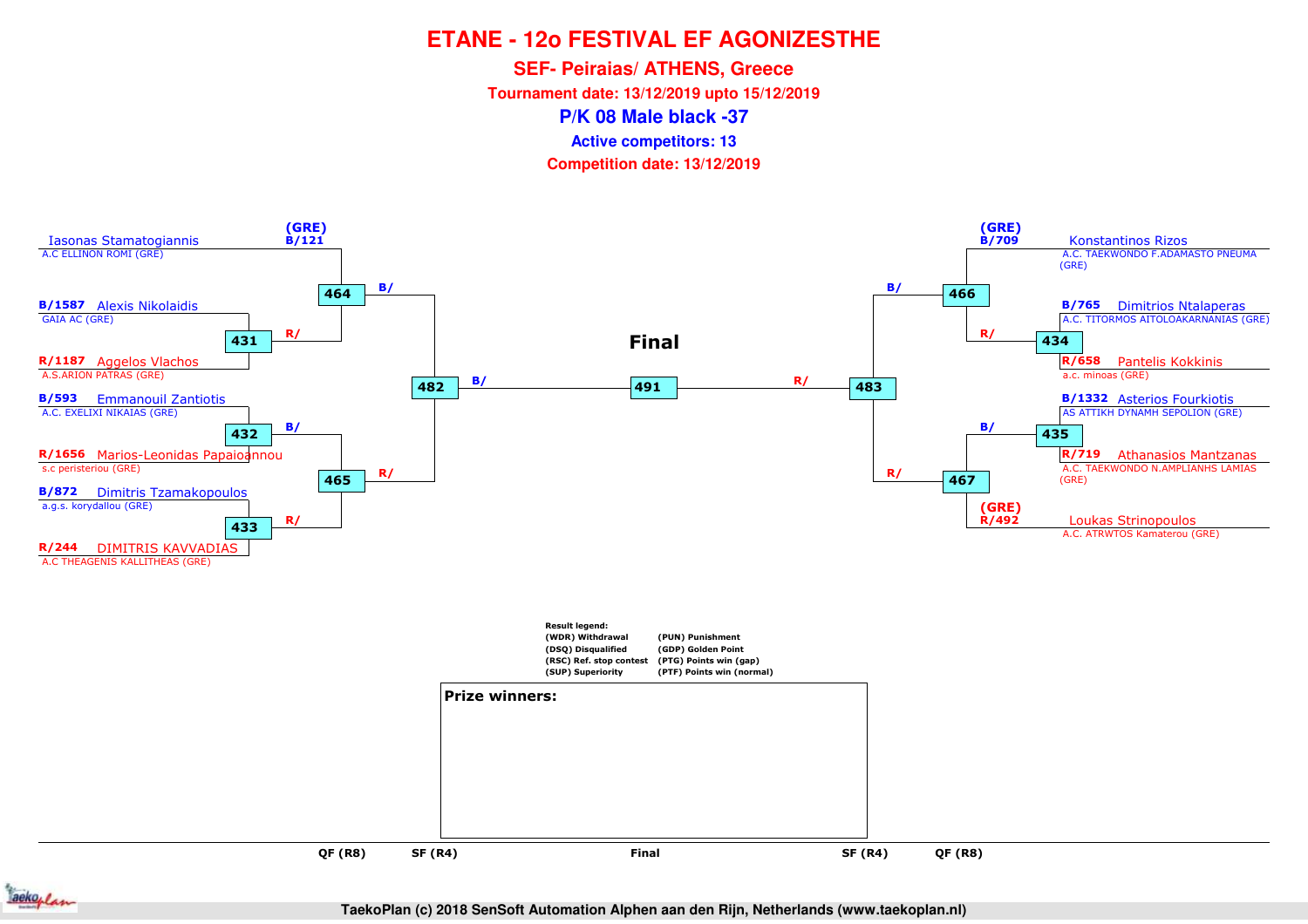

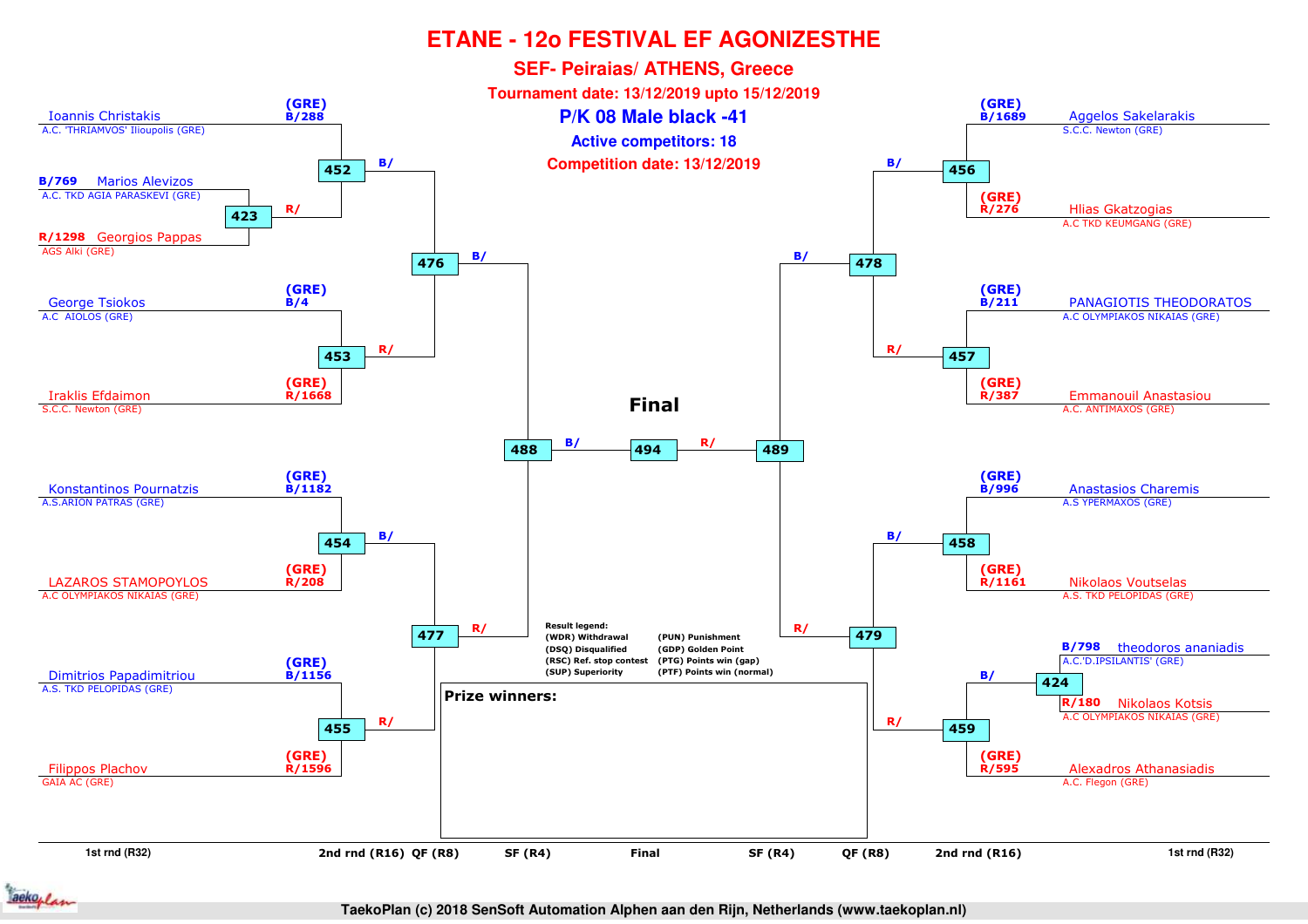

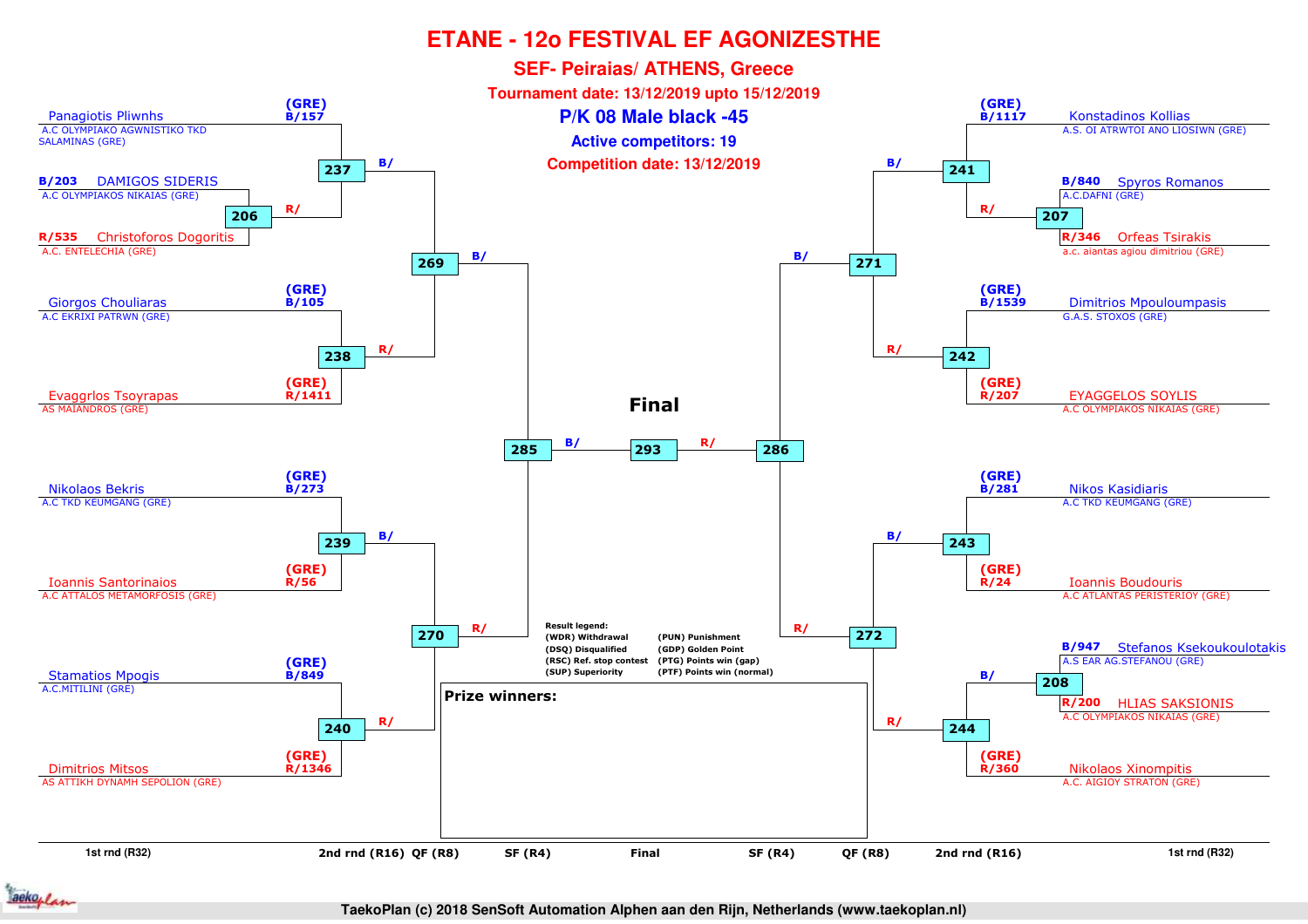**SEF- Peiraias/ ATHENS, Greece**

**Tournament date: 13/12/2019 upto 15/12/2019**

**P/K 08 Male black -49**

**Active competitors: 9**

**Competition date: 13/12/2019**



ackoplan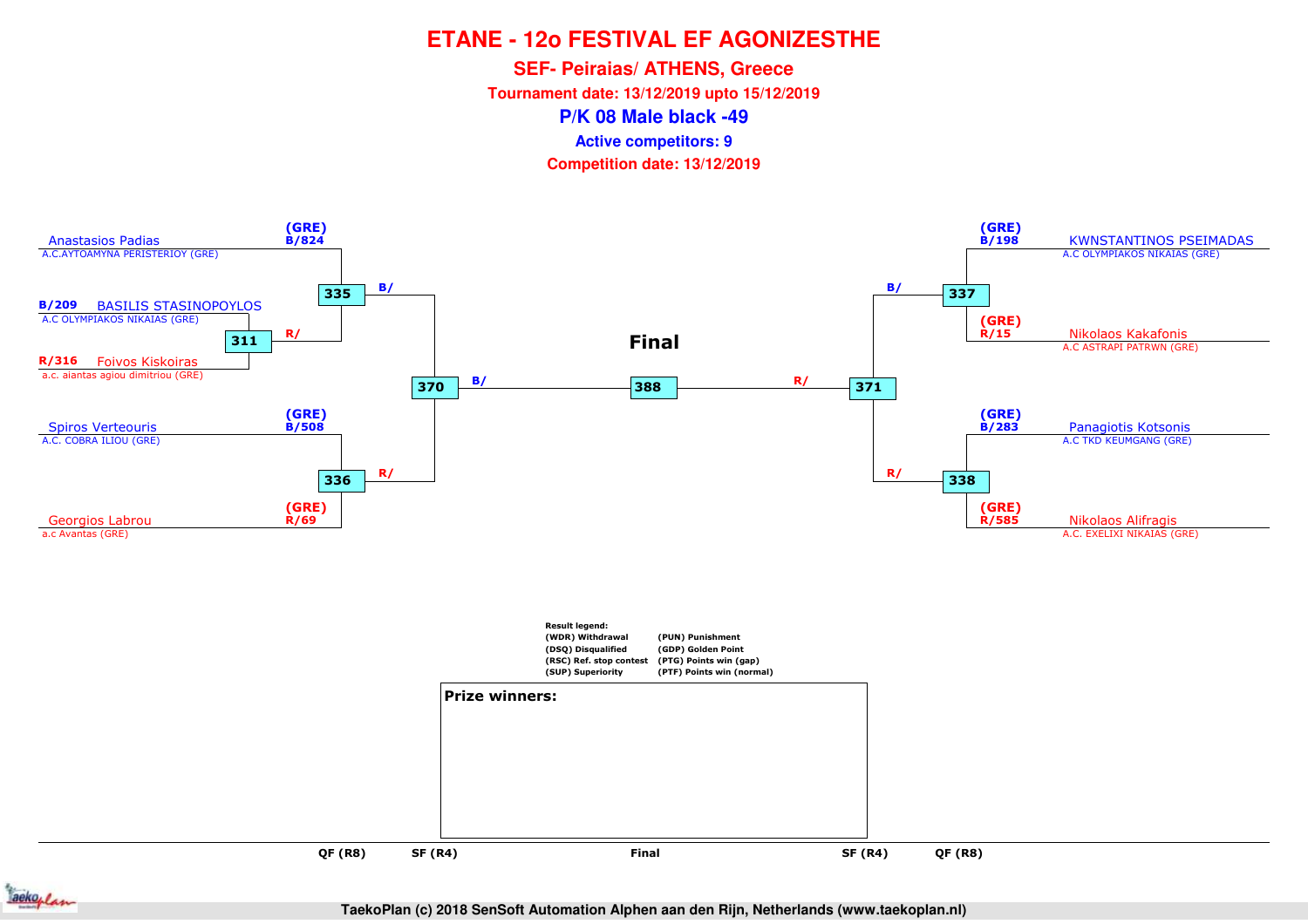**P/K 08 Male black -53SEF- Peiraias/ ATHENS, Greece Tournament date: 13/12/2019 upto 15/12/2019Competition date: 13/12/2019 Active competitors: 4**



**SF (R4)**

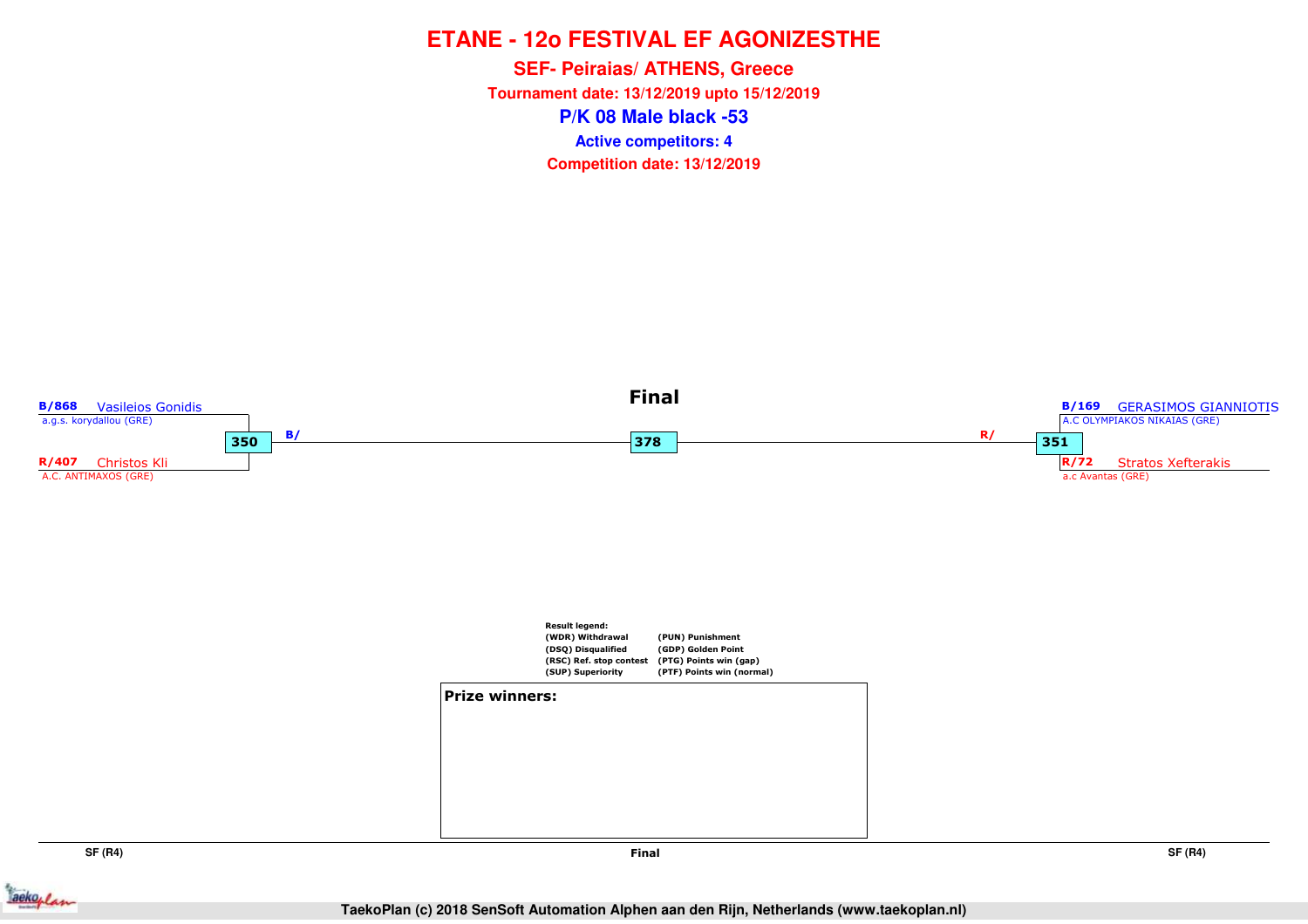**P/K 08 Male black -57SEF- Peiraias/ ATHENS, Greece Tournament date: 13/12/2019 upto 15/12/2019Competition date: 13/12/2019 Active competitors: 5**



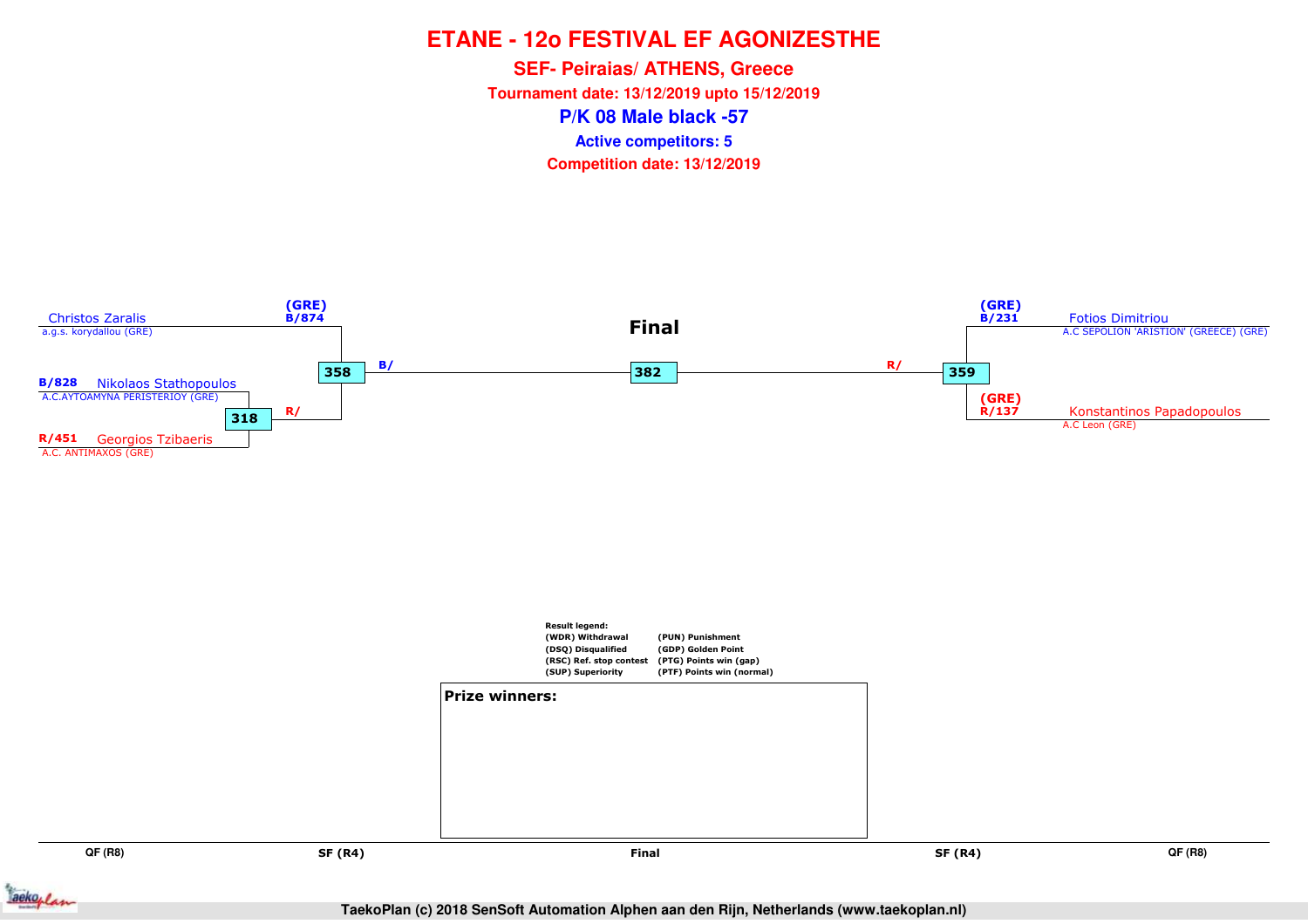**P/K 08 Male black +57SEF- Peiraias/ ATHENS, Greece Tournament date: 13/12/2019 upto 15/12/2019Competition date: 13/12/2019 Active competitors: 6**



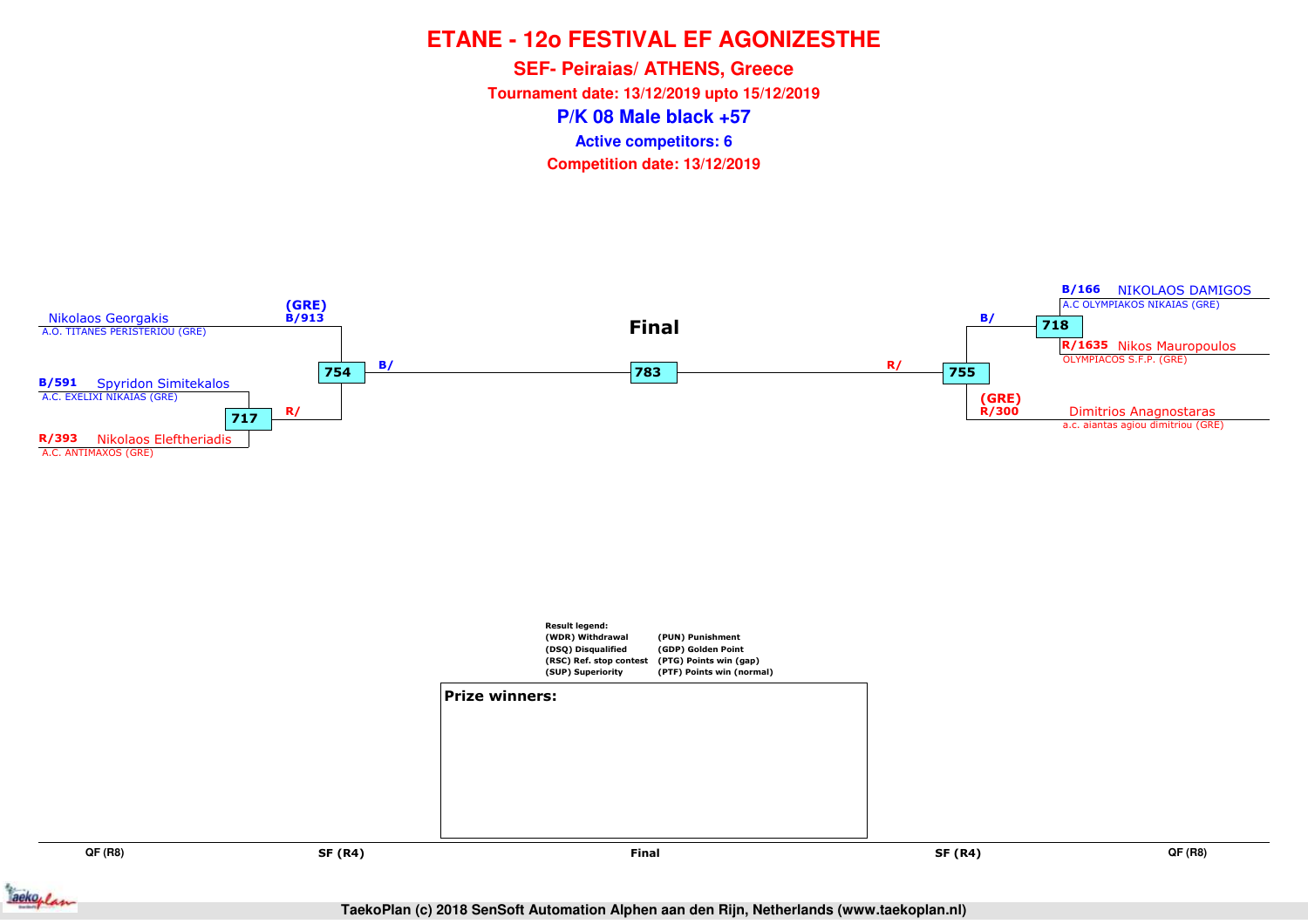**P/K 08 Female black -30SEF- Peiraias/ ATHENS, Greece Tournament date: 13/12/2019 upto 15/12/2019Competition date: 13/12/2019 Active competitors: 3**



**SF (R4)**

**Final**

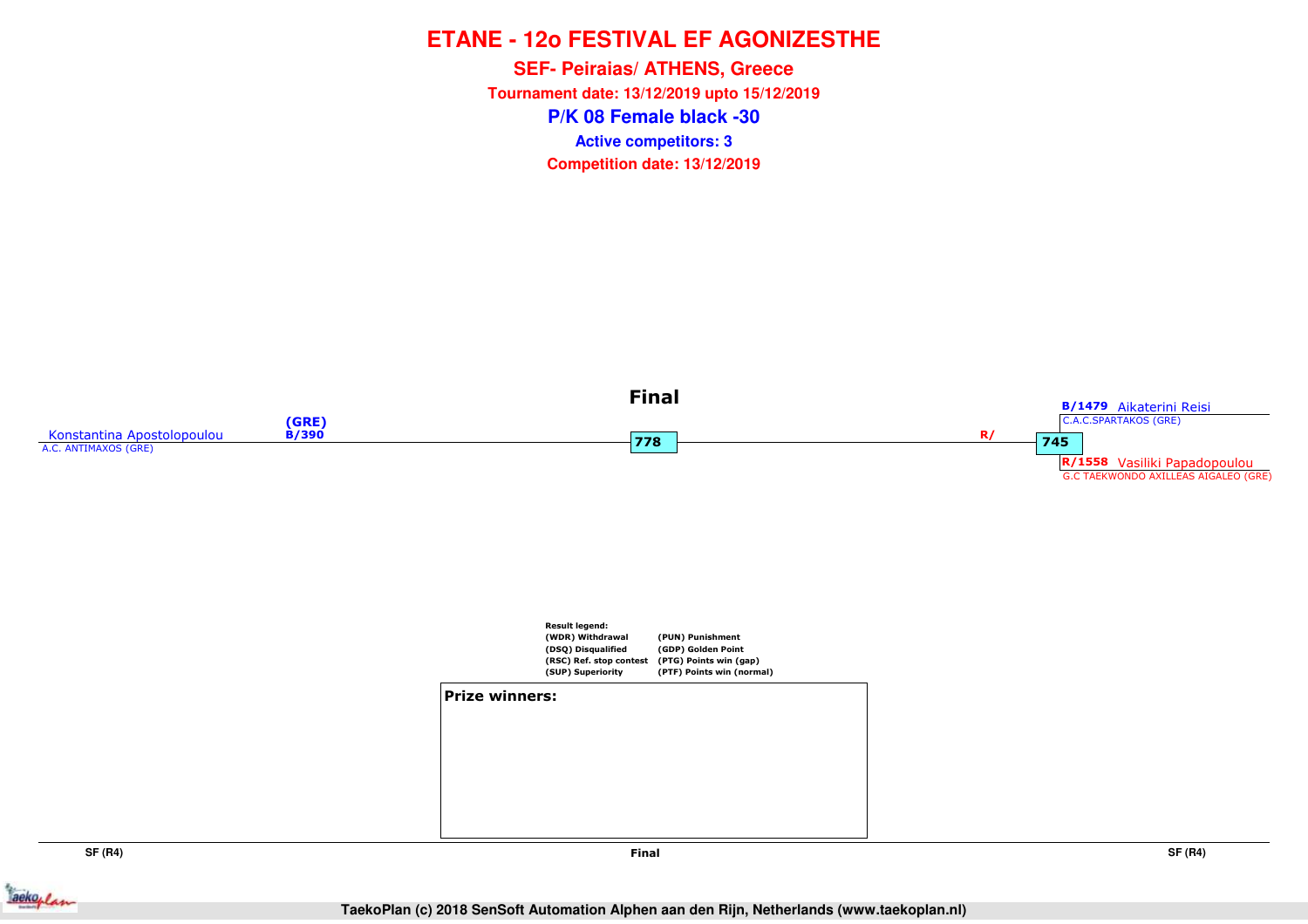**P/K 08 Female black -33SEF- Peiraias/ ATHENS, Greece Tournament date: 13/12/2019 upto 15/12/2019Competition date: 13/12/2019 Active competitors: 8**



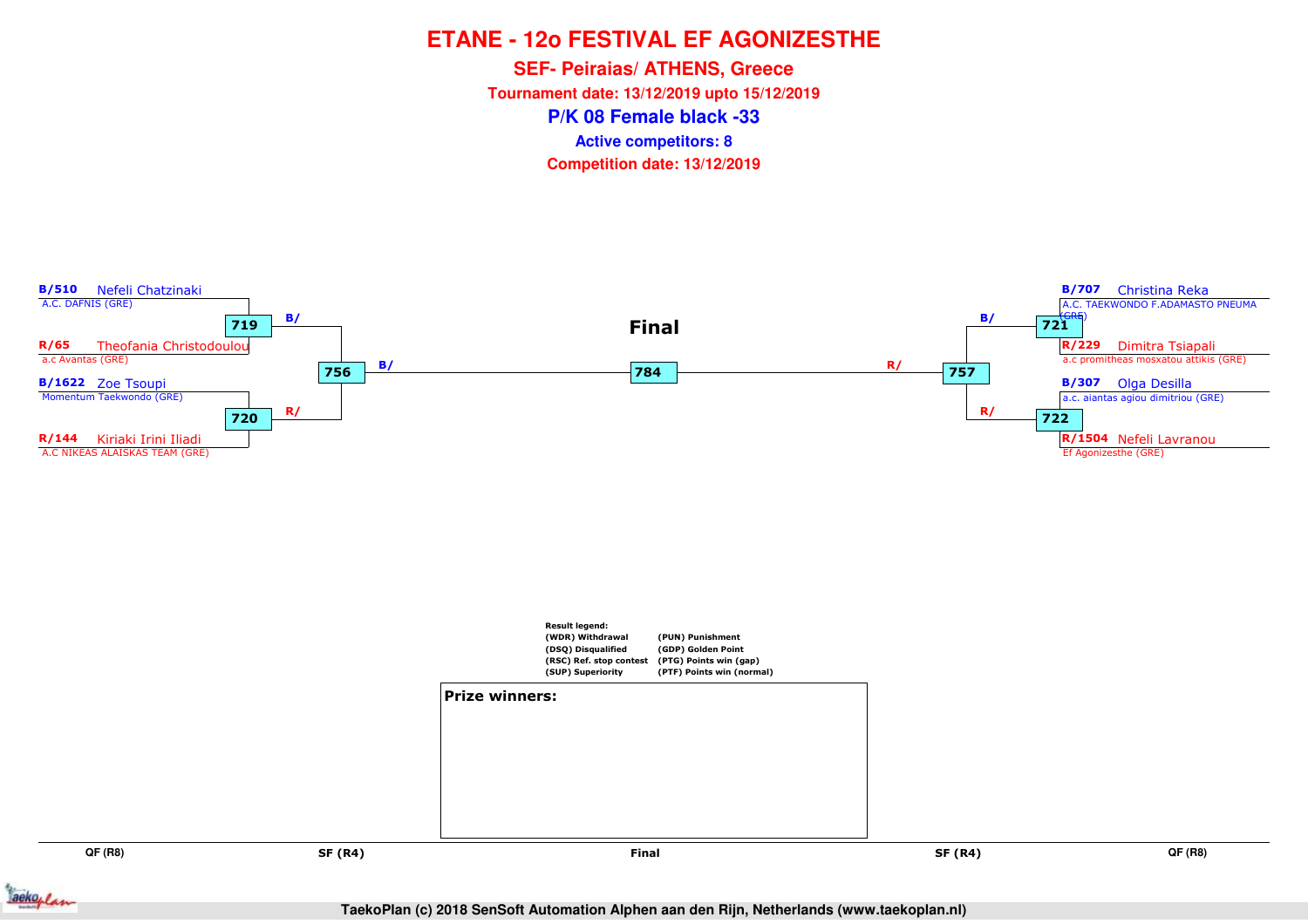**SEF- Peiraias/ ATHENS, Greece**

**Tournament date: 13/12/2019 upto 15/12/2019**

**P/K 08 Female black -37**

**Active competitors: 9**

**Competition date: 13/12/2019**



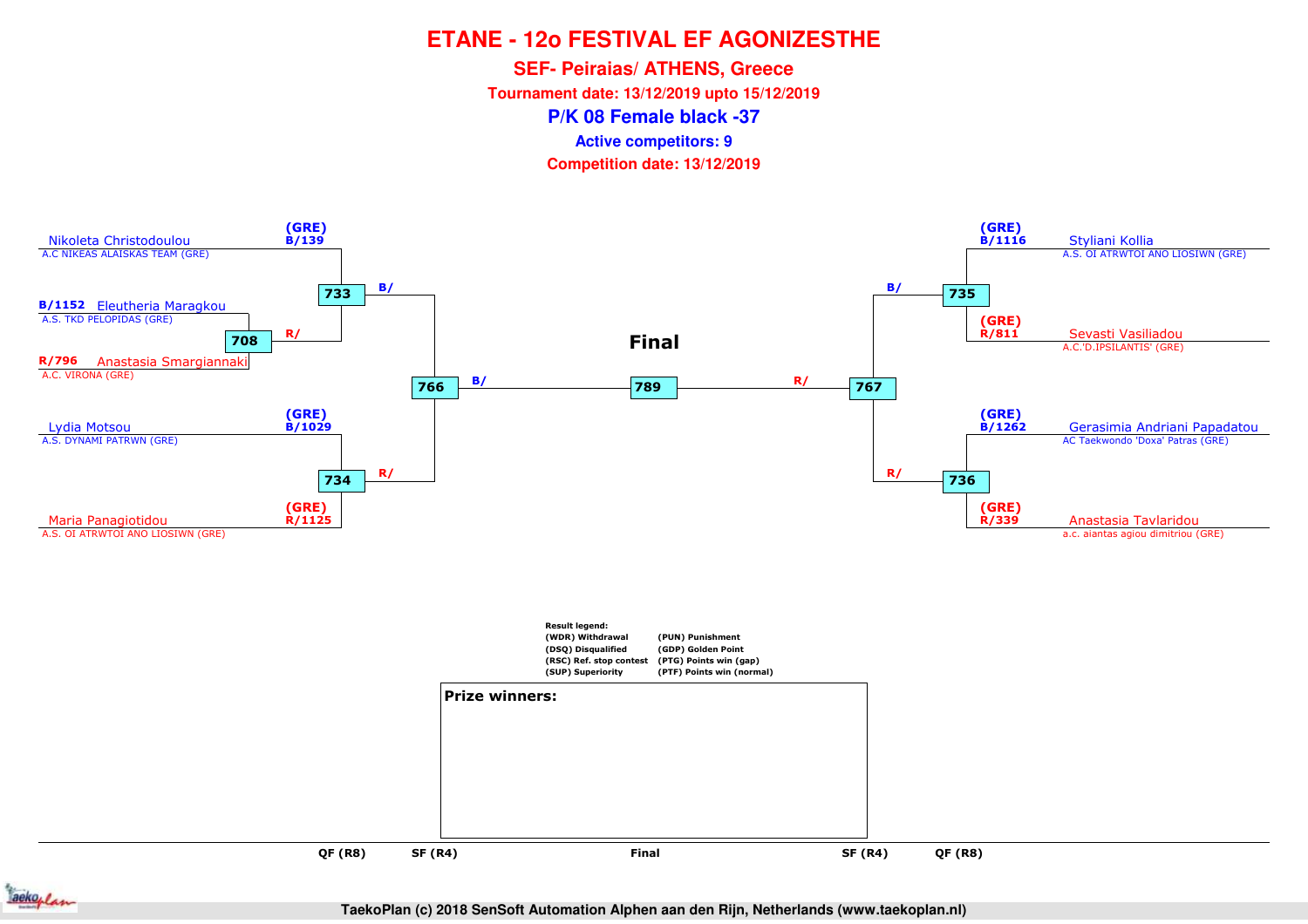**P/K 08 Female black -41SEF- Peiraias/ ATHENS, Greece Tournament date: 13/12/2019 upto 15/12/2019Competition date: 13/12/2019 Active competitors: 8**



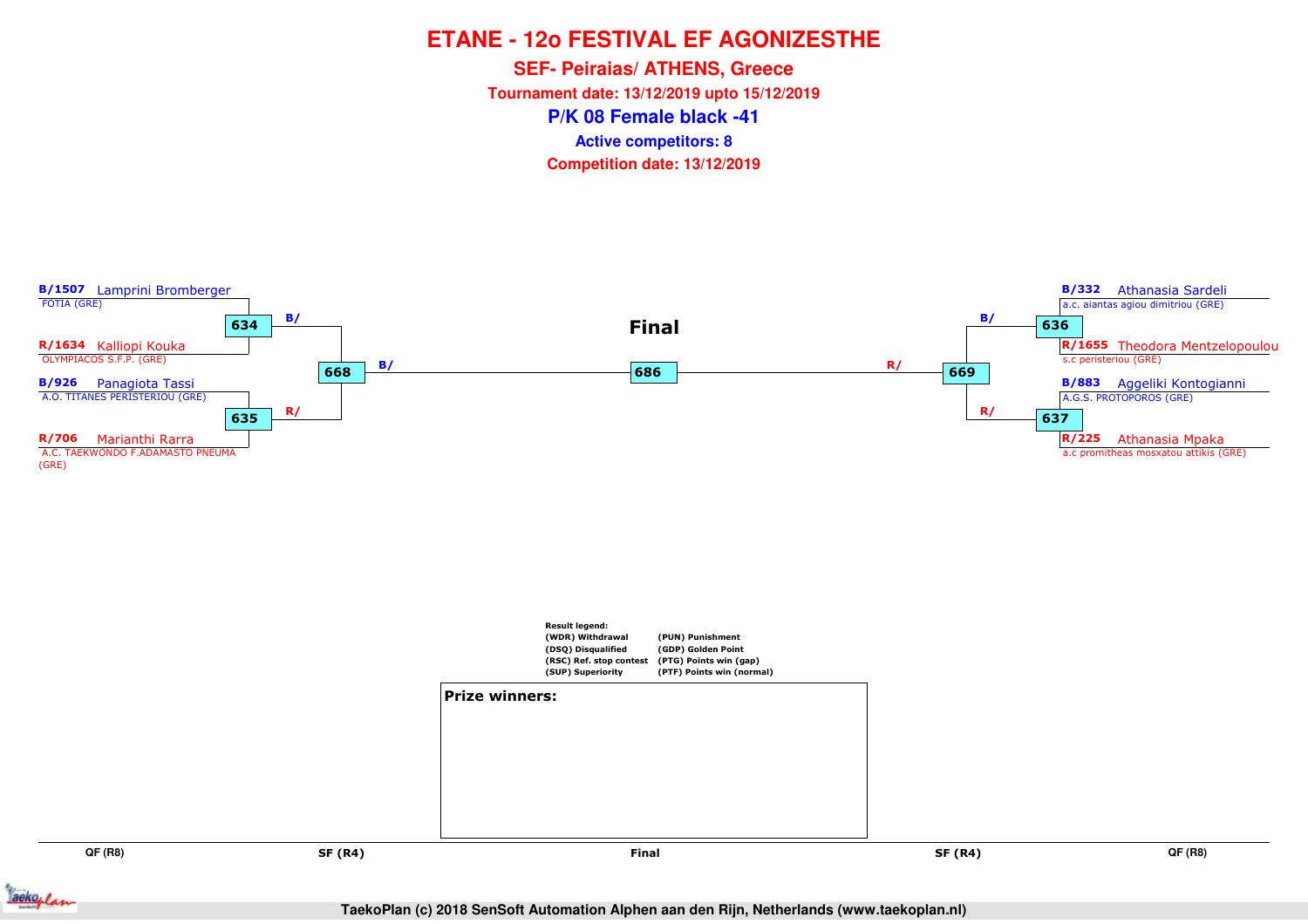**P/K 08 Female black -45SEF- Peiraias/ ATHENS, Greece Tournament date: 13/12/2019 upto 15/12/2019Competition date: 13/12/2019 Active competitors: 6**

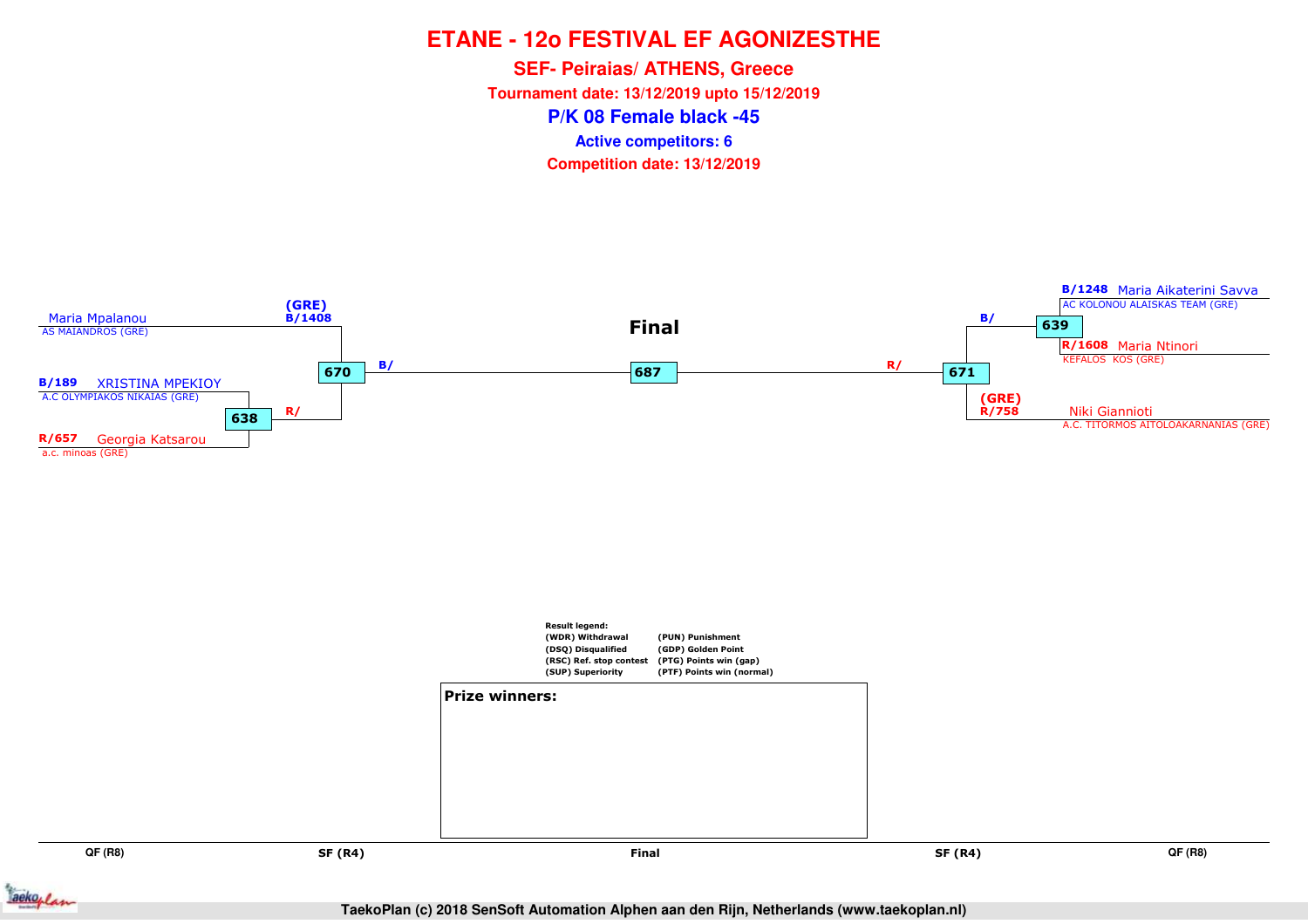**SEF- Peiraias/ ATHENS, Greece**

**Tournament date: 13/12/2019 upto 15/12/2019**

**P/K 08 Female black -49**

**Active competitors: 9**

**Competition date: 13/12/2019**



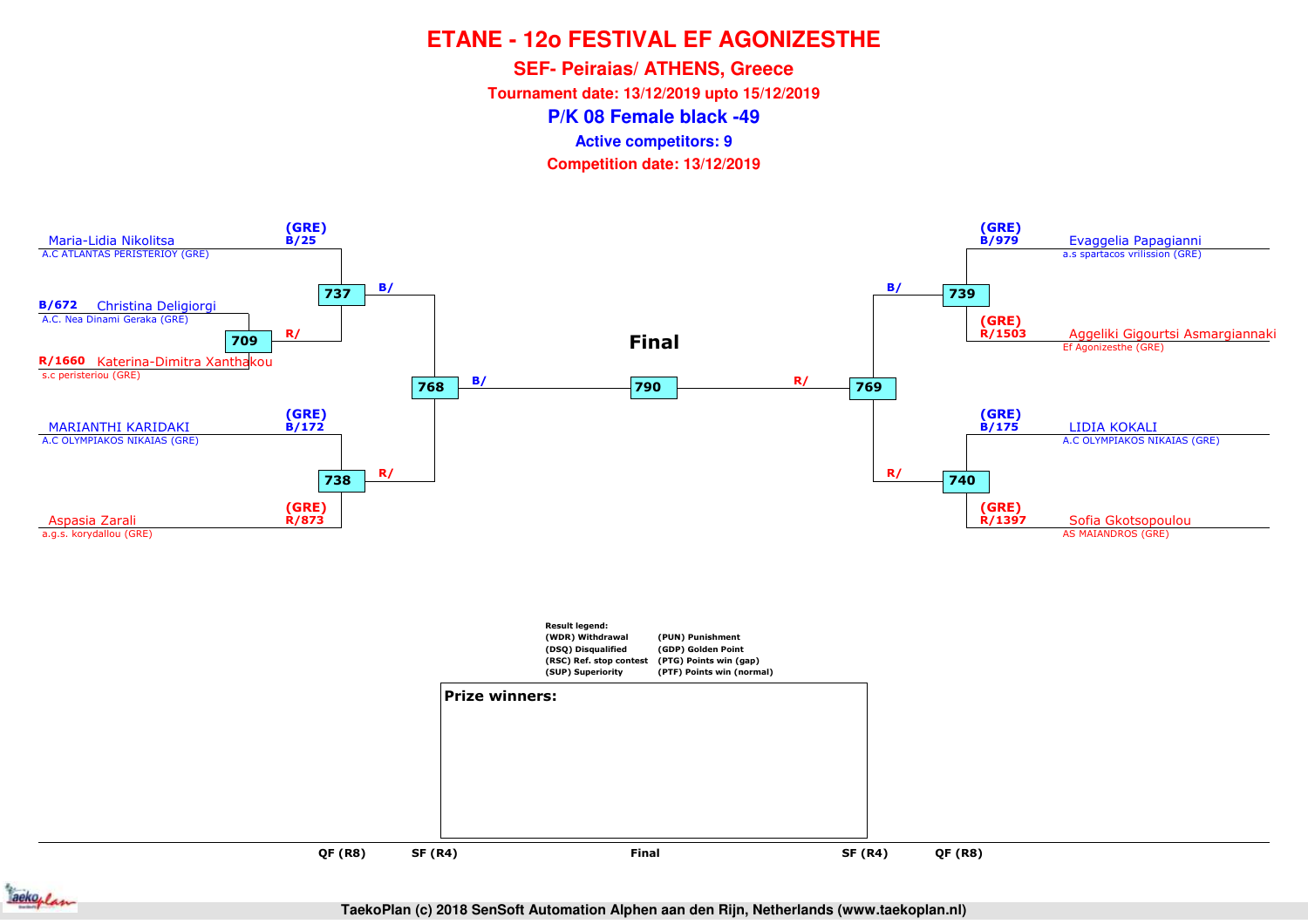**P/K 08 Female black -53SEF- Peiraias/ ATHENS, Greece Tournament date: 13/12/2019 upto 15/12/2019Competition date: 13/12/2019 Active competitors: 5**



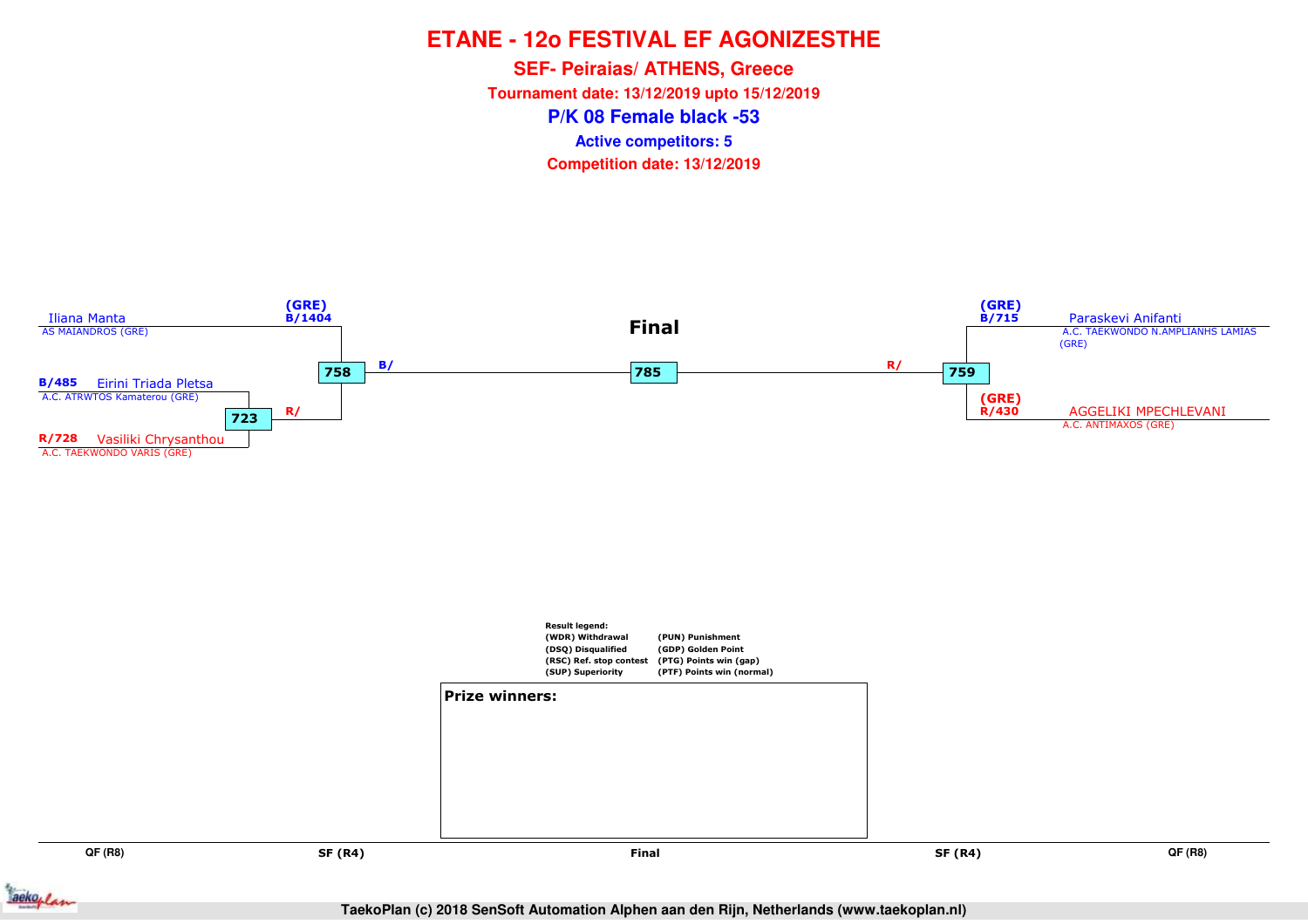**P/K 08 Female black -57SEF- Peiraias/ ATHENS, Greece Tournament date: 13/12/2019 upto 15/12/2019Competition date: 13/12/2019 Active competitors: 4**



**SF (R4)**

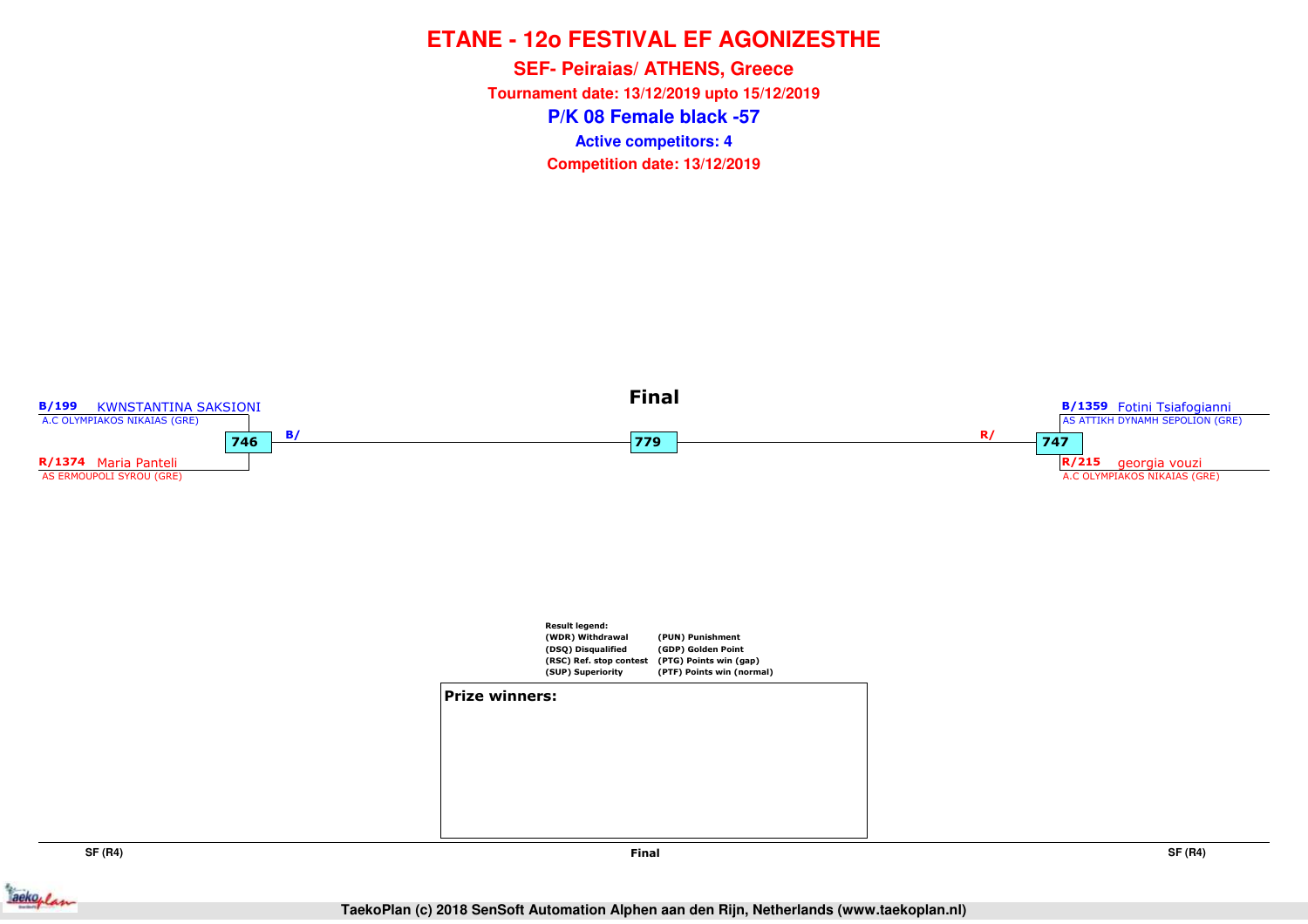**P/K 08 Female black +57SEF- Peiraias/ ATHENS, Greece Tournament date: 13/12/2019 upto 15/12/2019Competition date: 13/12/2019 Active competitors: 2**

**B/1330** Maria Zacharia

**R/750** Eleni Vasilopoulou and a characterization of the control of the control of the control of the control of the control of the control of the control of the control of the control of the control of the control of the



**773**

**Prize winners:**

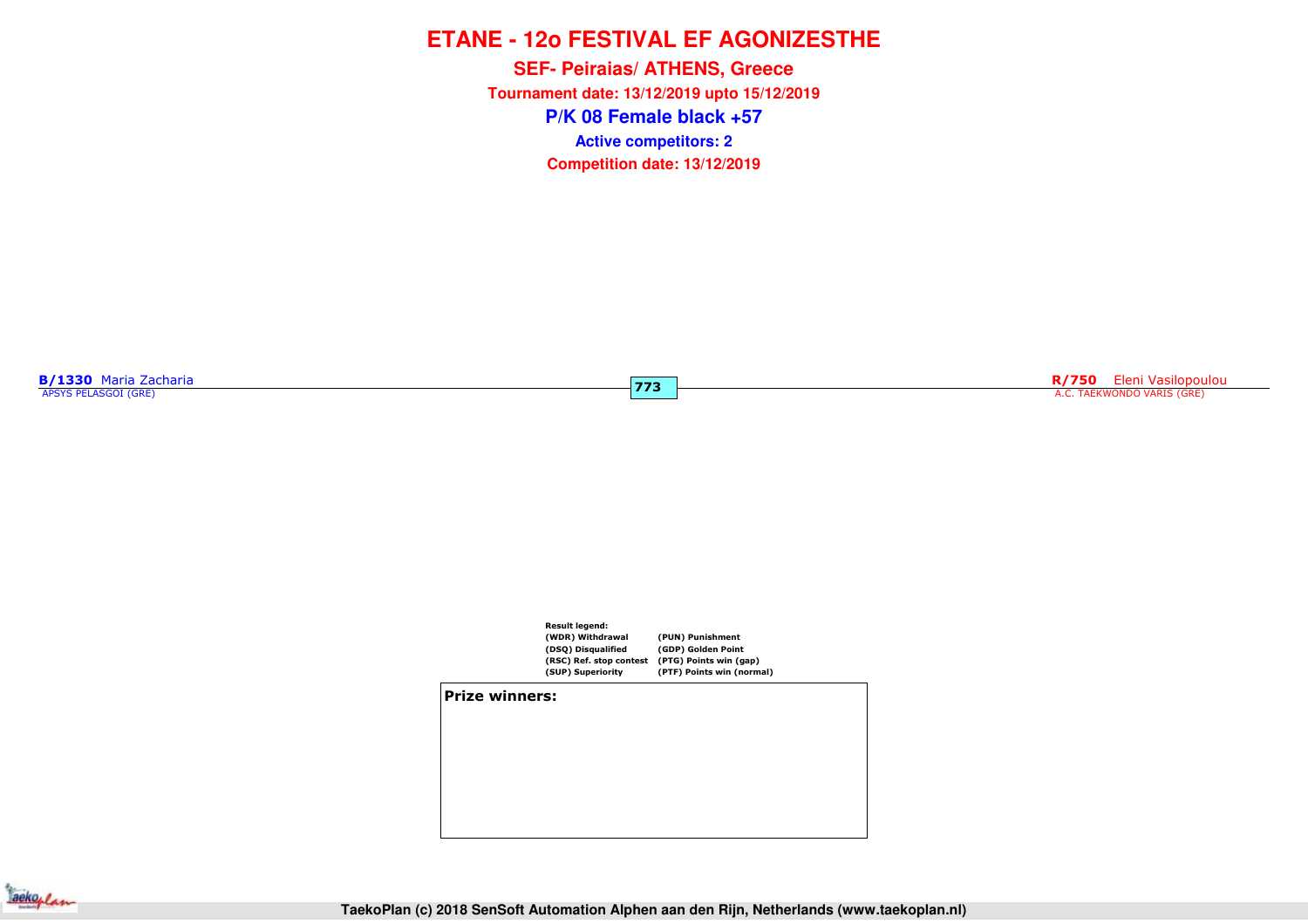**P/K 08 Male colour -30SEF- Peiraias/ ATHENS, Greece Tournament date: 13/12/2019 upto 15/12/2019Competition date: 13/12/2019 Active competitors: 7**



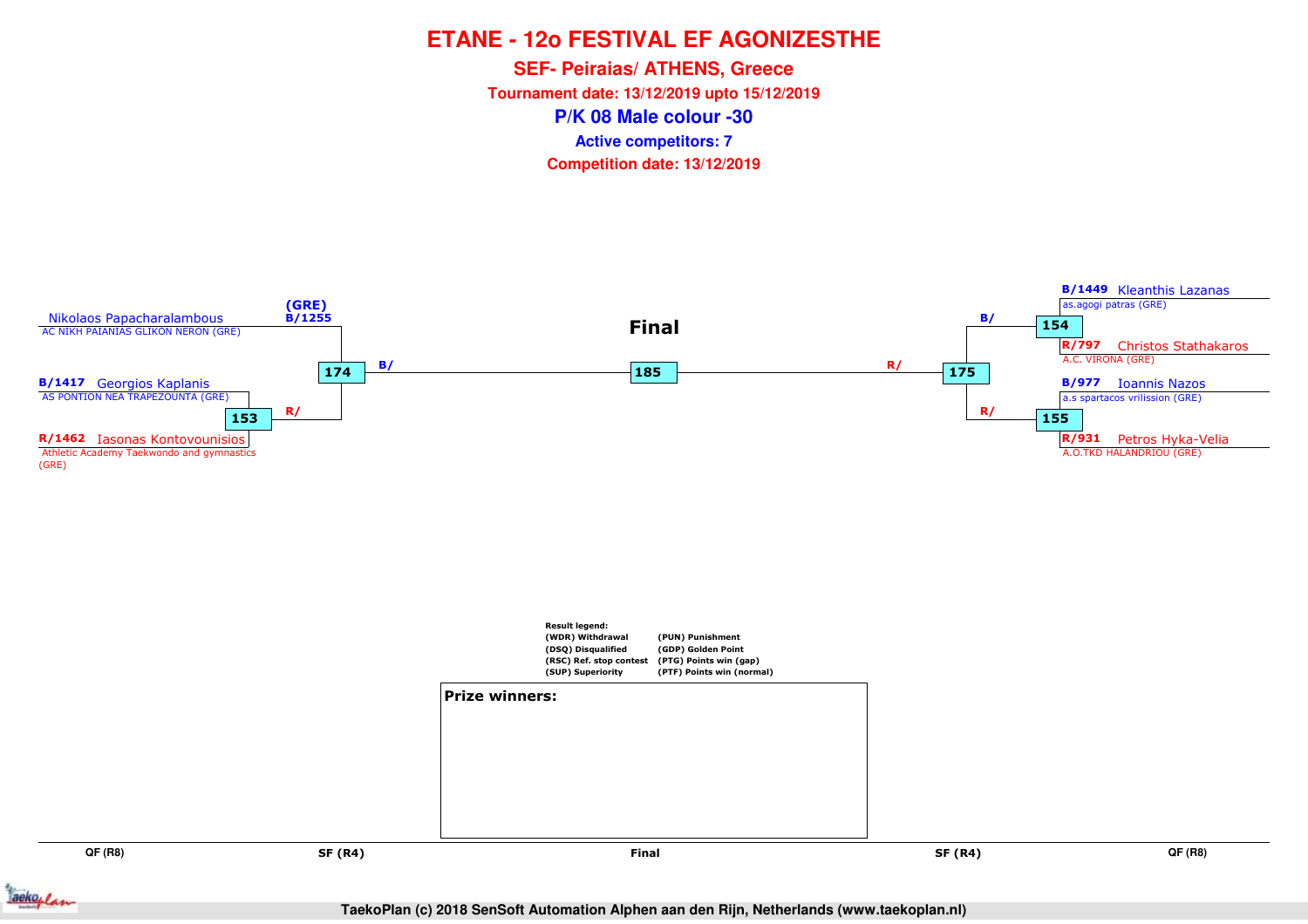**SEF- Peiraias/ ATHENS, Greece**

**Tournament date: 13/12/2019 upto 15/12/2019**

**P/K 08 Male colour -33**

**Active competitors: 16**

**Competition date: 13/12/2019**



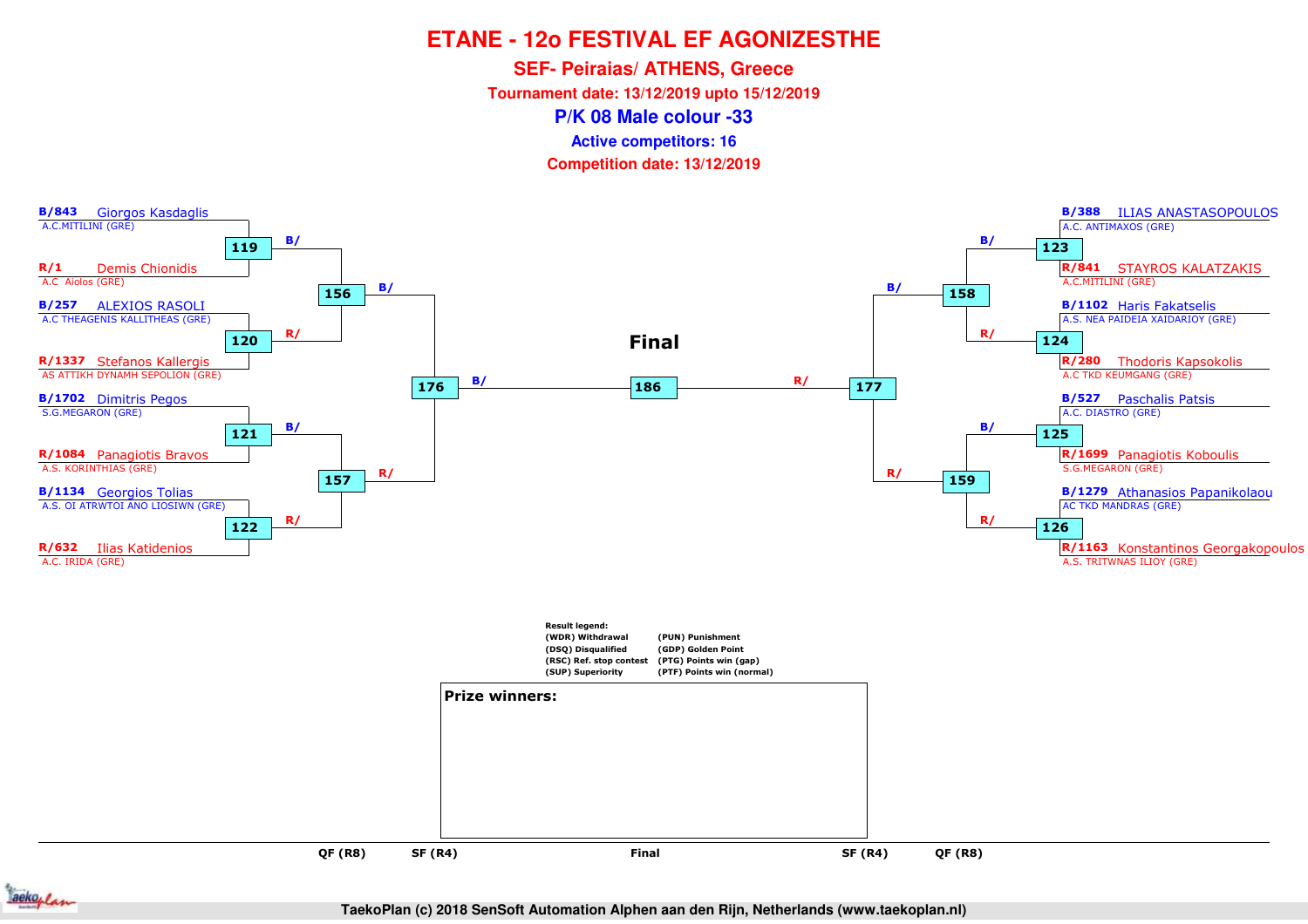

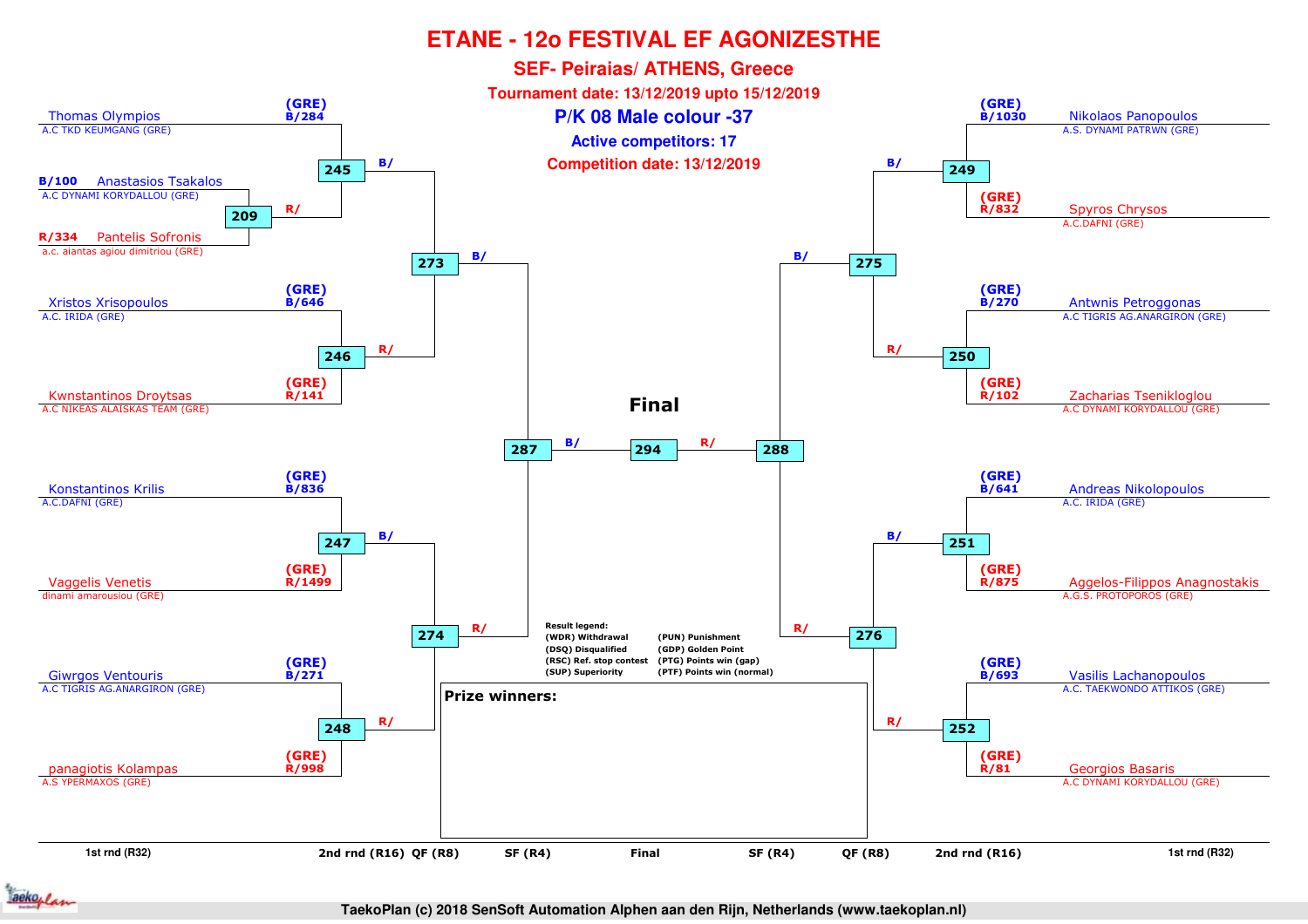**SEF- Peiraias/ ATHENS, Greece**

**Tournament date: 13/12/2019 upto 15/12/2019**

**P/K 08 Male colour -41**

**Active competitors: 12**

**Competition date: 13/12/2019**



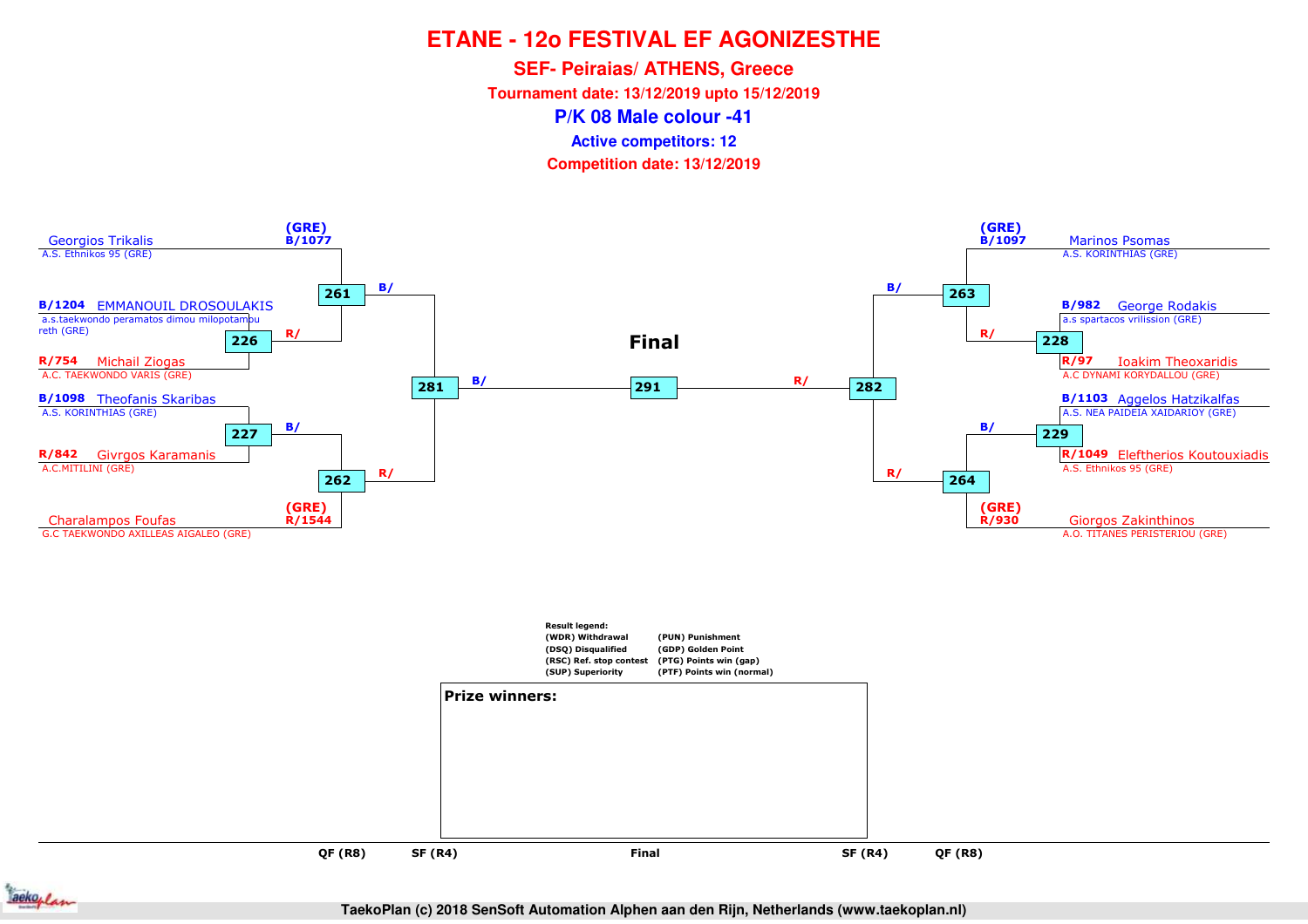

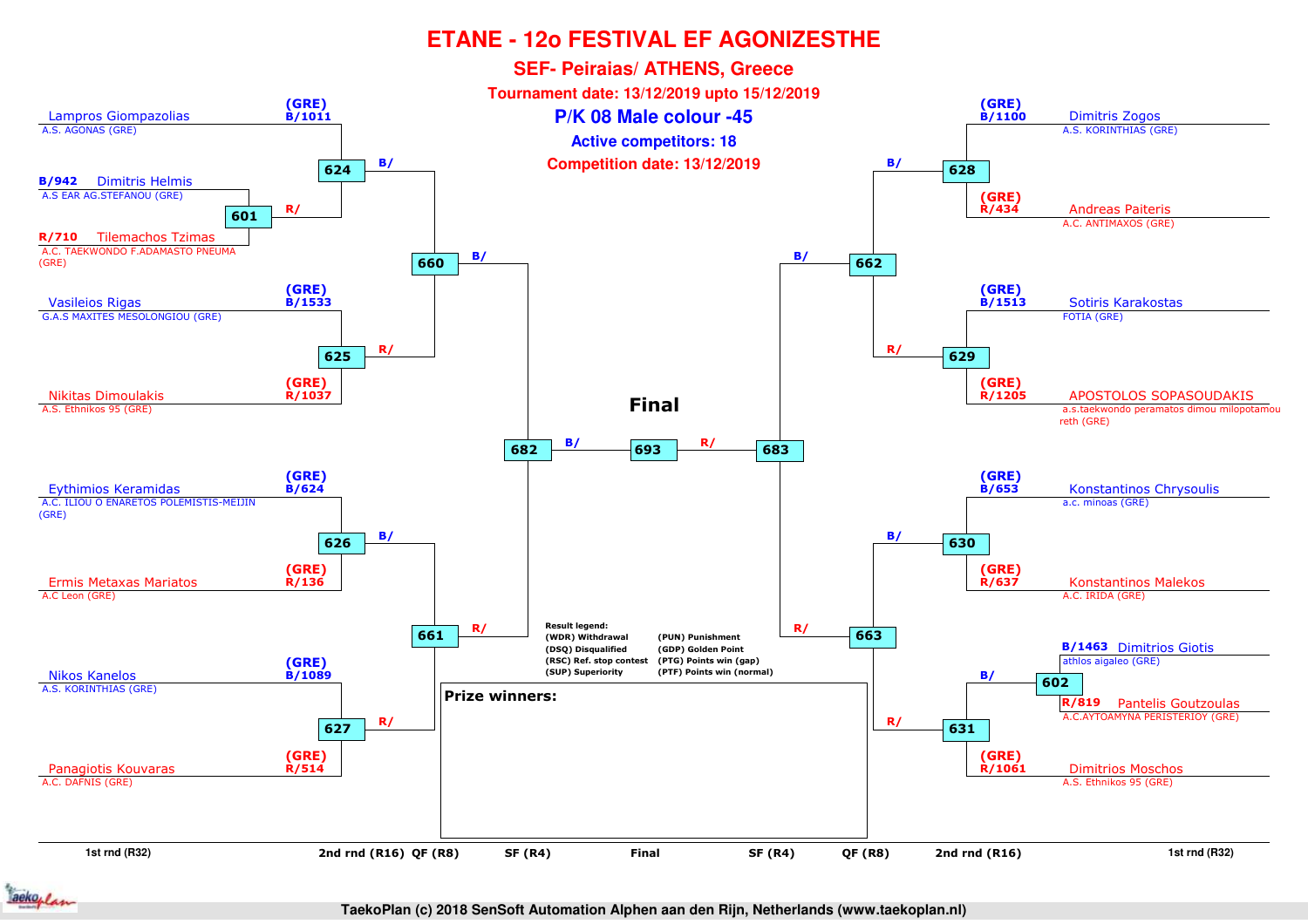**P/K 08 Male colour -49SEF- Peiraias/ ATHENS, Greece Tournament date: 13/12/2019 upto 15/12/2019Competition date: 13/12/2019 Active competitors: 8**



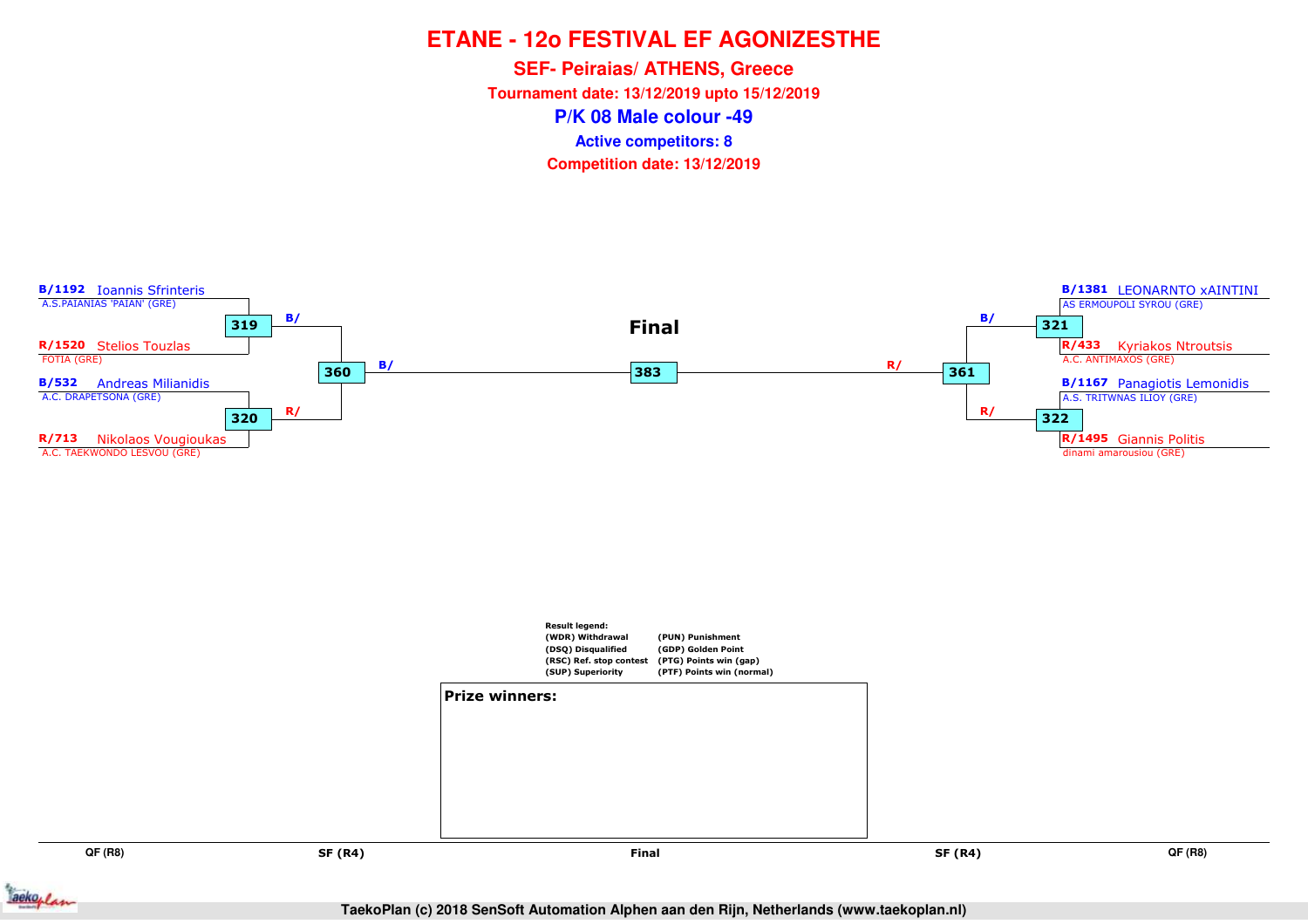**P/K 08 Male colour -53SEF- Peiraias/ ATHENS, Greece Tournament date: 13/12/2019 upto 15/12/2019Competition date: 13/12/2019 Active competitors: 5**

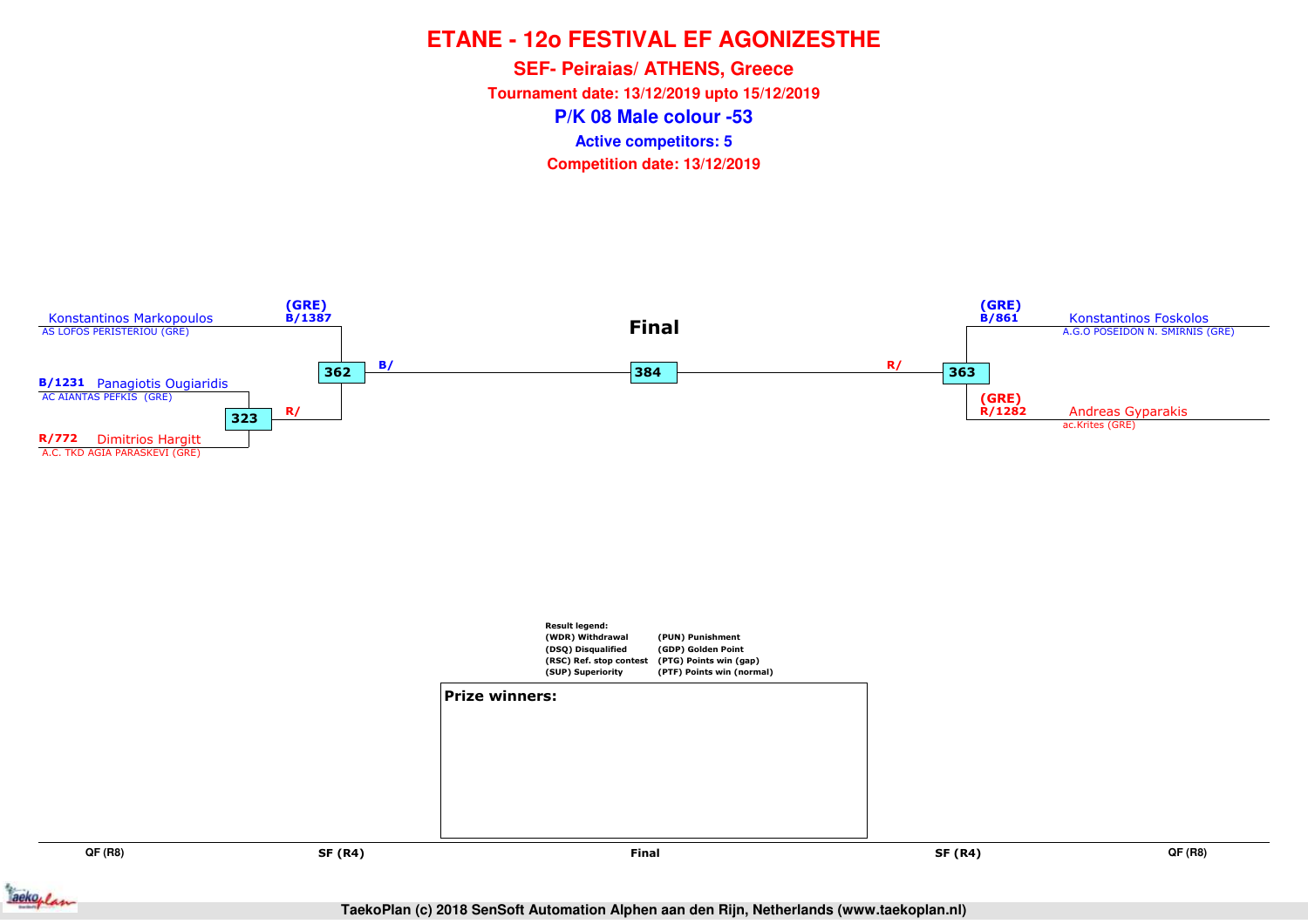**P/K 08 Male colour +57SEF- Peiraias/ ATHENS, Greece Tournament date: 13/12/2019 upto 15/12/2019Competition date: 13/12/2019 Active competitors: 2**

**774**

**B/243** GIANNIS KARDARIS<br>A.C THEAGENIS KALLITHEAS (GRE)

**R/453** Kosmas Xatziantoniou A.C. ANTIMAXOS (GRE)



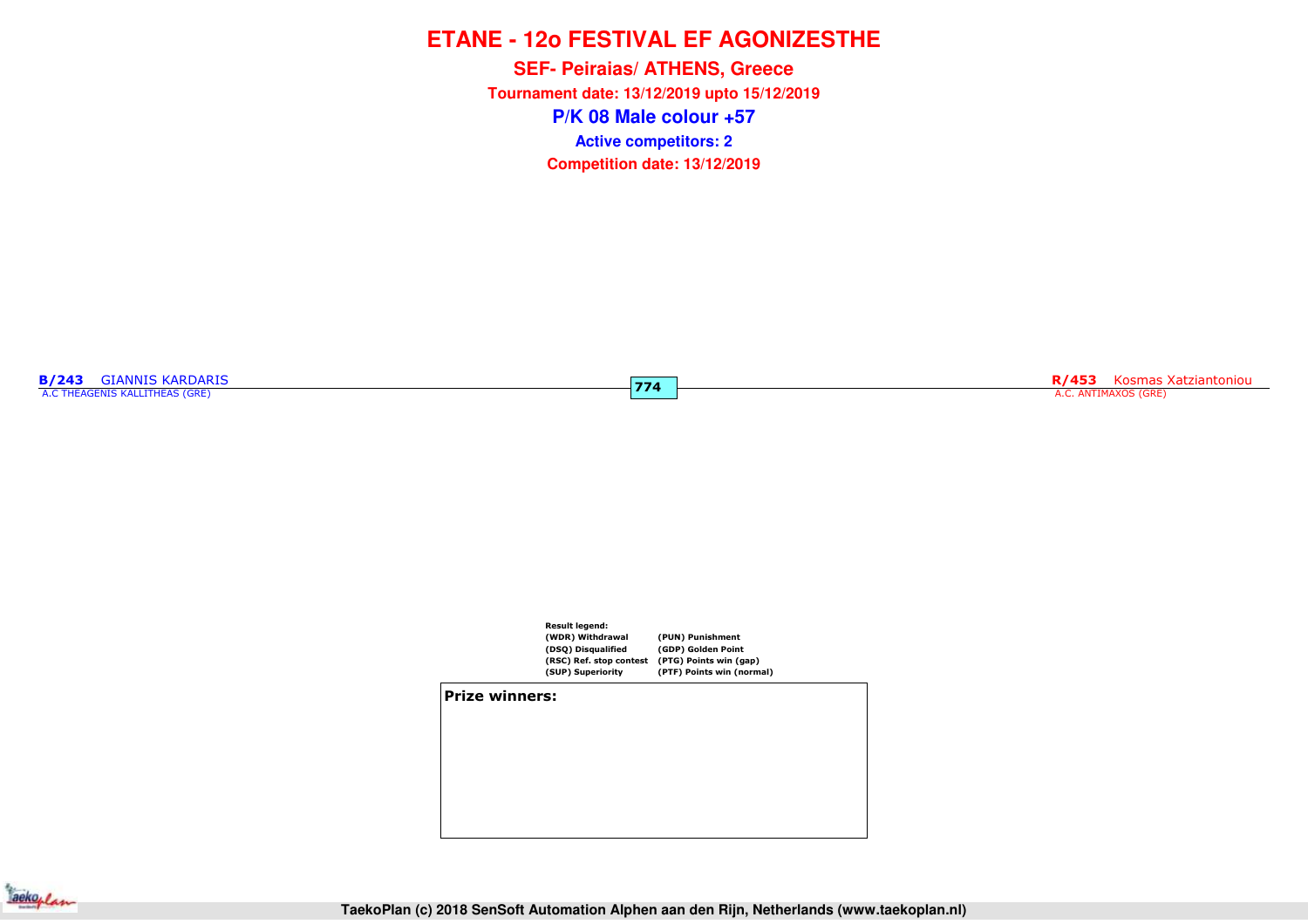**P/K 08 Female colour -30SEF- Peiraias/ ATHENS, Greece Tournament date: 13/12/2019 upto 15/12/2019Competition date: 13/12/2019 Active competitors: 4**



**SF (R4)**

**SF (R4)**

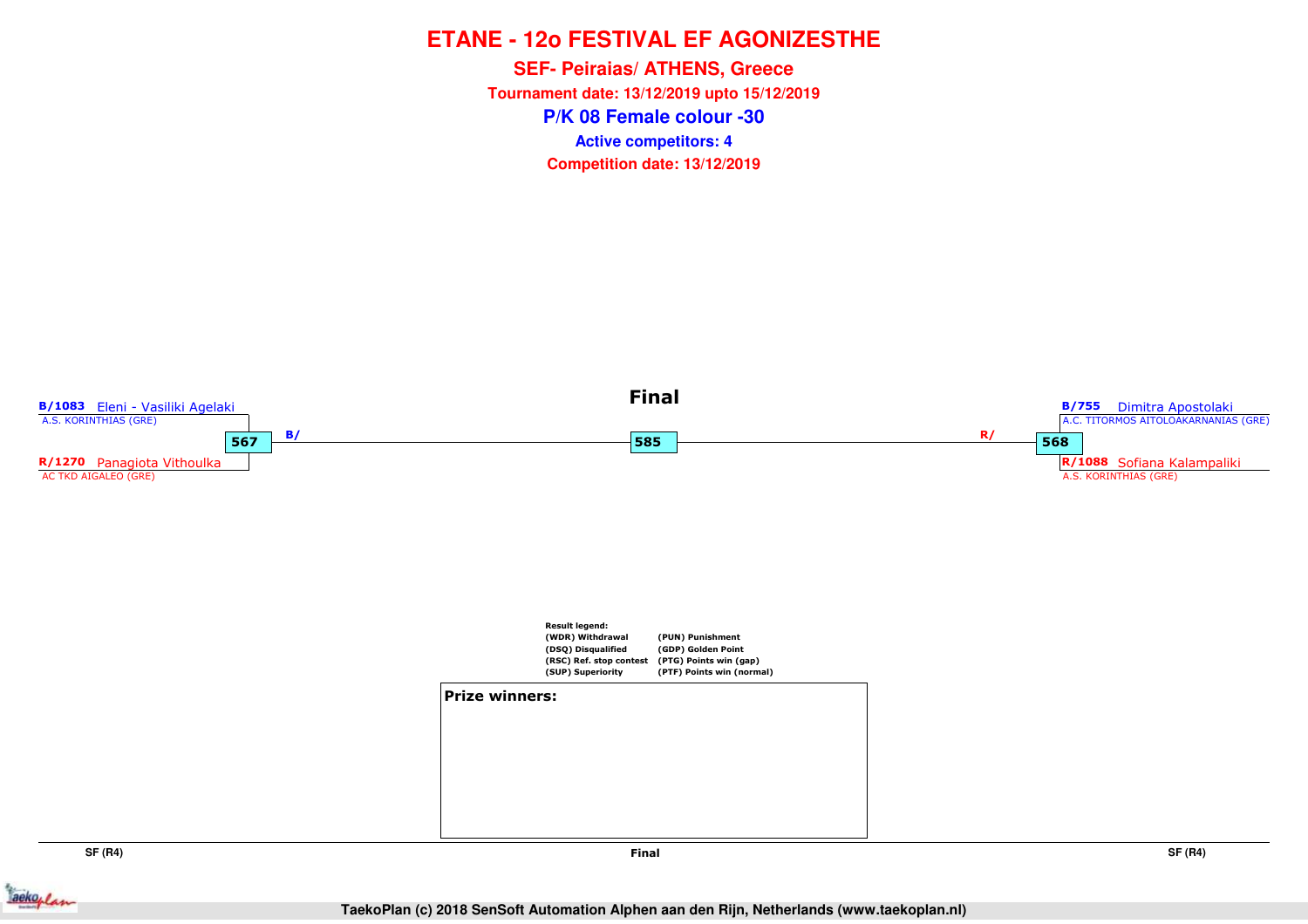**SEF- Peiraias/ ATHENS, Greece**

**Tournament date: 13/12/2019 upto 15/12/2019**

**P/K 08 Female colour -33**

**Active competitors: 10**

**Competition date: 13/12/2019**



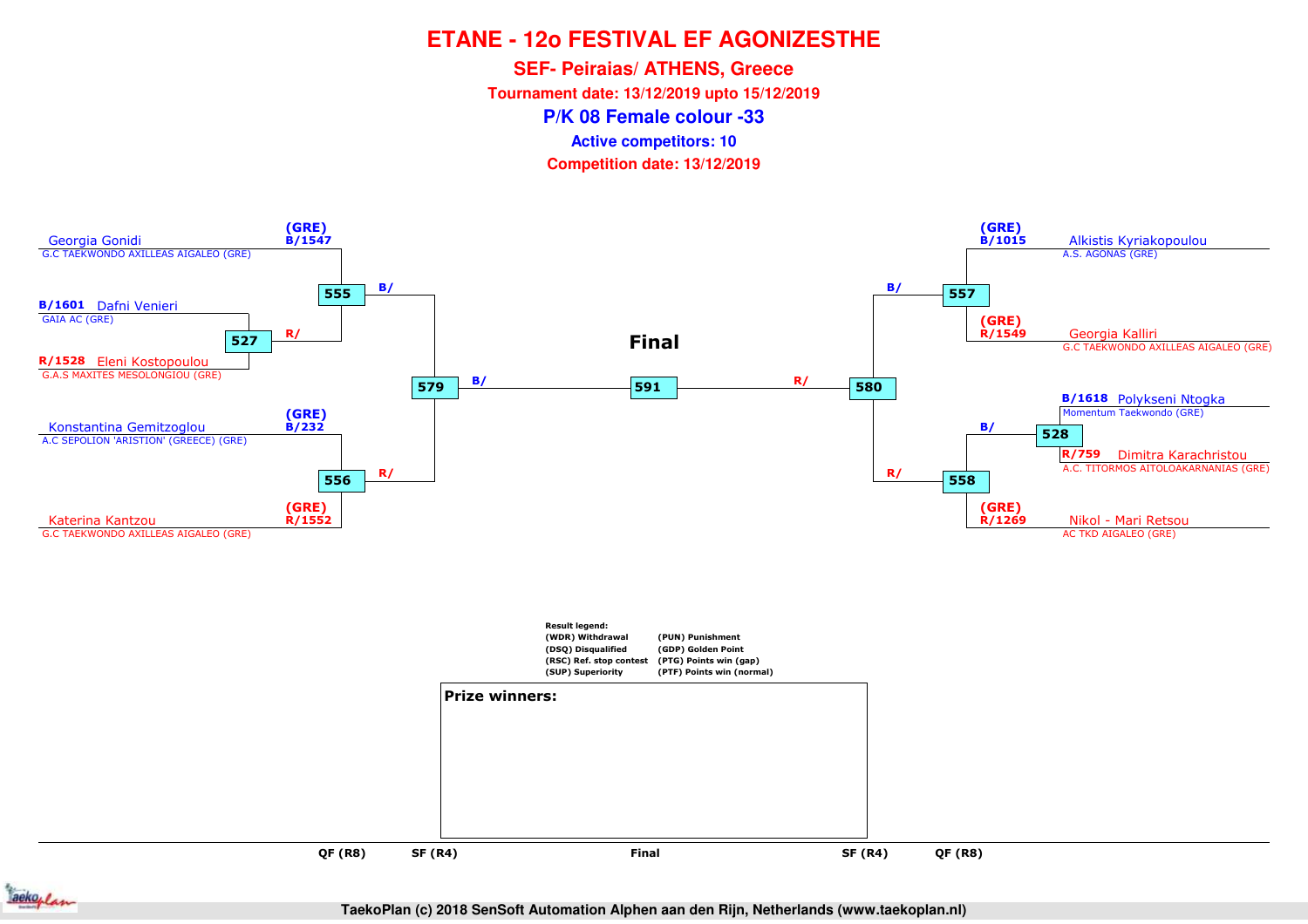**SEF- Peiraias/ ATHENS, Greece**

**Tournament date: 13/12/2019 upto 15/12/2019**

**P/K 08 Female colour -37**

**Active competitors: 9**

**Competition date: 13/12/2019**



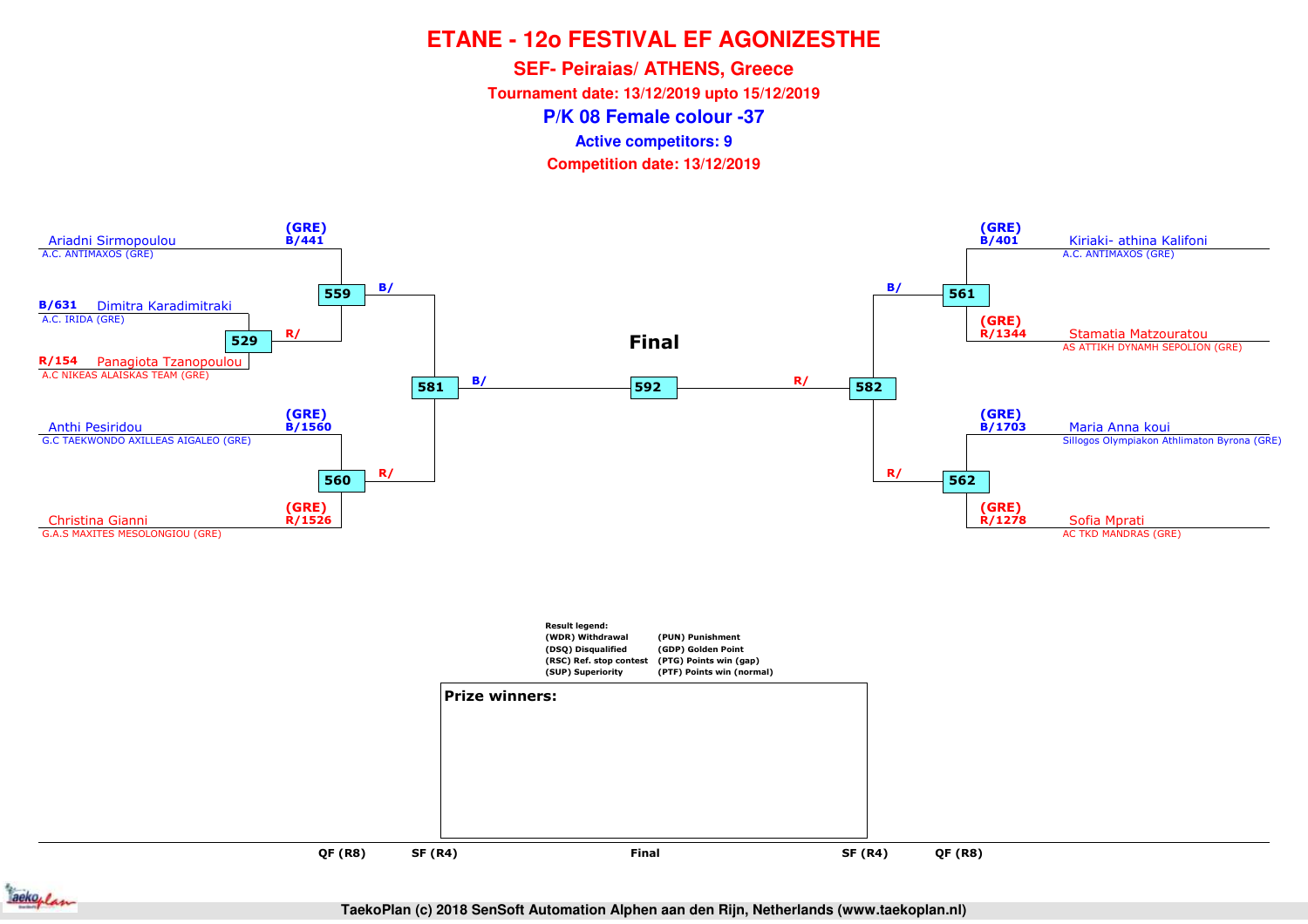**SEF- Peiraias/ ATHENS, Greece**

**Tournament date: 13/12/2019 upto 15/12/2019**

**P/K 08 Female colour -41**

**Active competitors: 15**

**Competition date: 13/12/2019**



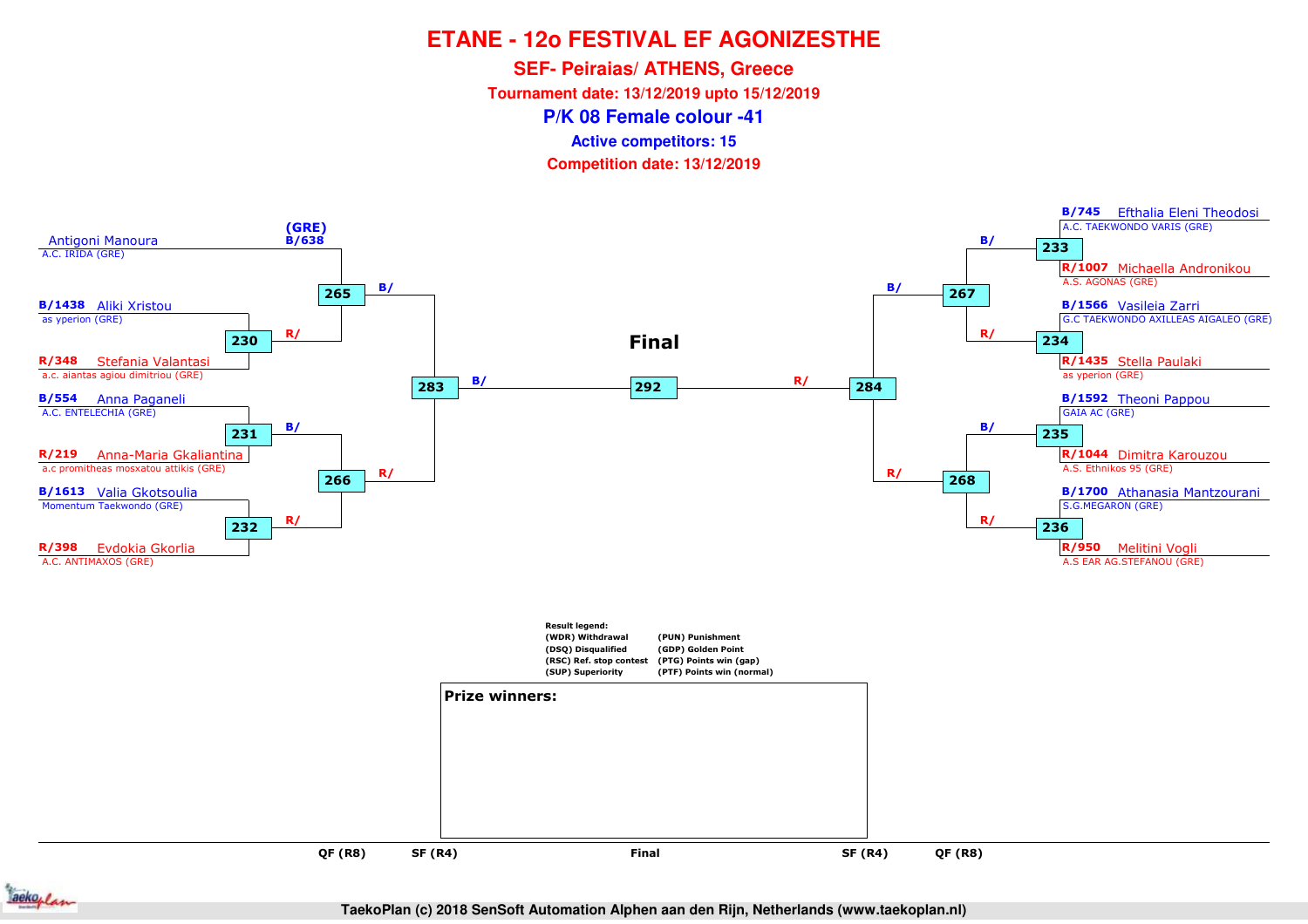**SEF- Peiraias/ ATHENS, Greece**

**Tournament date: 13/12/2019 upto 15/12/2019**

**P/K 08 Female colour -45**

**Active competitors: 13**

**Competition date: 13/12/2019**



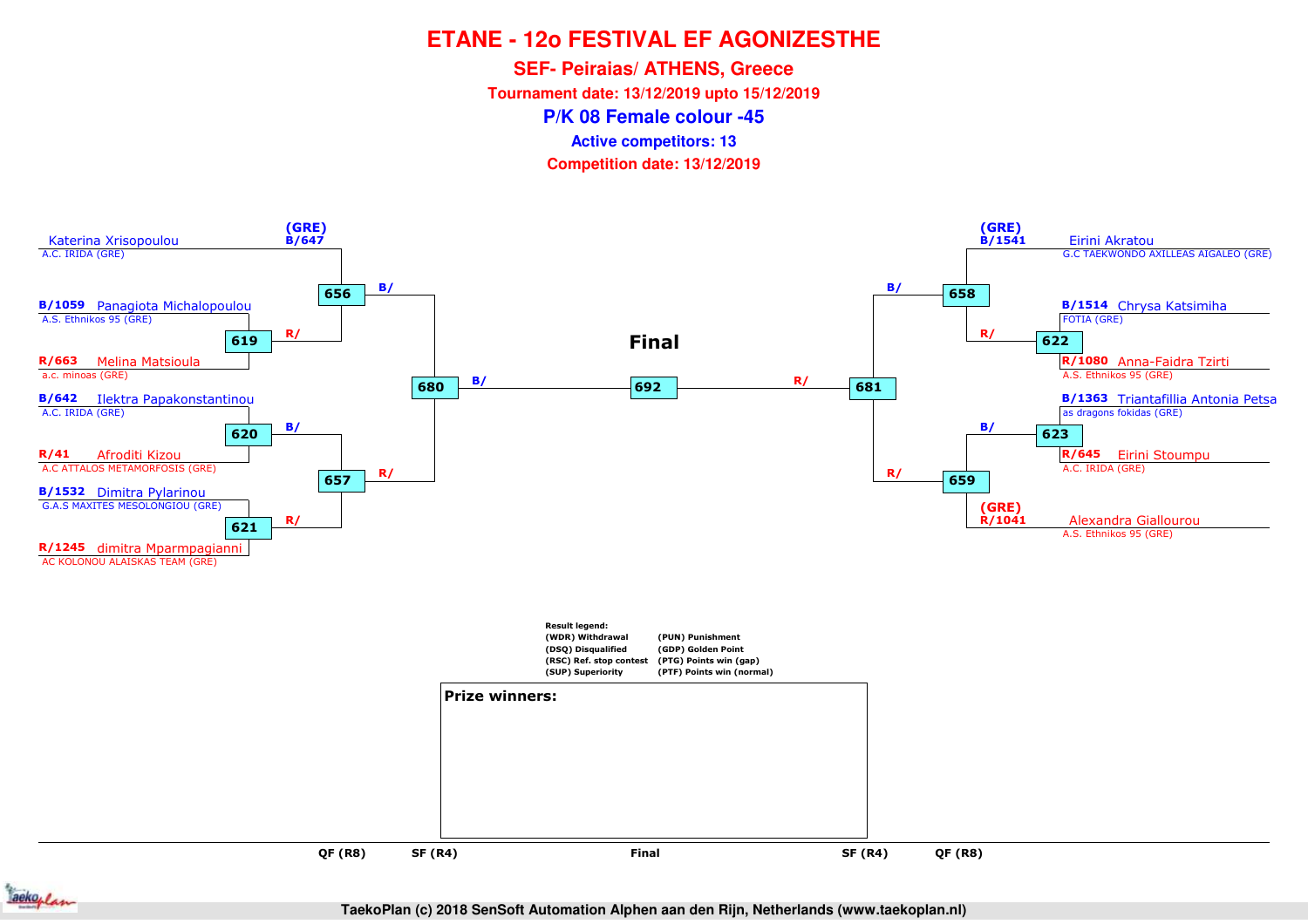**SEF- Peiraias/ ATHENS, Greece**

**Tournament date: 13/12/2019 upto 15/12/2019**

**P/K 08 Female colour -49**

**Active competitors: 9**

**Competition date: 13/12/2019**



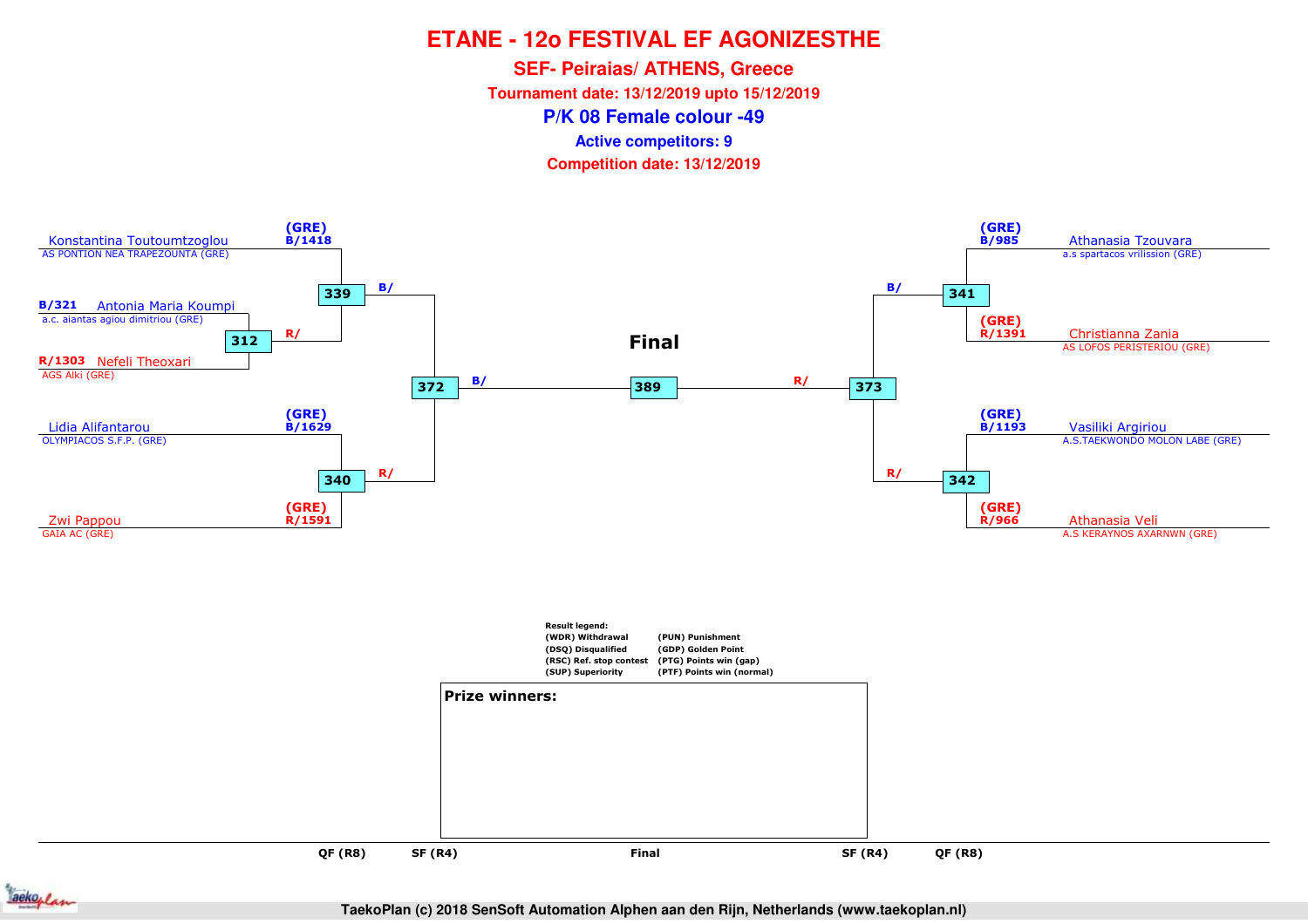**P/K 08 Female colour -53SEF- Peiraias/ ATHENS, Greece Tournament date: 13/12/2019 upto 15/12/2019Competition date: 13/12/2019 Active competitors: 7**



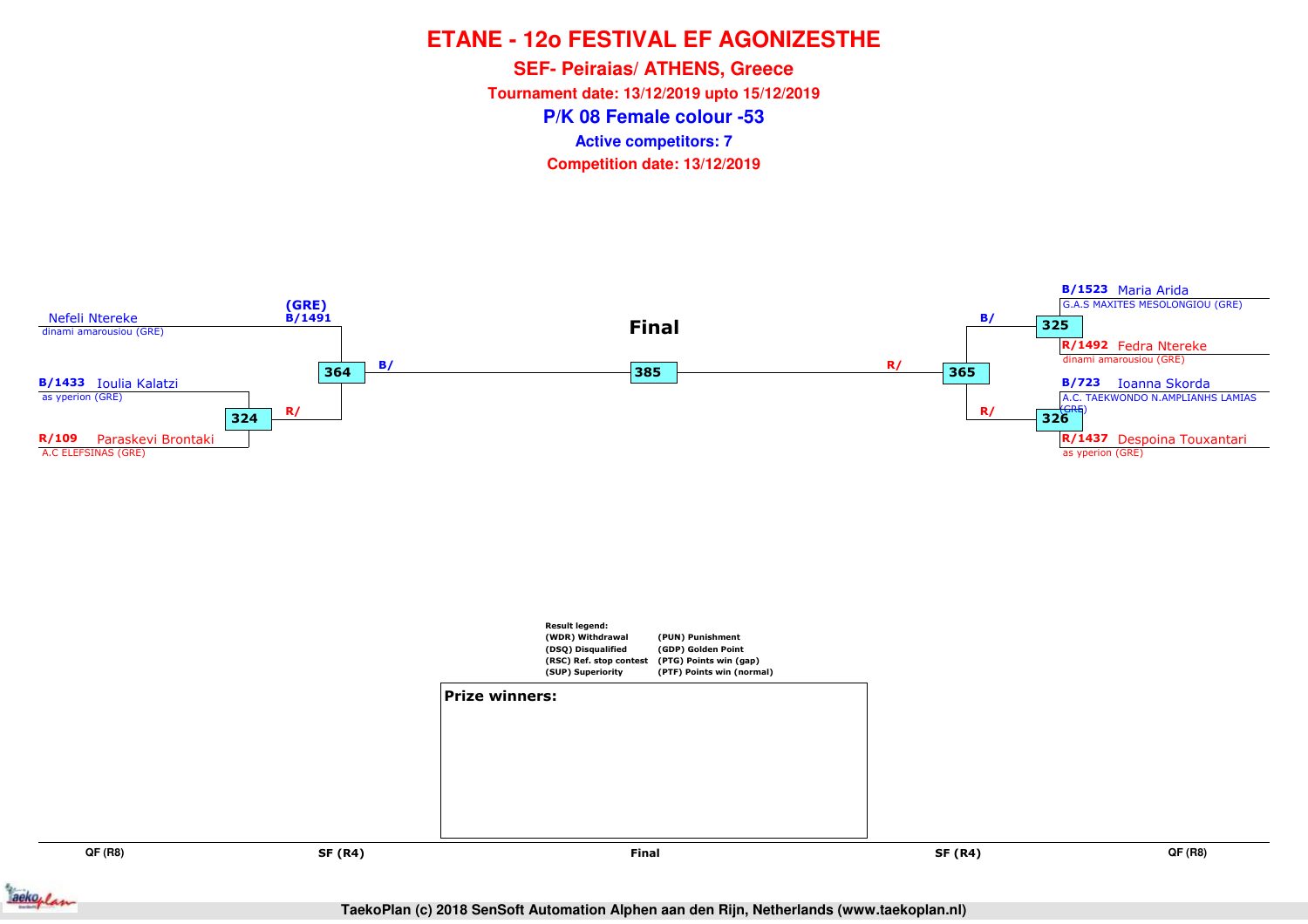## **ETANE - 12o FESTIVAL EF AGONIZESTHE**

**P/K 08 Female colour -57SEF- Peiraias/ ATHENS, Greece Tournament date: 13/12/2019 upto 15/12/2019Competition date: 13/12/2019 Active competitors: 4**



**SF (R4)**